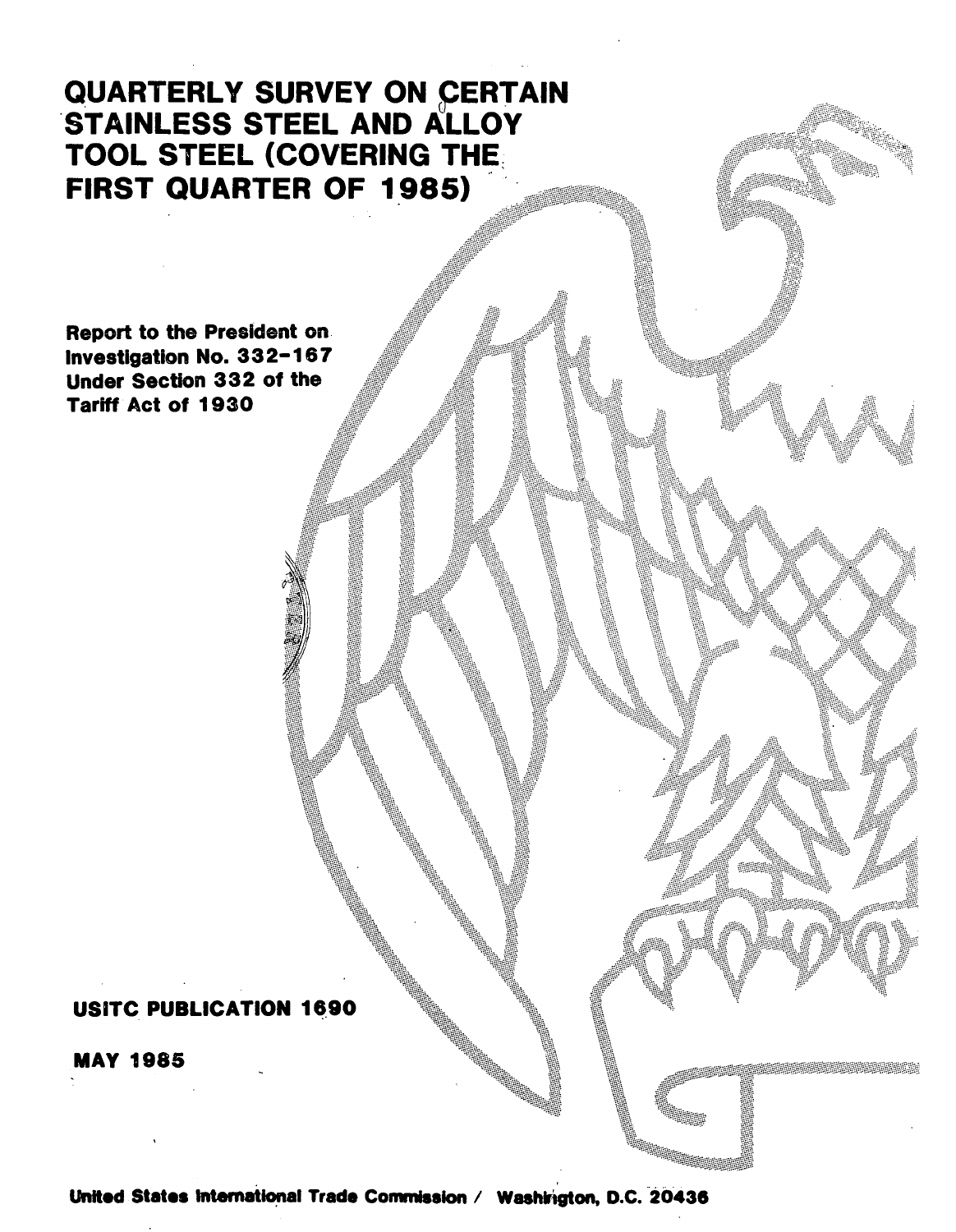## UNITED STATES INTERNATIONAL TRADE COMMISSION

### COMMISSIONERS

## Paula Stern, Chairwoman Susan W. Liebeler, Vice Chairman. Alfred E. Eckes Seeley G. Lodwick David 8. Rohr

This report was prepared by

Nancy Fulcher Anna Mae Toth

Iron and Steel Products Branch Minerals and Metals Division

Office of Industries Vern Simpson, Acting Director

Address all communications to Kenneth R. Mason, Secretary to the Commission United States International Trade Commission Washington, DC 20436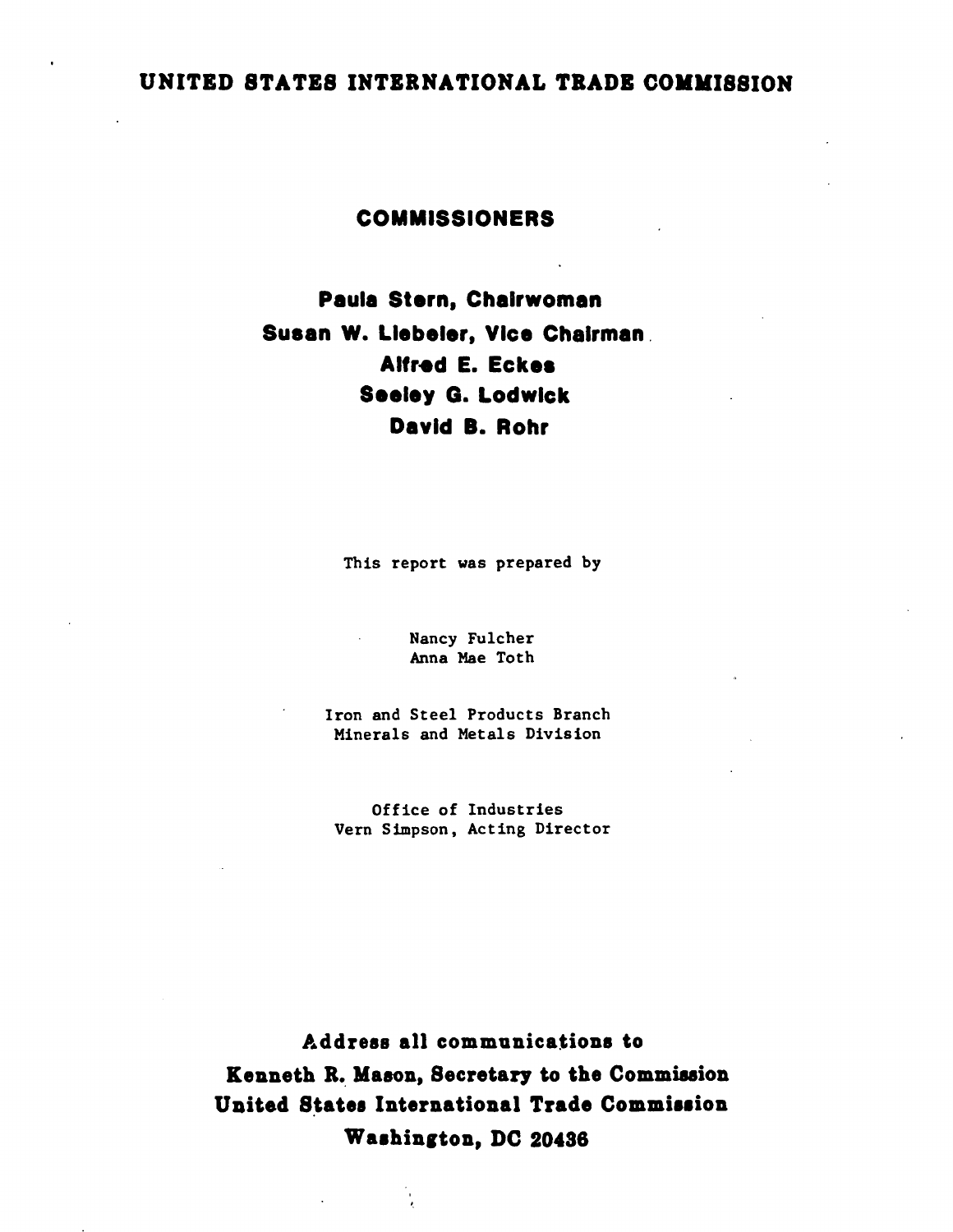QUARTERLY REPORT ON CERTAIN STAINLESS STEEL AND ALLOY TOOL STEEL..

#### **HIGHLIGHTS**

During the first quarter (January-March) 1985, compared to the fourth quarter of 1984:

- DOMESTIC PRODUCTION of certain stainless steel and alloy tool steel products increased 11 percent to 315,632 tons; declines occurred, however, in the production of stainless steel wire rod and alloy tool steel.
- U.S. PRODUCERS' SHIPMENTS increased 15 percent to 309,182 tons.
- AVERAGE EMPLOYMENT of production and related workers decreased 4 percent to 13,140 workers.
- U.S. PRODUCERS' AND IMPORTERS' PRICES exhibited general downward movements.
- U.S. IMPORTERS' UNFILLED ORDERS rose 4 percent to 41,624 tons.
- U.S. IMPORTERS' INVENTORIES decreased 31 percent to 18,042 tons.

#### U.S. production and producers' shipments

U.S. production of certain stainless steel sheets and strip, plate, and bar increased from October-December 1984 to January-March 1985. Stainless steel sheets and strip showed the greatest percentage increase, rising 16 percent from 176,174 tons in the fourth quarter of 1984 to 203,589 tons in the first quarter of 1985. Production of stainless steel wire rod and. alloy tool steel declined in the first quarter of 1985. The greater decrease was in production of alloy tool steel, which fell 15 percent from 20,926 tons in the fourth quarter of 1984 to 17,839 tons in the first quarter of 1985. U.S . producers' shipments of stainless steel sheets and strip, plate, and bar increased in the first quarter; shipments of stainless steel plate showed the largest increase, rising 27 percent from 28,439 tons in the fourth quarter to 36,108 tons in the first quarter.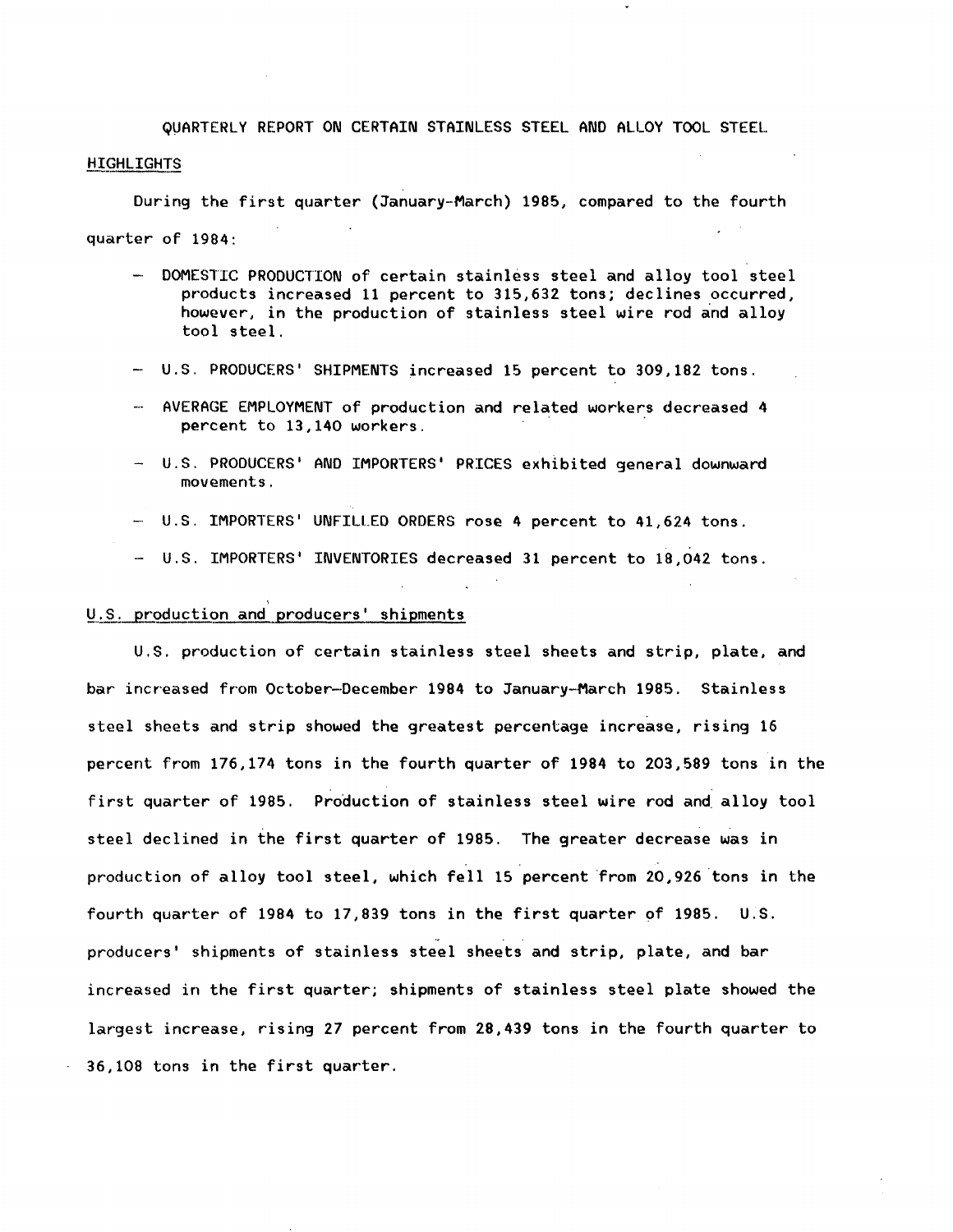#### Employment and hours worked

The average number of all persons employed in producing certain stainless steel and alloy tool steel decreased from 19,056 persons to 18,336 persons, or by 4 percent, from October--December 1984 to January-March 1985. Employment of product.ion and related workers fell from 13,660 workers to 13,140 workers, or· by 4 percent, over the same period. The number of hours worked by production and related workers remained stable at about  $6.7$  million man-hours from October-December 1984 to January-March 1985."

#### U.S. producers' prices

Surveys of the weighted average prices of certain domestic stainless steel and alloy tool steel products generally declined between October 1984 and March 1985. The most noteworthy price decreases were for stainless steel sheets and strip shipped to steel service centers and distributors. Prices for stainless steel plate and alloy tool steel bars to end-use customers also showed noteworthy decreases during the period.

 $\mathcal{L}^{\mathcal{A}}$  ,  $\mathcal{L}^{\mathcal{A}}$  ,  $\mathcal{L}^{\mathcal{A}}$ 

#### U.S. importers' prices

Pricing data reported by  $U.S.$  importers for stainless steel and alloy tool steel products revealed generally. downward price movements between October 1984 and March 1985. Noteworthy price decreases were recorded in shipments of stainless steel sheets and strip and alloy tool steel bars to end-use customers, and in shipments of stainless steel plate and bars to service centers/distributors.

 $\mathcal{F}_{\mathbf{q}}$  ,  $\mathcal{F}_{\mathbf{q}}$  ,  $\mathcal{F}_{\mathbf{q}}$ 

 $\mathcal{L}^{(1)}$  and

2

 $\mathcal{L}^{\text{max}}$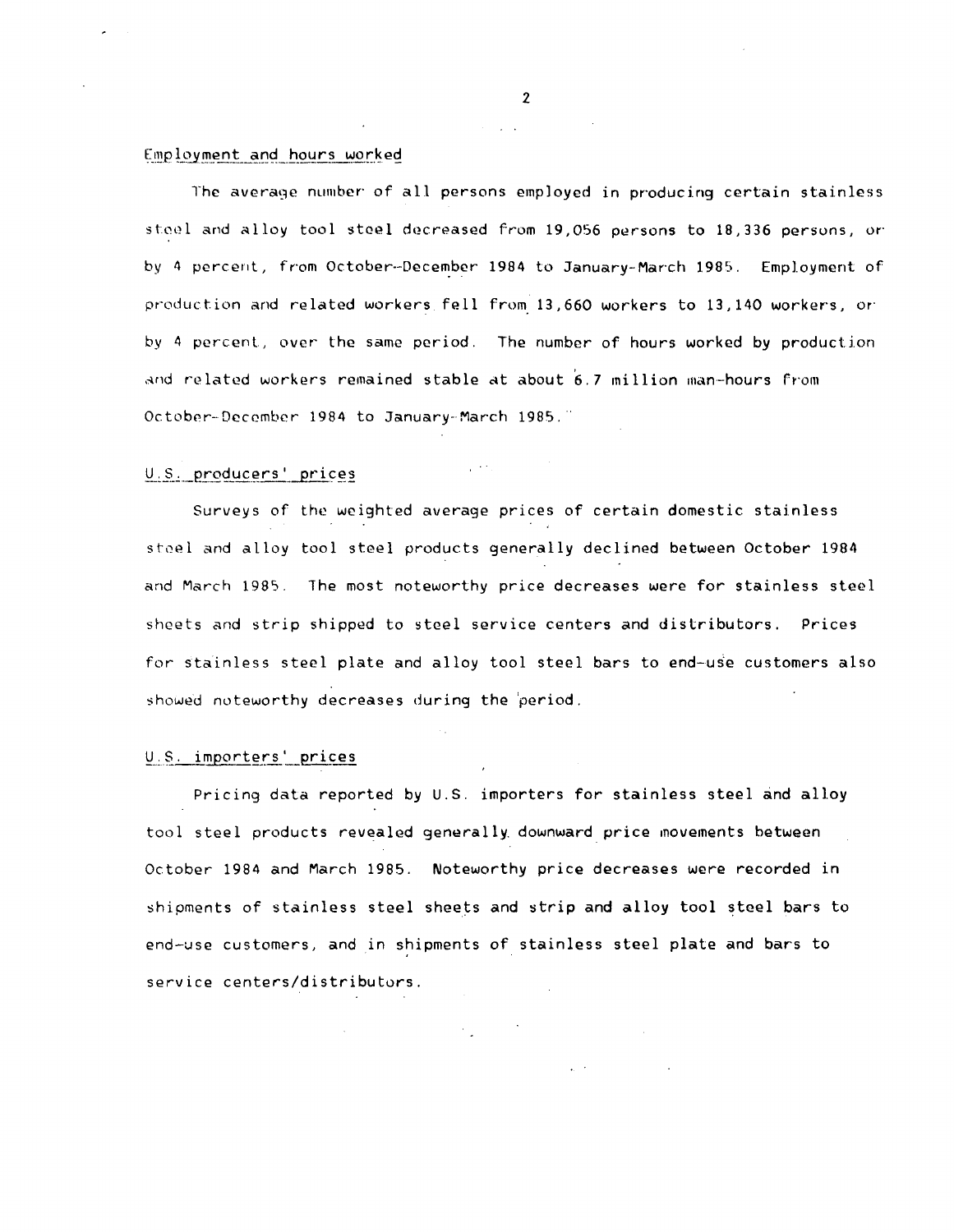#### U.S. importers! unfilled orders and inventories

Data on importers' unfilled orders from foreign sources indicate increases in such orders for stainless steel sheets and strip, plate, and alloy tool steel between December 31, 1984 and March 31, 1985. Importers' unfilled orders for stainless steel bar and wire rod decreased during the same period. Importers' inventories of stainless steel sheets and strip, plate,  $\mathcal{L}_{\text{max}}(\mathcal{F})$  ,  $\mathcal{H}_{\text{max}}$ bar, and alloy tool steel decreased between the two quarters, while  $\mathcal{A}^{\mathcal{A}}$ inventories of wire rod rose.

3

 $\mathcal{L}^{\mathcal{L}}$  . Since  $\mathcal{L}^{\mathcal{L}}$  , where  $\mathcal{L}^{\mathcal{L}}$  is a subset of  $\mathcal{L}^{\mathcal{L}}$ 

 $\Delta \sim 10^{11}$  m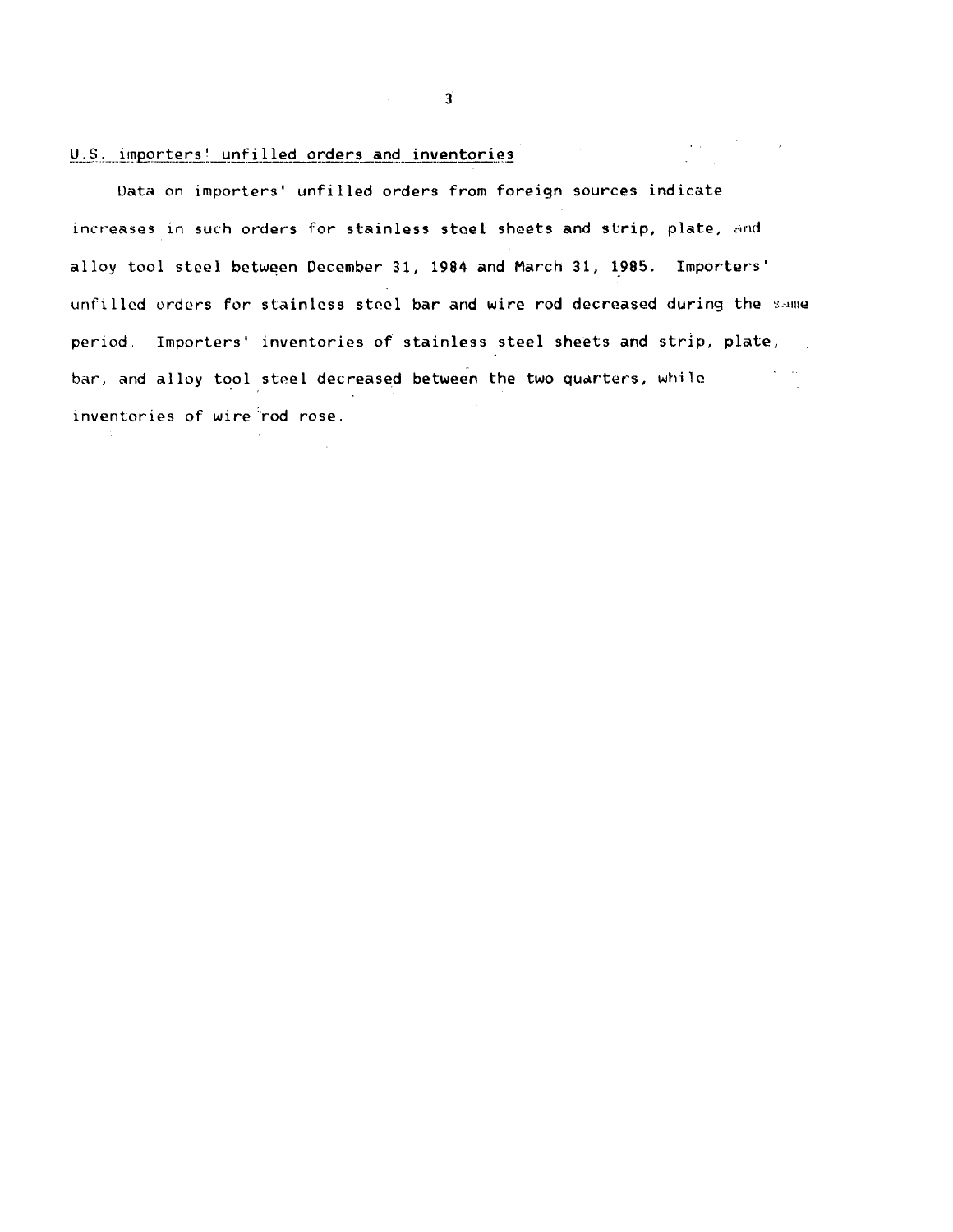|                            |                      | (In tons)   |             |            |                     |  |  |
|----------------------------|----------------------|-------------|-------------|------------|---------------------|--|--|
|                            | Stainless steel      |             |             |            |                     |  |  |
| Period                     | Sheets and:<br>strip | Plate       | Bar         | Rod        | steel, all<br>forms |  |  |
| 1982:                      |                      |             |             |            |                     |  |  |
| $Oct.-Dec--$ :             | 107,873              | 23,145:     | 17,321      | 5,067:     | 8,772               |  |  |
| 1983:                      |                      |             |             |            |                     |  |  |
| Jan-March-------------     | 143,081:             | 22,538:     | $21,113$ :  | 6,195:     | 11,243              |  |  |
| Apr. - June- - - - - - - : | $160,718$ :          | 23,437:     | 27,105:     | 8,489:     | 14,543              |  |  |
| $July-Sept$ -------        | $215, 116$ :         | 24,690:     | $31, 123$ : | 8,174:     | 12,559              |  |  |
| $Oct.-Dec.$ — $$           | 217,471              | 30,710:     | 37,188:     | 10,893 :   | 19,362              |  |  |
| 1984:                      |                      |             |             |            |                     |  |  |
|                            | 226,397:             | 29,727:     | 46,701 :    | 13,029:    | 24,222              |  |  |
|                            | 201,604 :            | 35,433:     | 47,088 :    | 13,462:    | 23,820              |  |  |
| $July-Sept-$ -----         | $130,561$ :          | 29,387:     | 41,377:     | 9,615:     | 20,934              |  |  |
| $Oct.-Dec.$                | 176, 174:            | 33,747:     | 42,782:     | $11,015$ : | 20,926              |  |  |
| 1985:                      |                      |             |             |            |                     |  |  |
| Jan.-March-----------      | 203,589:             | 35,734:     | 48,399 :    | 10,071     | 17,839              |  |  |
| 1985:                      |                      |             |             |            |                     |  |  |
|                            | 63,083:              | 12,362:     | 17,280:     | 3,448:     | 5,140               |  |  |
|                            | 63,333:              | 11,159:     | 14,964:     | 3,440      | 6,207               |  |  |
|                            | 77,173:              | $12, 213$ : | 16, 155:    | 3,183      | 6,492               |  |  |
|                            |                      |             |             |            |                     |  |  |

Table 1.--Certain stainless steel and alloy tool steel: U.S. production, by types and by specified periods, October 1982-March 1985

 $\mathbb{R}^2$ 

Source: Compiled from data submitted in response to questionnaires of the U.S. International Trade Commission.

 $\sim 10^6$ 

 $\sim 10^{-1}$ 

 $\mathcal{L}^{\text{max}}_{\text{max}}$  and  $\mathcal{L}^{\text{max}}_{\text{max}}$ 

 $\mathbf{A}^{(1)}$  and  $\mathbf{A}^{(2)}$ 

 $\sim 10^{-10}$ 

 $\mathcal{L}^{\mathcal{L}}(\mathcal{A})$  .

 $\ddot{\phantom{a}}$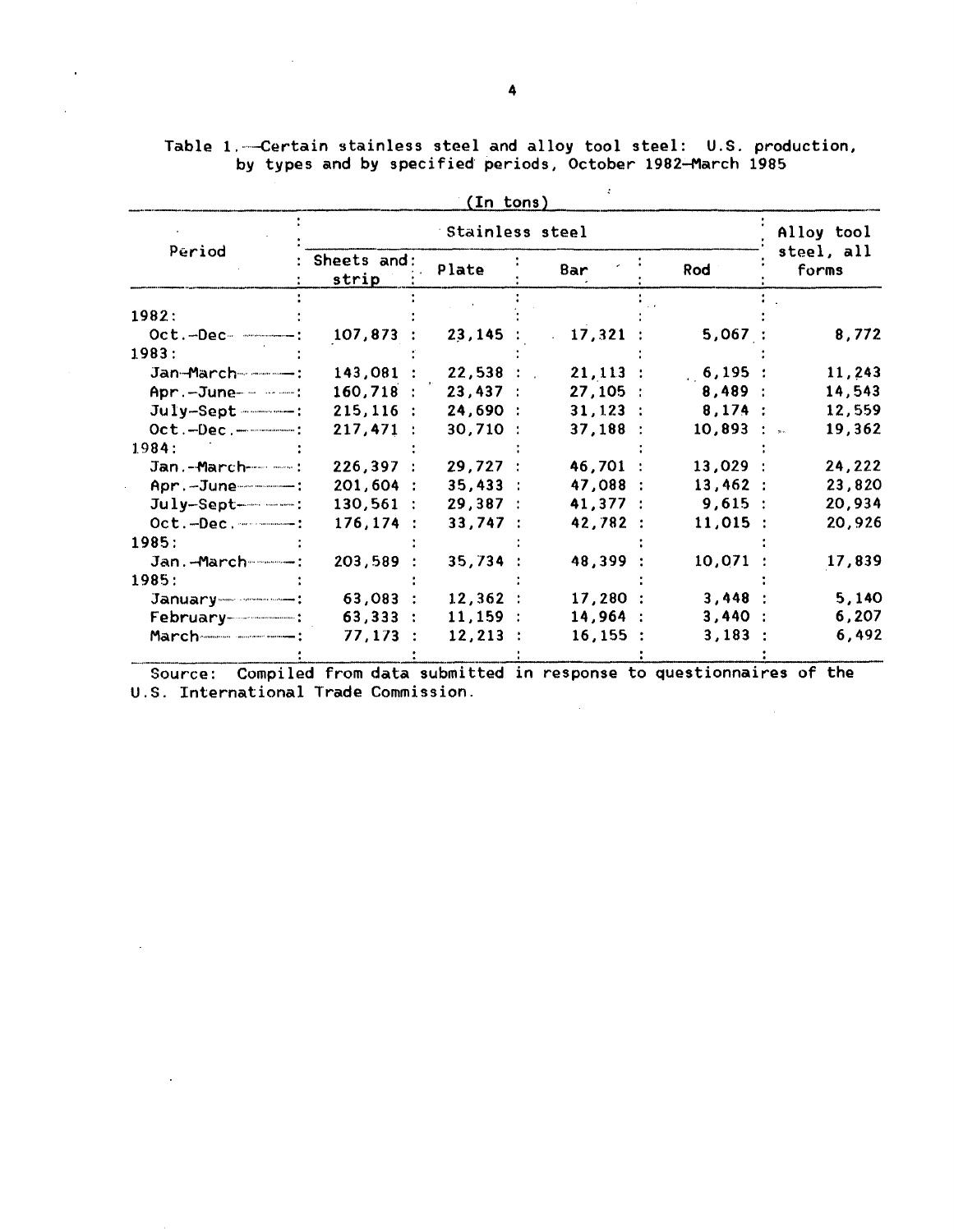|                                          |                      | (In tons)  |             |            |                     |
|------------------------------------------|----------------------|------------|-------------|------------|---------------------|
|                                          |                      | Alloy tool |             |            |                     |
| Period                                   | Sheets and:<br>strip | Plate      | Bar         | Rod        | steel, all<br>forms |
| 1982:                                    |                      |            |             |            |                     |
| $Oct.-Dec$ --------                      | $107,711$ :          | 21,512:    | 19,594:     | 5,188:     | 9,947               |
| 1983:                                    |                      |            |             |            |                     |
| Jan-March                                | 132,297:             | 22,565:    | 24,172:     | $5,976$ :  | 11,840              |
| Apr. -June -------                       | 159,874:             | 24,479:    | 25,380:     | 8,239:     | 13,022              |
| $July-Sept-$ - $$ :                      | 192,448:             | 24,314:    | 26,534:     | 7,863:     | 13,145              |
| $Oct.-Dec.$                              | 209, 154:            | 27,732:    | .32,024:    | 9,918:     | 14,411              |
| 1984:                                    |                      |            |             |            |                     |
| Jan. - March                             | $210,616$ :          | 29,591:    | 41,436:     | $12,201$ : | 20,196              |
| Apr.-June---------                       | 201,518:             | 30,680:    | $42, 246$ : | 14,096     | 24,443              |
|                                          | 155,535:             | 28,093:    | 38, 212 :   | 10,434:    | 18,994              |
|                                          | 169,922:             | 28,439:    | 37,476:     | $12,490$ : | 19,834              |
| 1985:                                    |                      |            |             |            |                     |
| Jan.-March-----------                    | 205,907 :            | 36,108     | 39,310:     | $9,623$ :  | 18,234              |
| 1985:                                    |                      |            |             |            |                     |
|                                          | $61,585$ :           | $11,114$ : | $13,027$ :  | 2,942:     | 5,989               |
|                                          | 63,210:              | 10,992:    | 12,336:     | 3,149:     | 5,840               |
| <u> March---------------------------</u> | 81,112:              | 14,002:    | $13,947$ :  | 3,532:     | 6,405               |
|                                          |                      |            |             |            |                     |

Table 2.----Certain stainless steel and alloy tool steel: U.S. producers' shipments, by types, by specified periods, October 1982-March 1985

 $\hat{\mathcal{A}}$ 

 $\bar{z}$ 

 $\hat{\boldsymbol{\epsilon}}$ 

 $\alpha$ 

Source: Compiled from data submitted in response to questionnaires of the<br>Source: Compiled from data submitted in response to questionnaires of the U.S. International Trade Commission.  $\sim 10^{-10}$ 

 $\sim$ 

 $\bar{z}$ 

 $\mathcal{F}_{\mathcal{X}}$  $\alpha_{\rm eff}^{(0)}$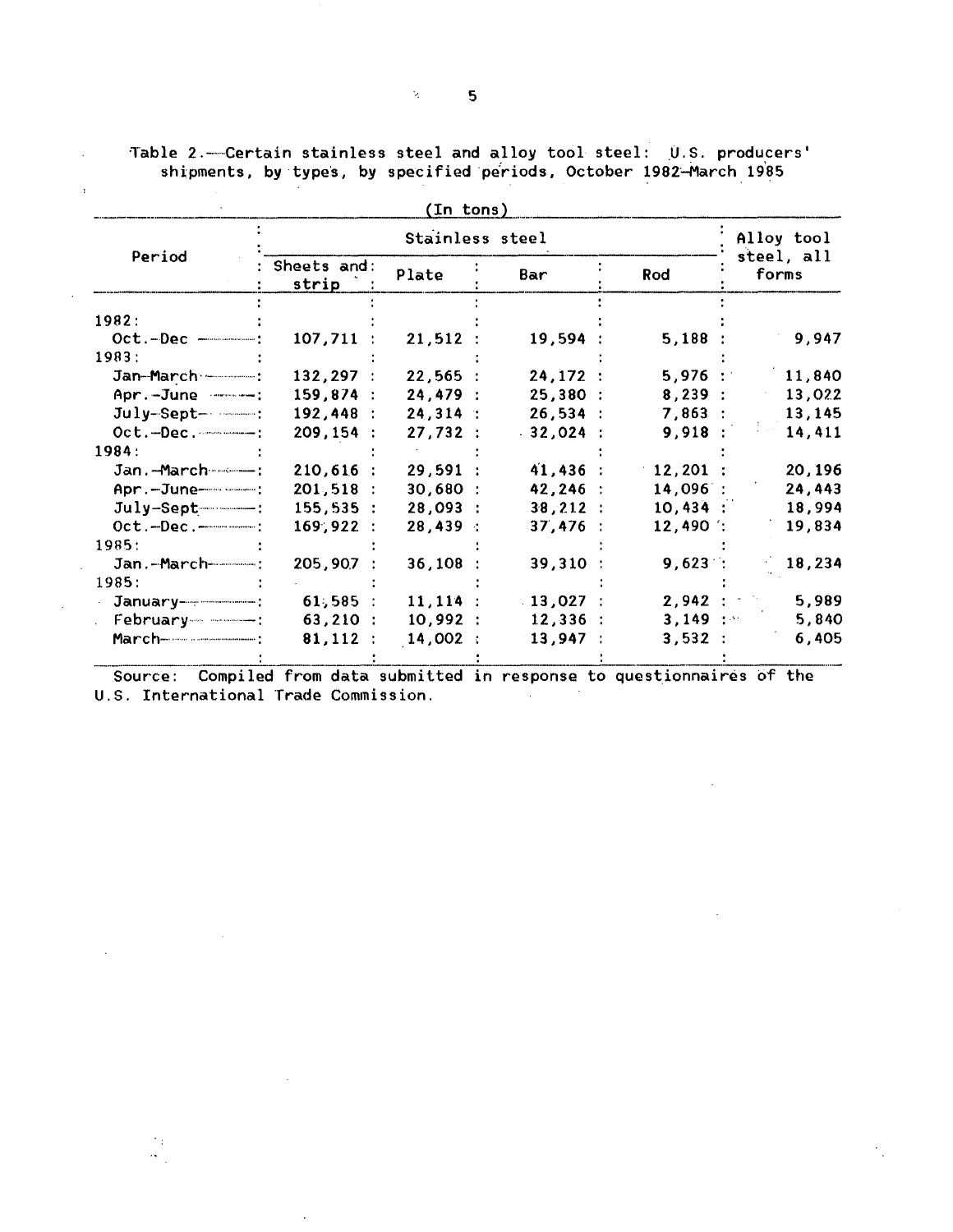|                         |                      |           | Alloy tool |           |                     |
|-------------------------|----------------------|-----------|------------|-----------|---------------------|
| Period                  | Sheets and:<br>strip | Plate     | Bar        | Rod       | steel, all<br>forms |
| 1982:                   |                      |           |            |           |                     |
| $Oct.-Dec--$            | 4,320:               | 1,609     | 3,497:     | 873 :     | 3,605               |
| 1983:                   |                      |           |            |           |                     |
| Jan-March-------------  | 6,249:               | 1,459:    | 3,422:     | 796 :     | 3,485               |
| Apr.-June------         | 5,234:               | $1,514$ : | 3,450:     | $1,027$ : | $-3,557$            |
|                         | 8,388:               | 1,542:    | 4,112:     | $1,090$ : | 3,573               |
| $Oct.-Dec.$ $---:$      | 8,226:               | 1,498:    | $4,316$ :  | $1,234$ : | 3,814               |
| 1984:                   |                      |           |            |           |                     |
| Jan.-March-----------   | 8,748:               | $1,326$ : | 4,490 :    | $1,264$ : | 3,953               |
| Apr.-June---------      | 7,789:               | $1,526$ : | $5,016$ :  | $1,304$ : | $-4,151$            |
| $July-Sept ---$ :       | 6,573:               | 1,712:    | 5,700:     | 1,158     | 4,136               |
|                         | 6,472:               | 1,754:    | 5,385:     | $1,244$ : | 4,201               |
| 1985:                   |                      |           |            |           |                     |
| Jan.-March------------: | 6,555:               | 1,619     | 5,213      | 990:      | 3,959               |
| 1985:                   |                      |           |            |           |                     |
|                         | 6,475:               | $1,776$ : | 5,182:     | 988 :     | 3,810               |
| February --------       | $6,533$ :            | $1,536$ : | 5,070:     | 1,052:    | 4,013               |
|                         | 6,657:               | $1,546$ : | 5,386      | 929:      | 4,054               |
|                         |                      |           |            |           |                     |

Table 3. ---Certain stainless steel and alloy tool steel: Average number of all persons employed in U.S. establishments in which certain stainless steel and alloy tool steel are produced, by specified periods, October 1982-March 1985

Source: Compiled from data submitted in response to questionnaires of the U.S. International Trade Commission.

 $\lambda$ 

 $\sim 10$ 

 $\sim 10^7$ 

 $\mathcal{A}$ 

 $\mathbb{R}^2$ 

 $\hat{L}^{(0)}$ 

 $\ddot{\phantom{a}}$ 

 $\sim 10$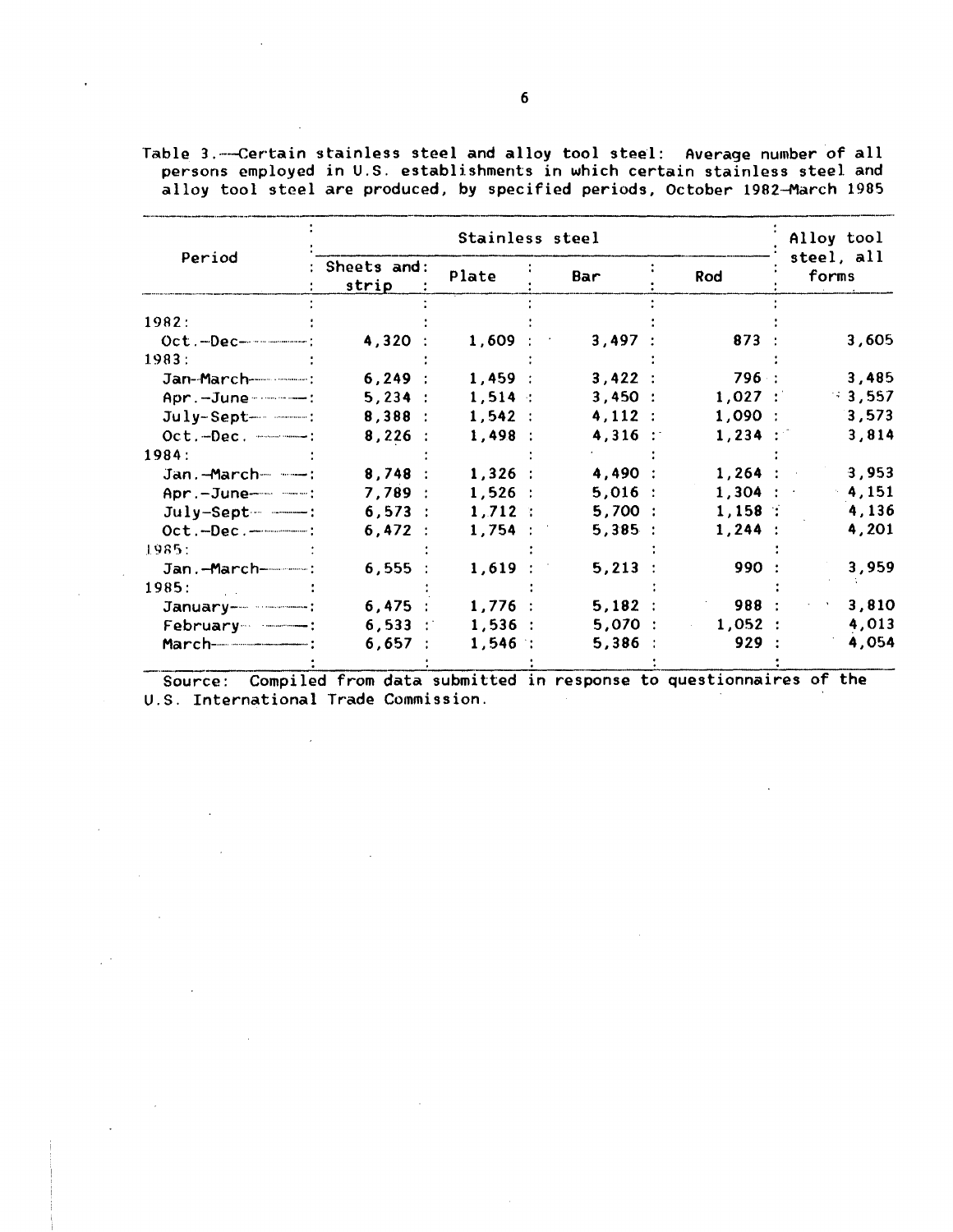Table 4.-Certain stainless steel and alloy tool steel: Average number of production and related workers employed in U.S. establishments in which stainless steel and alloy tool steel are produced, by specified periods, October 1982-March 1985

|                       |                      | Alloy tool |        |       |                     |
|-----------------------|----------------------|------------|--------|-------|---------------------|
| Period                | Sheets and:<br>strip | Plate      | Bar    | Rod   | steel, all<br>forms |
| 1982:                 |                      |            |        |       |                     |
| $Oct.-Dec$            | 3,243:               | 1,162:     | 2,037: | 476 : | 2,394               |
| 1983:                 |                      |            |        |       |                     |
|                       | 3,854:               | 1,056:     | 2,004: | 456 : | 2,355               |
|                       | 3,842:               | 1,115:     | 2,126: | 598:  | 2,388               |
| July-Sept-------      | 6,656:               | 1,075:     | 2,656: | 666:  | 2,450               |
|                       | 6,466:               | 1,115:     | 3,024: | 780 : | 2,267               |
| 1984:                 |                      |            |        |       |                     |
| Jan.-March----------- | 6,987:               | 977:       | 3,024: | 807:  | 2,756               |
|                       | 6,272:               | 1,082:     | 3,496: | 847:  | 2,914               |
|                       | 5,129:               | 1,220:     | 3,958: | 735:  | 2,919               |
| Oct.-Dec.-------      | 4,983:               | 1,233:     | 3,749: | 782 : | 2,913               |
| 1985:                 |                      |            |        |       |                     |
| Jan.-March----------  | 5,099:               | $1,126$ :  | 3,548  | 636:  | 2,731               |
| 1985:                 |                      |            |        |       |                     |
|                       | 5,010:               | $1,233$ :  | 3,529: | 625:  | 2,632               |
|                       | 5,087:               | 1,060:     | 3,430: | 696 : | 2,755               |
|                       | 5,199:               | 1,086:     | 3,686  | 586 : | 2,805               |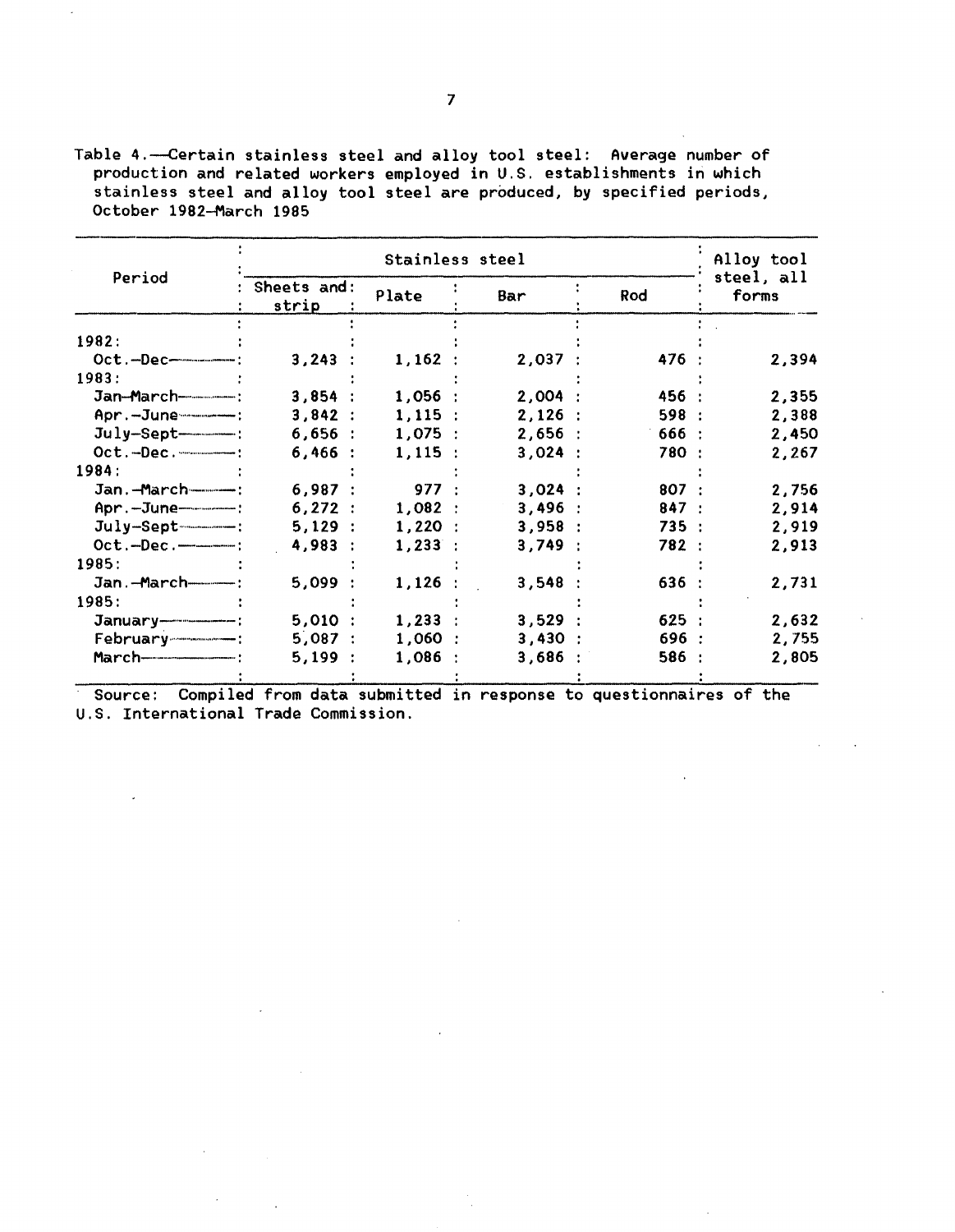|                       |                                        | Alloy tool |             |              |                     |  |
|-----------------------|----------------------------------------|------------|-------------|--------------|---------------------|--|
|                       | Period<br>Sheets and<br>Plate<br>strip |            | Bar         | Rod          | steel, all<br>forms |  |
| 1982:                 |                                        |            |             |              |                     |  |
| $Oct.-Dec$ $---$ :    | $1,881,440$ :                          | 390,777    | 879,812 :   | 187,186 :    | 970,013             |  |
| 1983:                 |                                        |            |             |              |                     |  |
| Jan-March-----        | 2,384,759 :                            | 436,443    | 1,002,148   | 219,000:     | 960,094             |  |
| $Apr. -June - - :$    | 2,668,251:                             | 465,570    | 1,106,076   | 302,000 :    | 1,041,423           |  |
| $July-Sept$ --------- | $3,020,375$ :                          | 486,076    | 1,484,447:  | 325,431:     | 1,048,195           |  |
| $Oct.-Dec.$ ------:   | 3,099,366                              | 450,775    | 1,736,844 : | 408,380 :    | 1,240,847           |  |
| 1984:                 |                                        |            |             |              |                     |  |
| Jan.-March-----       | 3,500,712:                             | 480,128    | 1,898,138 : | 456,520 :    | 1,387,427           |  |
| Apr.-June-----        | 2,820,172 :                            | 559,518    | 1,846,557:  | 461,516 :    | 1,441,665           |  |
| $July-Sept---:$       | 2,301,369:                             | 559,121    | 1,712,532:  | $365, 165$ : | 1,433,114           |  |
| $Oct.-Dec.$           | 2,388,108                              | 645,249    | 1,837,000 : | 394,702 :    | $-1,463,216$        |  |
| 1985:                 |                                        |            |             |              |                     |  |
| Jan.-March---         | 2,534,419                              | 610,130    | 1,839,220   | 333,347:     | 1,421,436           |  |
| 1985:                 |                                        |            |             |              |                     |  |
|                       | 761,004 :                              | 209,054 :  | 625,591 :   | 114,643:     | 455,003             |  |
| February------------  | $811, 116$ :                           | 182,927:   | 549,627:    | 113,691:     | 449,581             |  |
| $March$ $---:$        | 962,299 :                              | 218, 149:  | 664,002 :   | $105,013$ :  | 516,852             |  |

Table 5. --Certain stainless steel and alloy tool steel: Number of man-hours worked by production and related workers in U.S. establishments in which certain stainless steel and alloy tool steel products are produced, by specified periods, October 1982-March 1985

Source: Compiled from data submitted in response to questionnaires of the U.S. International Trade Commission.

 $\mathcal{A}_{\infty}$ 

 $\ddot{\phantom{a}}$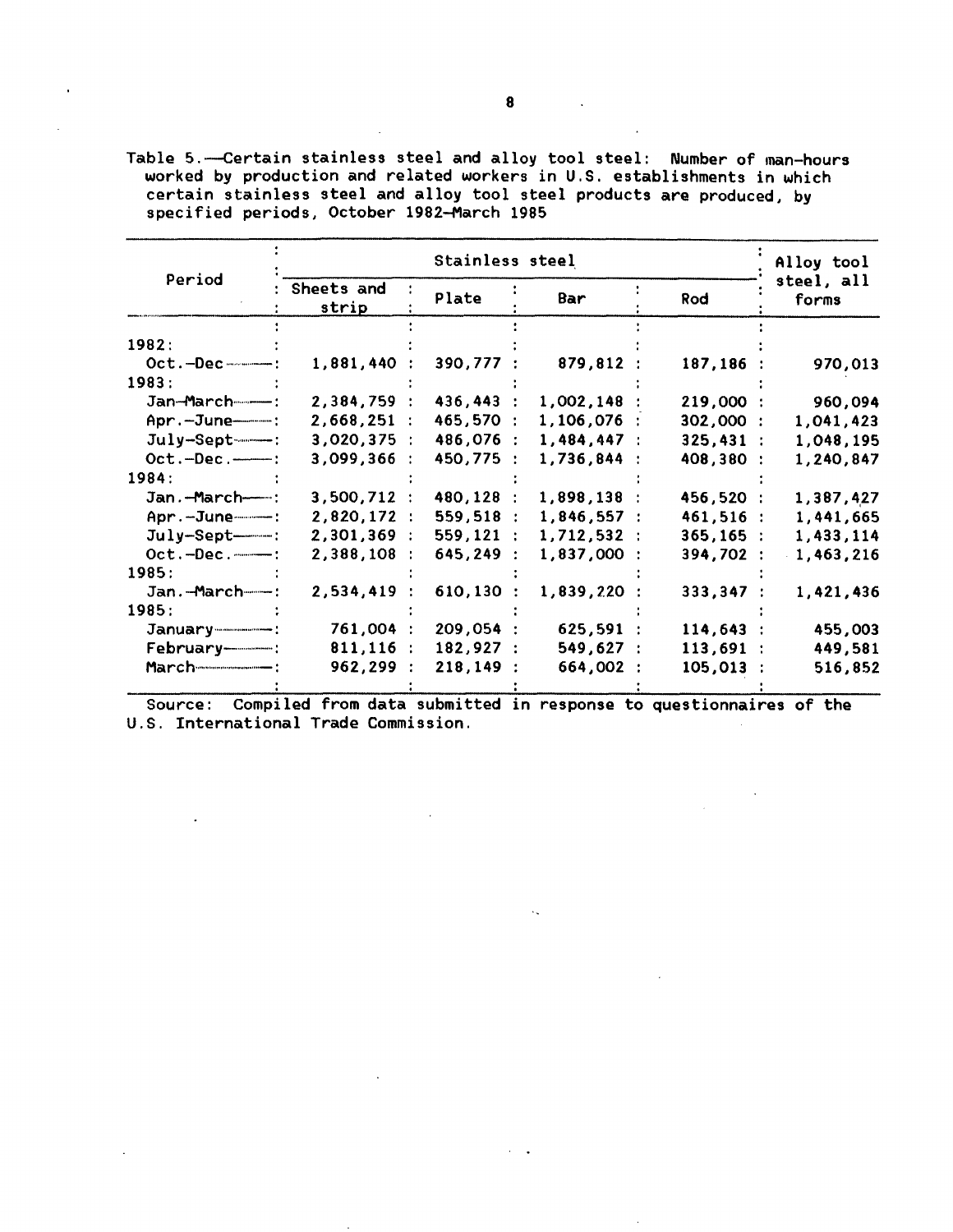Table 6a.—Stainless steel sheets (cold-rolled) 1/: Ranges and weighted averages of lowest net selling prices and average price of total quantity shipped by U.S. producers and importers to steel service centers or distributors, by periods indicated, October 1984-March 1985

|                                  |              | (Dollars per ton)   |                                            |                     |
|----------------------------------|--------------|---------------------|--------------------------------------------|---------------------|
|                                  | Lowest price |                     | Average price of<br>total quantity shipped |                     |
| Period                           | Range        | Weighted<br>average | Range                                      | Weighted<br>average |
|                                  |              |                     | U.S. producers                             |                     |
|                                  |              |                     |                                            |                     |
| 1984:                            |              |                     |                                            |                     |
|                                  | ***          | ***                 | 1567-1703                                  | 1646                |
|                                  | $***$        | $X X +$             | $1575 - 1657$ :                            | 1633                |
| December------------------------ | $***$        | $***$               | 1520-1641                                  | 1580                |
| 1985:                            |              |                     |                                            |                     |
|                                  | $***$        | $***$               | 1481-1582                                  | 1523                |
| $February$ $- -$ :               | X X X        | $X X +$             | $1478 - 1607$ :                            | 1541                |
|                                  | $***$        | ***                 | $1461 - 1559$ :<br>سيو                     | 1518                |
|                                  |              |                     | U.S. importers                             |                     |
|                                  |              |                     |                                            |                     |
| 1984:                            |              |                     |                                            |                     |
| Oct.-December-                   | $***$        | $***$               | ***                                        | $***$               |
| 1985:                            |              |                     |                                            |                     |
|                                  | 1350-1746    | 1576                | ***                                        | $***$               |
| $\mathbf{r}$ $\mathbf{r}$        | $\cdots$     | .<br>2.41           | . .                                        |                     |

 $1/$  Grade 304, 2B finish, 16 gage, 36" - 48", coil.

 $\mathbb{Z}^{\mathbb{Z}}$ 

Source: Compiled from data submitted in response to questionnaires of the U.S. International Trade Commission.

 $\sim 10$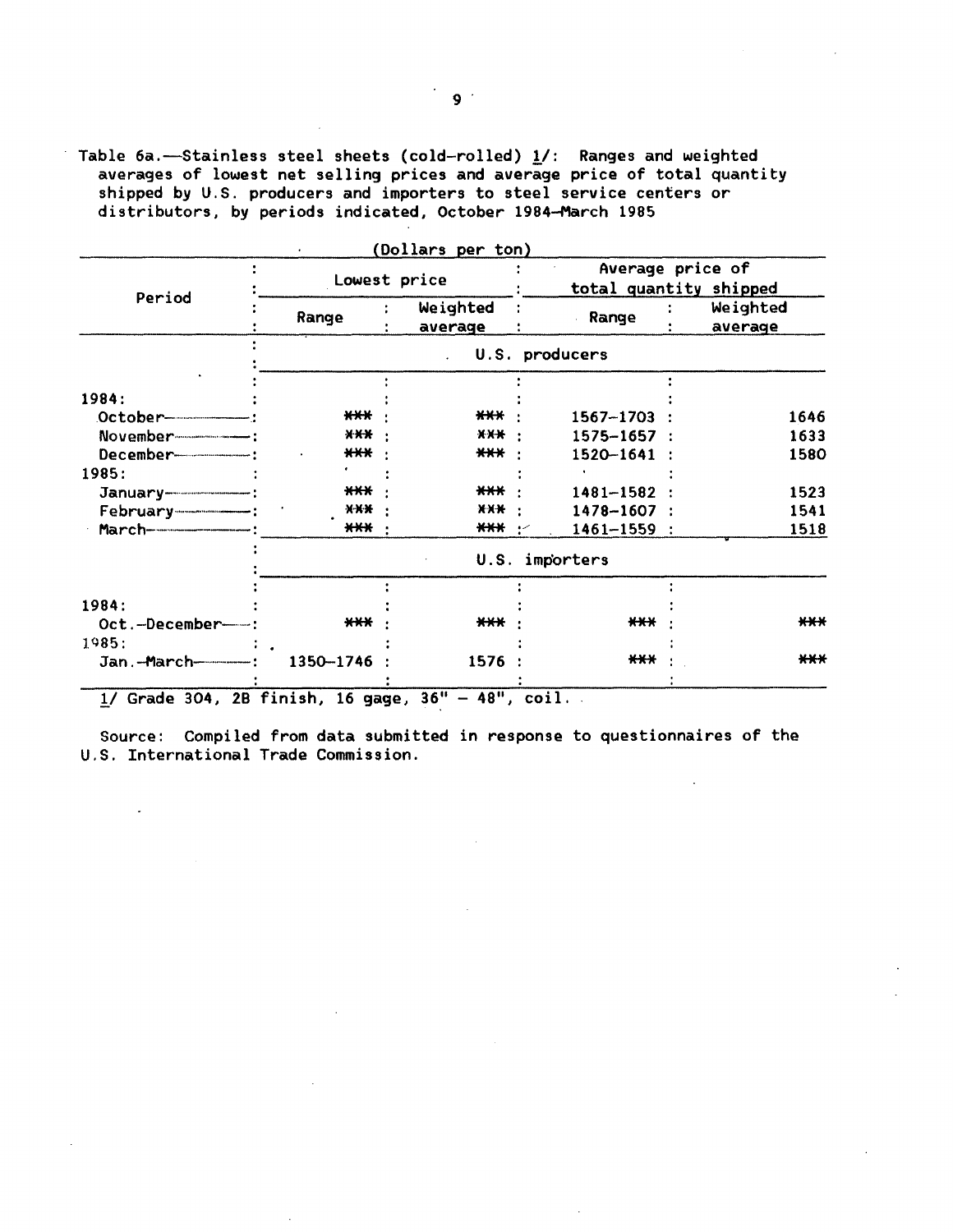Table 6b.---Stainless steel sheets (cold-rolled)  $1/$ : Ranges and weighted averages of lowest net selling prices and average price of total quantity shipped by U.S. producers and importers to end-use customers, by periods indicated, October 1984-March 1985

 $\overline{\phantom{a}}$ 

|                         | Lowest price    |                     | Average price of<br>total quantity shipped |  |                     |
|-------------------------|-----------------|---------------------|--------------------------------------------|--|---------------------|
| Period                  | Range           | Weighted<br>average | Range                                      |  | Weighted<br>average |
|                         |                 |                     | U.S. producers                             |  |                     |
| 1984:                   |                 |                     |                                            |  |                     |
|                         |                 |                     |                                            |  |                     |
|                         | $1545 - 1613$   | 1594:               | 1589-1738                                  |  | 1631                |
| November--------------- | $X+Y$           | $X$ $X$ $X$         | <b>XXX</b>                                 |  | AA                  |
|                         | $***$           | *** ·               | ***                                        |  | $***$               |
| 1985:                   |                 |                     |                                            |  |                     |
| $January$               | <b>***</b>      | $***$               | $***$                                      |  | $***$               |
|                         | $***$           | X X X               | <b>****</b>                                |  | X X X               |
|                         | $1436 - 1613$ : | 1501 :              | *** :<br>$\bullet$                         |  | $***$               |
|                         |                 |                     | U.S. importers                             |  |                     |
| 1984:                   |                 |                     |                                            |  |                     |
| Oct.-December-          | $***$           | $***$               | $***$                                      |  | $***$               |
| 1985:                   |                 |                     |                                            |  |                     |
|                         | $***$           | $***$               | $***$                                      |  |                     |
| Jan.-March-----------   |                 |                     |                                            |  | $***$               |

 $(D_0, 1, 1)$  and per ton)

 $1/$  Grade 304, 2B finish, 16 gage x 36" - 48" x coil.

 $\mathcal{L}$ 

 $\sim$ 

 $\cdot$ 

Source: Compiled from data submitted in response to questionnaires of the U.S. International Trade Commission.

 $\label{eq:2} \frac{1}{\sqrt{2}}\left(\frac{1}{\sqrt{2}}\right)^{2} \left(\frac{1}{\sqrt{2}}\right)^{2} \left(\frac{1}{\sqrt{2}}\right)^{2} \left(\frac{1}{\sqrt{2}}\right)^{2} \left(\frac{1}{\sqrt{2}}\right)^{2} \left(\frac{1}{\sqrt{2}}\right)^{2} \left(\frac{1}{\sqrt{2}}\right)^{2} \left(\frac{1}{\sqrt{2}}\right)^{2} \left(\frac{1}{\sqrt{2}}\right)^{2} \left(\frac{1}{\sqrt{2}}\right)^{2} \left(\frac{1}{\sqrt{2}}\right)^{2} \left(\frac{$ 

 $\sim$   $\sim$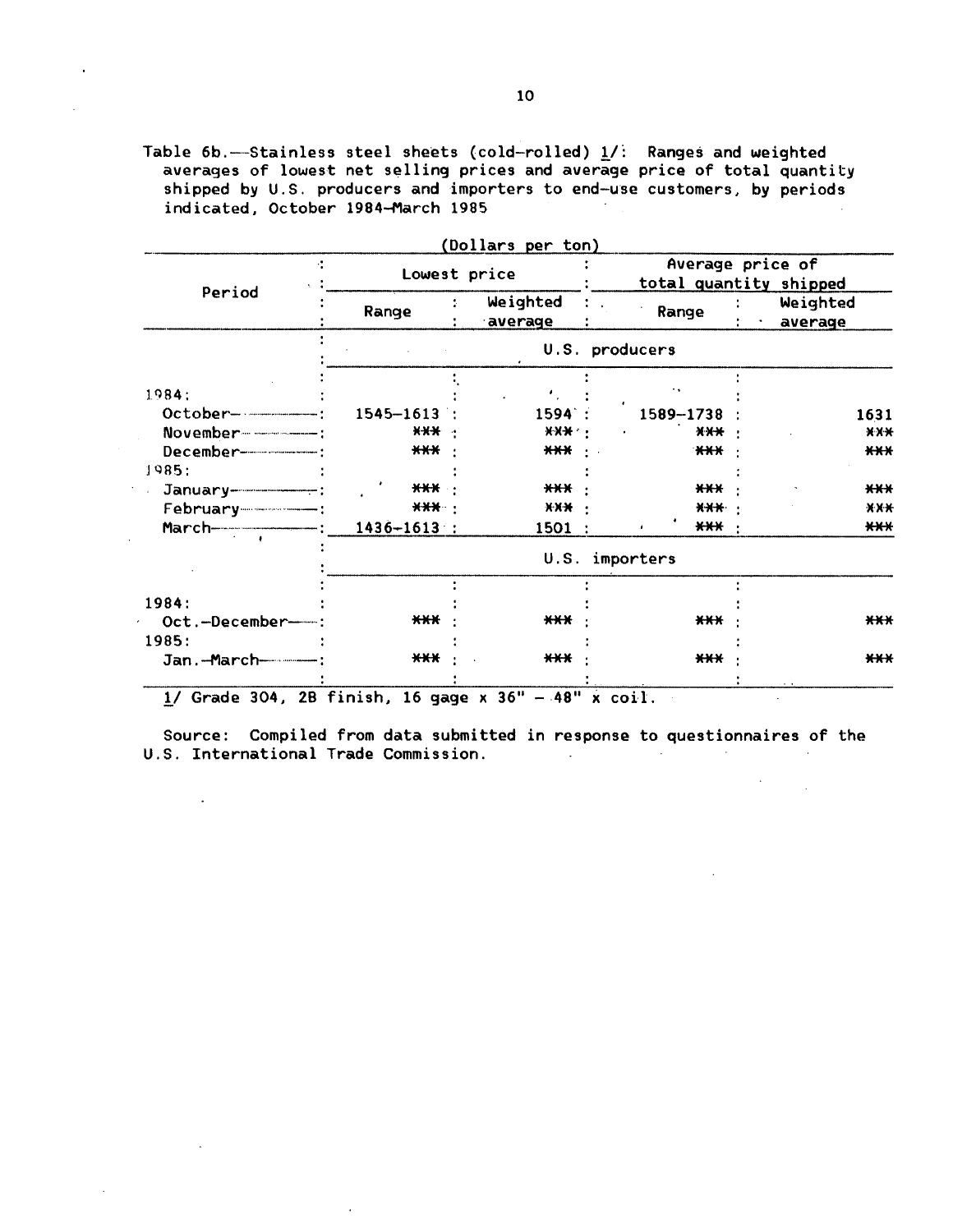Table 7a.-Stainless steel sheets (cold-rolled)  $\underline{1}/$ : Ranges and weighted averages of lowest net selling prices and average price of total quantity shipped by U.S. producers and importers to steel service centers or distributors, by periods indicated, October 1984-March 1985

|                                                                                                                                                                                                                                                                                                                                             |                                     | (Dollars per ton)   |                |                                            |
|---------------------------------------------------------------------------------------------------------------------------------------------------------------------------------------------------------------------------------------------------------------------------------------------------------------------------------------------|-------------------------------------|---------------------|----------------|--------------------------------------------|
| Period                                                                                                                                                                                                                                                                                                                                      | Lowest price                        |                     |                | Average price of<br>total quantity shipped |
|                                                                                                                                                                                                                                                                                                                                             | Range                               | Weighted<br>average | Range          | Weighted<br>average                        |
|                                                                                                                                                                                                                                                                                                                                             |                                     |                     | U.S. producers |                                            |
|                                                                                                                                                                                                                                                                                                                                             |                                     |                     |                |                                            |
| 1984:                                                                                                                                                                                                                                                                                                                                       |                                     |                     |                |                                            |
|                                                                                                                                                                                                                                                                                                                                             | $***$                               | $****$              | $***$          | $***$                                      |
| November ----------------                                                                                                                                                                                                                                                                                                                   | X X X                               | $X + Y$             | X X X          | X X X                                      |
|                                                                                                                                                                                                                                                                                                                                             | $***$                               | $\star\star\star$ . | $***$          | $***$                                      |
| 1985:                                                                                                                                                                                                                                                                                                                                       |                                     |                     |                |                                            |
|                                                                                                                                                                                                                                                                                                                                             |                                     |                     |                |                                            |
| February ---------------                                                                                                                                                                                                                                                                                                                    | ***                                 | X X X               | <b>XXX</b>     | $X$ $X$ $X$                                |
| $March$ $\cdots$ $\cdots$ $\cdots$ $\cdots$ $\cdots$ $\cdots$ $\cdots$ $\cdots$ $\cdots$ $\cdots$ $\cdots$ $\cdots$ $\cdots$ $\cdots$ $\cdots$ $\cdots$ $\cdots$ $\cdots$ $\cdots$ $\cdots$ $\cdots$ $\cdots$ $\cdots$ $\cdots$ $\cdots$ $\cdots$ $\cdots$ $\cdots$ $\cdots$ $\cdots$ $\cdots$ $\cdots$ $\cdots$ $\cdots$ $\cdots$ $\cdots$ | $***$<br>$\mathcal{H}_{\mathbf{a}}$ | $\star\star\star$   | $***$          | ***                                        |
|                                                                                                                                                                                                                                                                                                                                             |                                     |                     | U.S. importers |                                            |
|                                                                                                                                                                                                                                                                                                                                             |                                     |                     |                |                                            |
| 1984:                                                                                                                                                                                                                                                                                                                                       |                                     |                     |                |                                            |
| Oct.-December----                                                                                                                                                                                                                                                                                                                           |                                     |                     |                |                                            |
| 1985:                                                                                                                                                                                                                                                                                                                                       |                                     |                     |                |                                            |
| $Jan.-March-----:$                                                                                                                                                                                                                                                                                                                          | 1486-1920                           | 1728 :              | 1486-1920      | 1716                                       |
| $\mathbf{a} \cdot \mathbf{b}$ and $\mathbf{b} \cdot \mathbf{c}$ and $\mathbf{b} \cdot \mathbf{c}$                                                                                                                                                                                                                                           |                                     | $-0.11$<br>$A + 11$ | $\cdot$ .      |                                            |

(Dollars per ton)

 $1/$  Grade 430, BA finish, 24 gage x  $12" - 24"$  x coil.

 $\mathbb{Z}^{\mathbb{Z}^2}$ 

 $\ddot{\phantom{0}}$ 

Source: Compiled from data submitted in response to questionnaires of the U.S. International Trade Commission.

 $\mathcal{L}$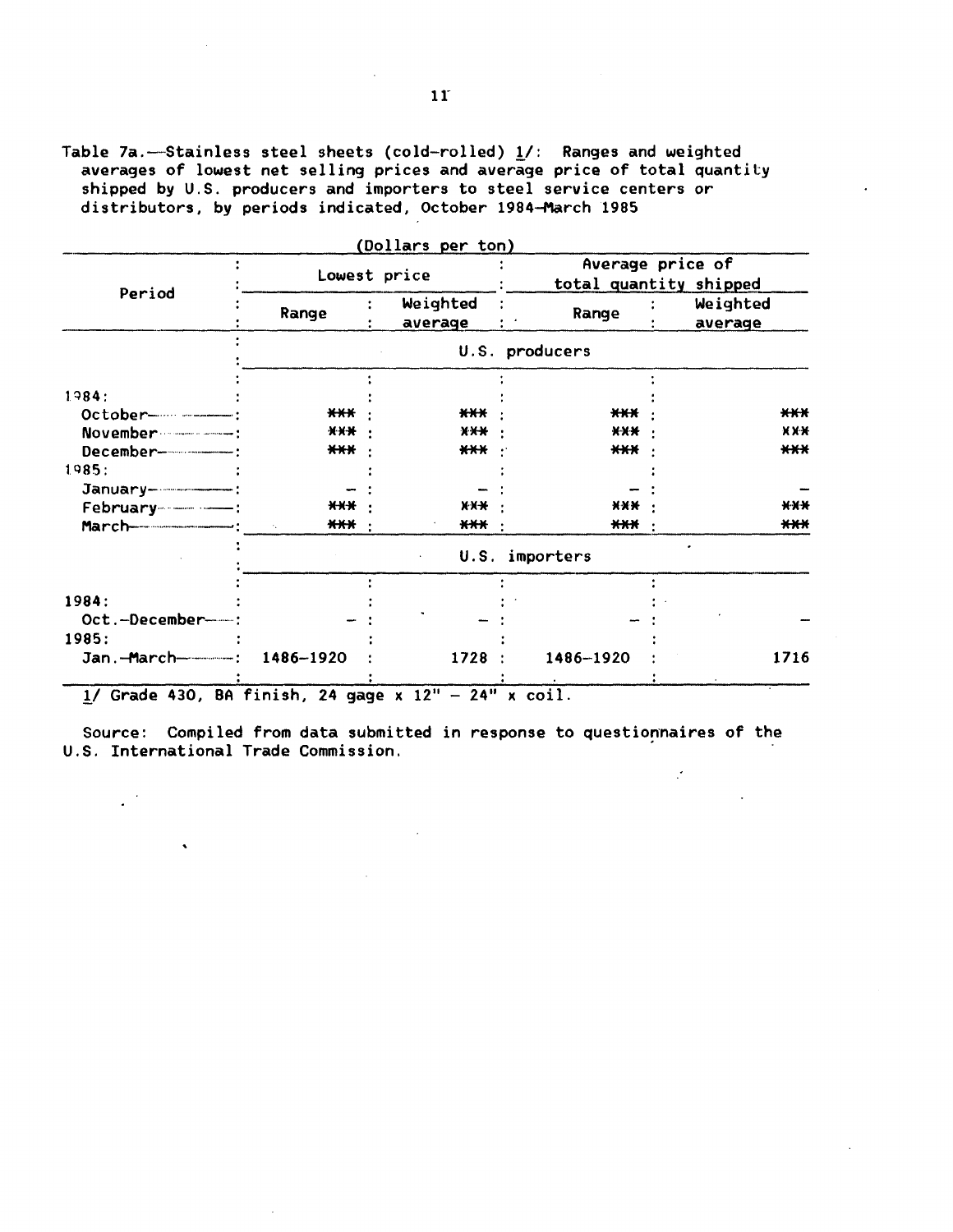Table 7b.--Stainless steel sheets (cold-rolled) 1/: Ranges and weighted averages of lowest net selling prices and average price of total quantity shipped by U.S. producers and importers to end-use customers, by periods indicated, October 1984-March 1985

|                               | Lowest price |                       |                   | Average price of<br>total quantity shipped |
|-------------------------------|--------------|-----------------------|-------------------|--------------------------------------------|
| Period                        | Range        | Weighted<br>average   | Range             | Weighted<br>average                        |
|                               |              |                       | U.S. producers    |                                            |
| 1984:                         |              |                       |                   |                                            |
|                               | $***$        | $***$                 | $***$             | $***$                                      |
| November--------------------- |              |                       |                   |                                            |
|                               | $***$        | *** ·                 | $***$             | $***$                                      |
| 1985:                         |              |                       |                   |                                            |
|                               | $***$        | *** ·                 | *** ·             | $***$                                      |
|                               | $***$        | $X$ $X$ $X$ $Y$       | $X+X$             | $X$ $X$ $X$                                |
|                               | $\bf***$     | *** ·                 | $\star\star\star$ | $***$                                      |
|                               |              | U.S.                  | importers         |                                            |
|                               |              |                       |                   |                                            |
| 1984:                         |              |                       |                   |                                            |
| Oct.-December-                | $***$        | $***$                 | $***$             | $\star\star\star$                          |
| 1985:                         |              |                       |                   |                                            |
| Jan.-March-------------       | $***$        | $\star\!\star\!\star$ | $***$             | ****                                       |

Source: Compiled from data submitted in response to questionnaires of the same U.S. International Trade Commission.  $\mathcal{L}_{\text{max}}$ 

 $\sim$ 

 $\sim$   $\lambda$ 

 $\sim 100$ 

 $\mathcal{L}^{\pm}$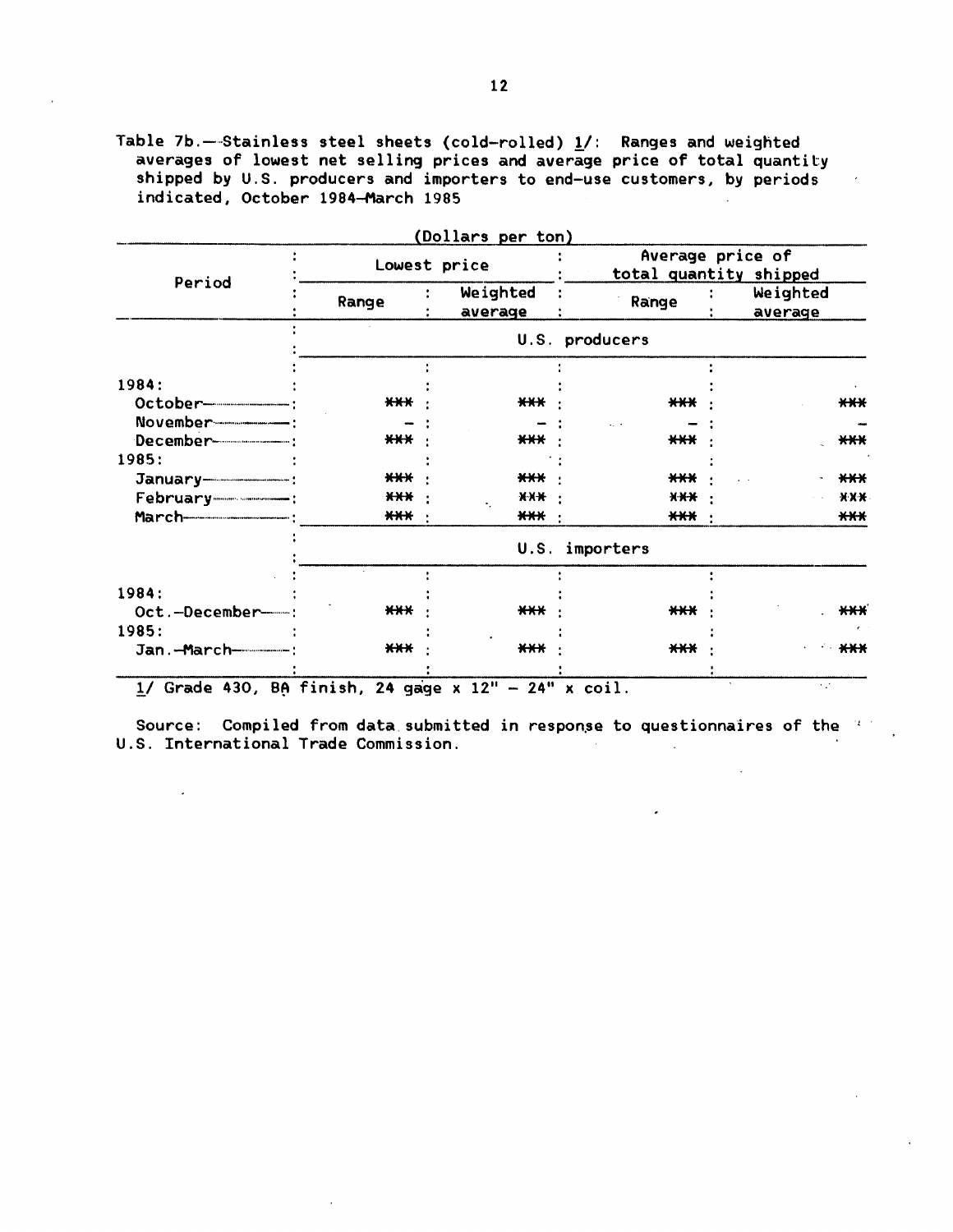Table 8a.-Stainless steel sheets (cold-rolled)  $\underline{1}/$ : Ranges and weighted averages of lowest net selling prices and average price of total quantity shipped by U.S. producers and importers to steel service centers or distributors, by periods indicated, October 1984-March 1985

|                                           |                | Lowest price        |                | Average price of<br>total quantity shipped |  |  |
|-------------------------------------------|----------------|---------------------|----------------|--------------------------------------------|--|--|
| Period                                    | Range          | Weighted<br>average | Range          | Weighted<br>average                        |  |  |
|                                           | U.S. producers |                     |                |                                            |  |  |
|                                           |                |                     |                |                                            |  |  |
| 1984:                                     |                |                     |                |                                            |  |  |
|                                           | 2301-2408      | 2340                | 2355-2444      | 2397                                       |  |  |
| November-------- <del>-----------</del> : | 2243-2356      | 2308                | $2301 - 2356$  | 2344                                       |  |  |
|                                           | 2229-2524      | 2257                | 2229-2524      | 2266                                       |  |  |
| 1985:                                     |                |                     |                |                                            |  |  |
|                                           | $2162 - 2321$  | 2269                | $2162 - 2329$  | 2267                                       |  |  |
|                                           | 2136-2207      | 2195                | 2186-2292      | 2235                                       |  |  |
|                                           | 2120-2232      | 2187                | $2127 - 2248$  | 2223                                       |  |  |
|                                           |                |                     | U.S. importers |                                            |  |  |
|                                           |                |                     |                |                                            |  |  |
| 1984:                                     |                |                     |                |                                            |  |  |
| Oct.-December-                            | $***$          | $***$               | $***$          | $***$                                      |  |  |
| 1985:                                     |                |                     |                |                                            |  |  |
|                                           | ***            | $***$               | $***$          | $***$                                      |  |  |

(Dollars per ton)

 $1/$  Grade 316, 28 finish, 16 gage x 36" - 48" x coil.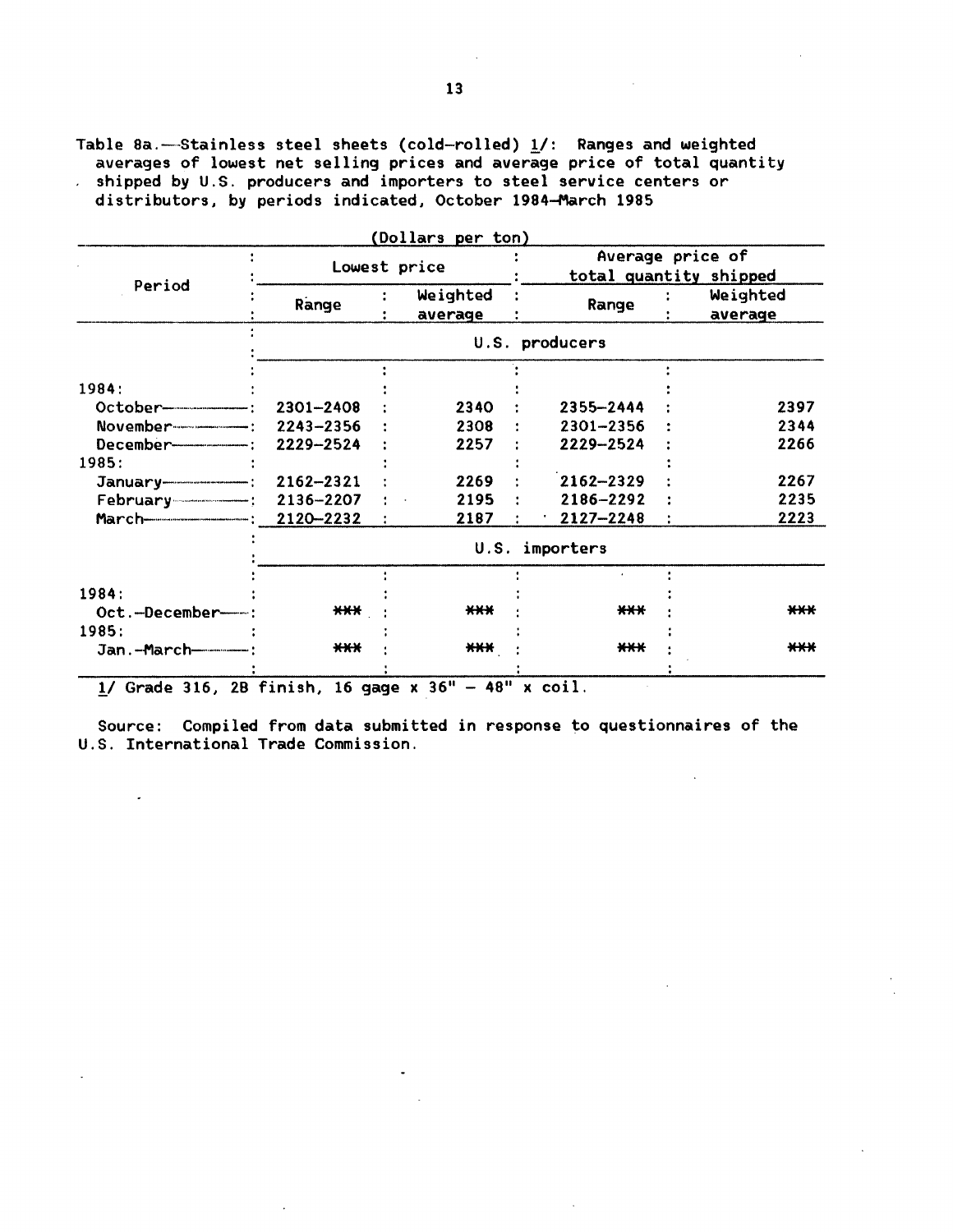Table 8b.-Stainless steel sheets (cold-rolled)  $\underline{\mathbf{1}}$ /: Ranges and weighted averages of lowest net selling prices and average price of total quantity shipped by U.S. producers and importers to end-use customers, by periods indicated, October 1984-March 1985

|                           |                   | (Dollars per ton)   |                |                                            |
|---------------------------|-------------------|---------------------|----------------|--------------------------------------------|
|                           |                   | Lowest price        |                | Average price of<br>total quantity shipped |
| Period                    | Range             | Weighted<br>average | Range          | Weighted<br>average                        |
|                           |                   |                     | U.S. producers |                                            |
|                           |                   |                     |                |                                            |
| 1984:                     |                   |                     |                |                                            |
|                           |                   |                     |                |                                            |
| November----------------- |                   |                     |                |                                            |
|                           |                   |                     |                |                                            |
| 1985:                     |                   |                     |                |                                            |
|                           | $***$             | $***$               | ***            | $***$                                      |
|                           |                   |                     |                |                                            |
| <b>March</b> 2007         | $\star\star\star$ | ***                 | $\bf***$       | $***$                                      |
|                           |                   | U.S.                | importers      |                                            |
|                           |                   |                     |                |                                            |
| 1984:                     |                   |                     |                |                                            |
| Oct.-December-            | ***               | $***$               | ***            | $***$                                      |
| 1985:                     |                   |                     |                |                                            |
| Jan.-March------          | $***$             | $***$               | $***$          | $***$                                      |
|                           |                   |                     |                |                                            |

 $(D - 1)$ 

 $\frac{1}{2}$ / Grade 316, 2B finish, 16 gage x 36" - 48" x coil.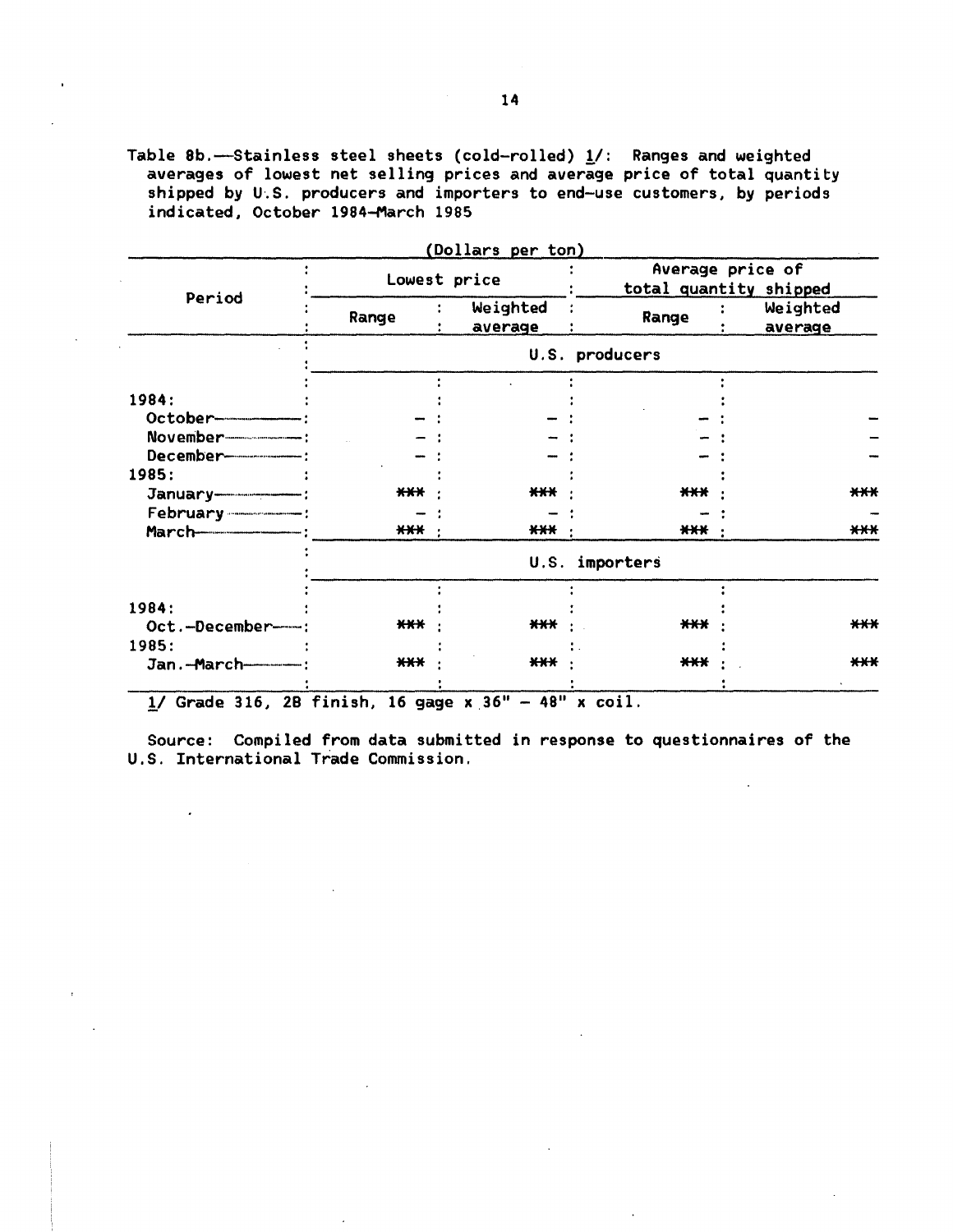Table 9a.-Stainless steel sheets (cold-rolled)  $\underline{1}/$ : Ranges and weighted averages of lowest net selling prices and average price of total quantity shipped by U:S. producers and importers to steel service centers or distributors, by periods indicated, October 1984-March 1985

| Average price of<br>Lowest price<br>total quantity shipped<br>Period<br>Weighted<br>Weighted<br><b>Range</b><br>Range<br>average<br>average<br>U.S. producers<br>1984:<br>$***$<br>$***$<br>$***$<br>December---------------<br>1985:<br>***<br>$***$<br>***<br>$***$<br>*** :<br>$***$<br>*** :<br><b>***</b> :<br>$\star\star\star$ :<br>U.S. importers<br>$***$<br>1529-1683<br>Oct.-December-<br>1597 |       |  |  | (Dollars per ton) |  |       |
|-----------------------------------------------------------------------------------------------------------------------------------------------------------------------------------------------------------------------------------------------------------------------------------------------------------------------------------------------------------------------------------------------------------|-------|--|--|-------------------|--|-------|
|                                                                                                                                                                                                                                                                                                                                                                                                           |       |  |  |                   |  |       |
|                                                                                                                                                                                                                                                                                                                                                                                                           |       |  |  |                   |  |       |
|                                                                                                                                                                                                                                                                                                                                                                                                           |       |  |  |                   |  |       |
|                                                                                                                                                                                                                                                                                                                                                                                                           |       |  |  |                   |  |       |
|                                                                                                                                                                                                                                                                                                                                                                                                           | $***$ |  |  |                   |  |       |
|                                                                                                                                                                                                                                                                                                                                                                                                           |       |  |  |                   |  |       |
|                                                                                                                                                                                                                                                                                                                                                                                                           |       |  |  |                   |  |       |
|                                                                                                                                                                                                                                                                                                                                                                                                           |       |  |  |                   |  |       |
|                                                                                                                                                                                                                                                                                                                                                                                                           | ***   |  |  |                   |  |       |
|                                                                                                                                                                                                                                                                                                                                                                                                           | $X-X$ |  |  |                   |  |       |
|                                                                                                                                                                                                                                                                                                                                                                                                           | $***$ |  |  |                   |  |       |
| 1984:                                                                                                                                                                                                                                                                                                                                                                                                     |       |  |  |                   |  |       |
|                                                                                                                                                                                                                                                                                                                                                                                                           |       |  |  |                   |  |       |
|                                                                                                                                                                                                                                                                                                                                                                                                           |       |  |  |                   |  |       |
|                                                                                                                                                                                                                                                                                                                                                                                                           | ***   |  |  |                   |  |       |
|                                                                                                                                                                                                                                                                                                                                                                                                           |       |  |  |                   |  | 1985: |
| ***<br><b>***</b><br>***<br>Jan.-March----------                                                                                                                                                                                                                                                                                                                                                          | $***$ |  |  |                   |  |       |

1/ Grade 430, BA finish, 20 gage x 36" - 48" x coil.

 $\overline{\phantom{a}}$ 

 $\sim$ 

Source: Compiled from data submitted in response to questionnaires of the U.S. International Trade Commission.

 $\sim 10^{-1}$ 

 $\bar{z}$ 

 $\sim$   $\sim$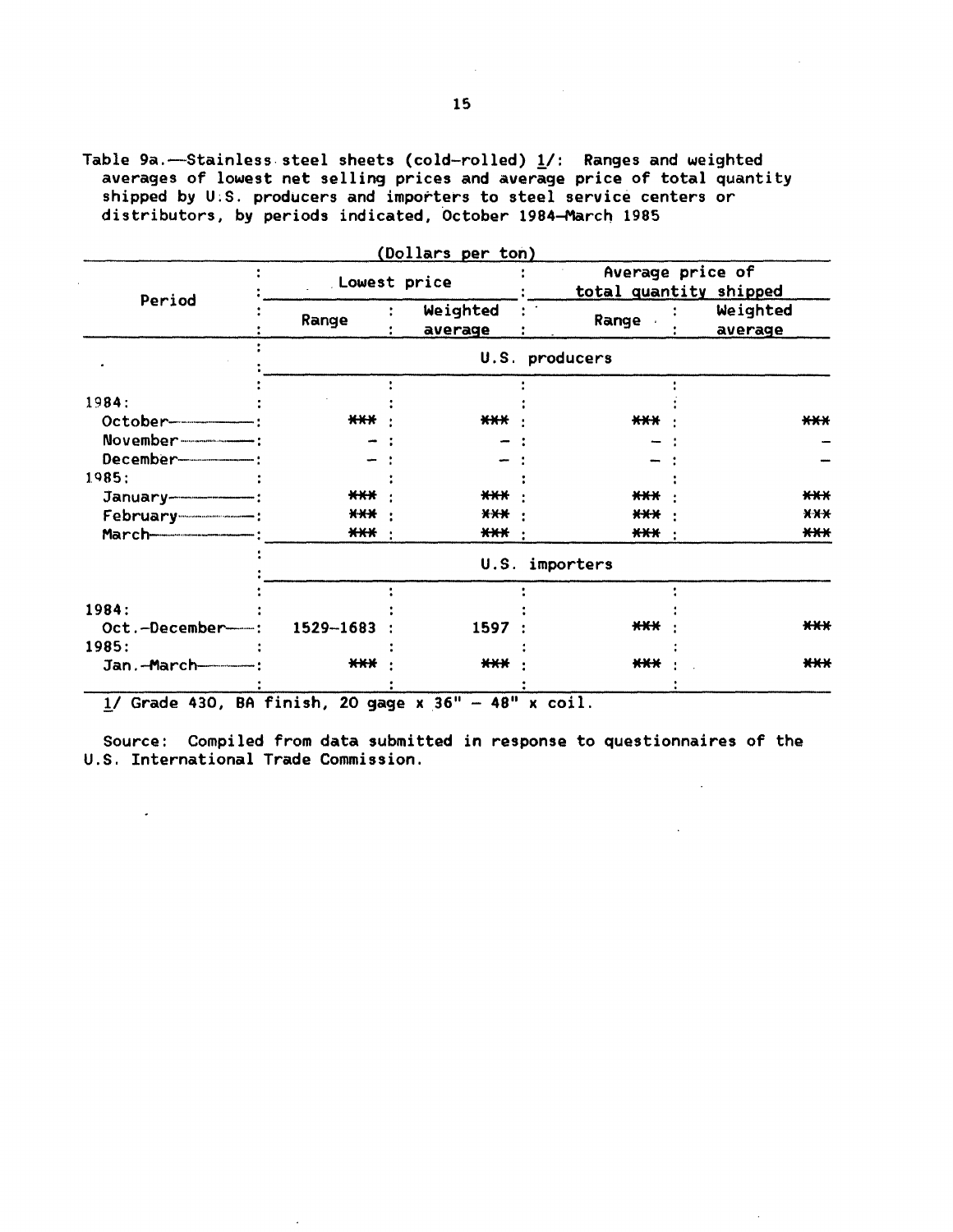Table 9b.--Stainless steel sheets (cold-rolled)  $1/$ : Ranges and weighted averages of lowest net selling prices and average price of total quantity shipped by U.S. producers  $2/$  and importers to end-use customers, by periods indicated, October 1984-March 1985

|                        |                   | (Dollars per ton)   |                |                                            |
|------------------------|-------------------|---------------------|----------------|--------------------------------------------|
|                        |                   | Lowest price        |                | Average price of<br>total quantity shipped |
| Period                 | Range             | Weighted<br>average | Range          | Weighted<br>average                        |
|                        |                   |                     | U.S. importers |                                            |
|                        |                   |                     |                |                                            |
| 1984:                  |                   |                     |                |                                            |
| Oct.-December-         |                   |                     |                |                                            |
| 1985:                  |                   |                     |                |                                            |
| Jan.-March------------ | $\star\star\star$ | $***$               | $***$          | ***                                        |

 $1/$  Grade 430, BA finish, 20 gage  $x$  36" - 48" x coil.

2/ Producers did not report sales to end-use customers during this period.

Source: Compiled from data submitted in response to questionnaires of the U.S. International Trade Commission.

 $\alpha \sim 10^6$ 

 $\sim 100$  km s  $^{-1}$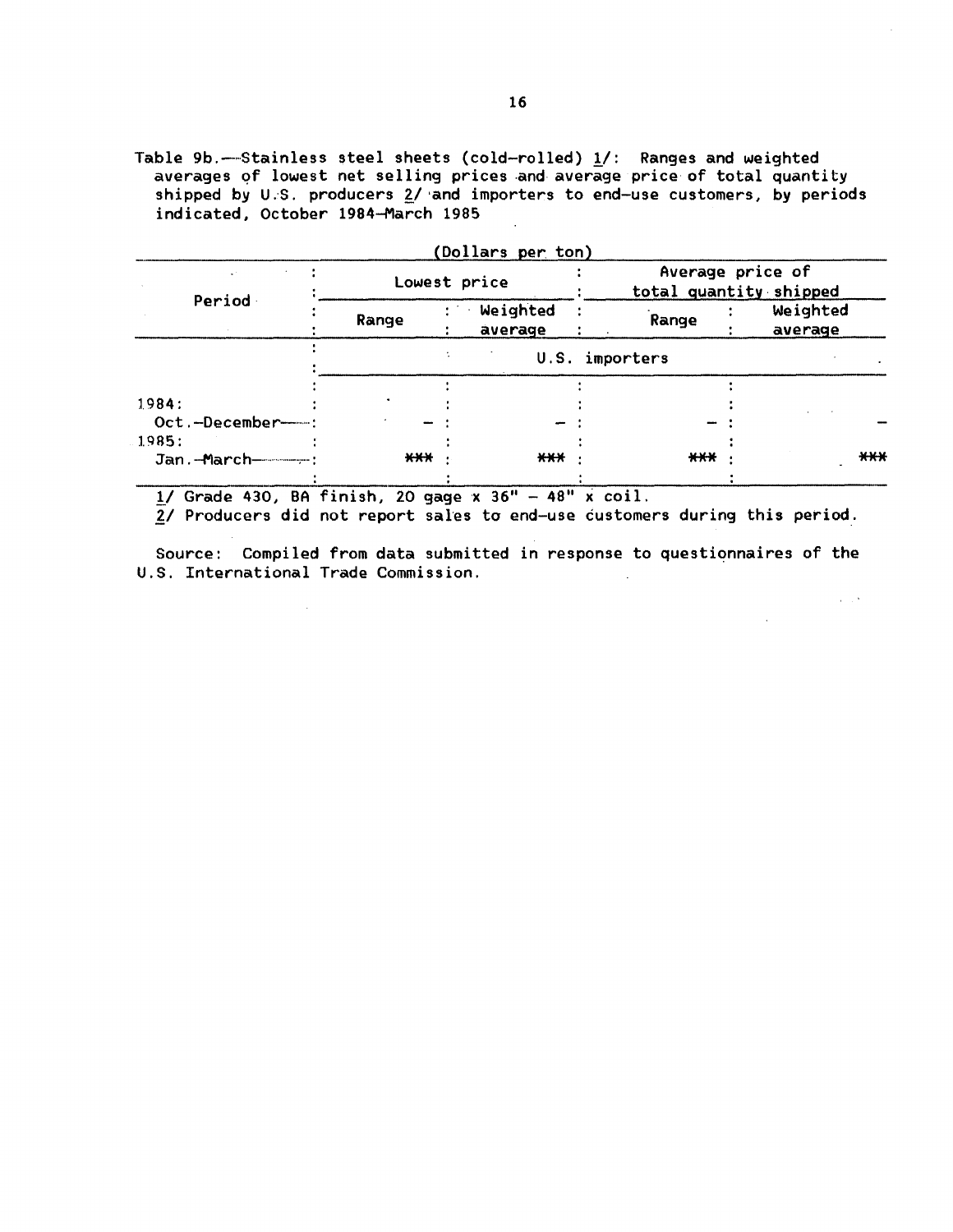Table 10a.-Stainless steel plate 1/: Ranges and weighted averages of lowest net selling prices and average price of total quantity shipped by U.S. producers and importers to steel service centers or distributors, by periods indicated, October 1984-March 1985

|                         |                   | (Dollars per ton)   | Average price of       |  |                     |
|-------------------------|-------------------|---------------------|------------------------|--|---------------------|
|                         |                   | Lowest price        | total quantity shipped |  |                     |
| Period                  | Range             | Weighted<br>average | Range                  |  | Weighted<br>average |
|                         |                   |                     | U.S. producers         |  |                     |
|                         |                   |                     |                        |  |                     |
| 1984:                   |                   |                     |                        |  |                     |
|                         | $1650 - 1782$ :   | 1693:               | 1736–1845              |  | 1791                |
|                         | 1620-1782 :       | 1738 :              | $1727 - 1827$ :        |  | 1785                |
|                         | 1620-1782 :       | 1683 :              | 1655-1797 :            |  | 1733                |
| 1985:                   |                   |                     |                        |  |                     |
|                         | $\star\star\star$ | ***                 | $***$                  |  | $***$               |
|                         | <b>XXX</b>        | X X X               | $\star\star\star$      |  | <b>XXX</b>          |
|                         | *** ·             | *** :               | $***$                  |  | $***$               |
|                         |                   |                     | U.S. importers         |  |                     |
|                         |                   |                     |                        |  |                     |
| 1984:<br>Oct.-December- | $***$             | $***$               | ***                    |  | ***                 |
|                         |                   |                     |                        |  |                     |
| 1985:                   |                   |                     |                        |  |                     |
|                         | 1416-1803         | 1691 :              | 1416-1803              |  | 1691                |

 $1/$  Grade 304, HRAP,  $1/2''$  x 72" - 96", 240" - 290".

 $\sim 10^{11}$  km s  $^{-1}$ 

 $\sim 10^{-10}$ 

 $\mathcal{A}$ 

 $\sim 10^{-11}$ 

 $\sim$ 

Source: Compiled from data submitted in response to questionnaires of the U.S. International Trade Commission.

 $\sim 10^{-11}$ 

 $\sim 100$  km s  $^{-1}$ 

 $\sim$ 

 $\sim 100$ 

 $\sim 10^{11}$  km  $^{-1}$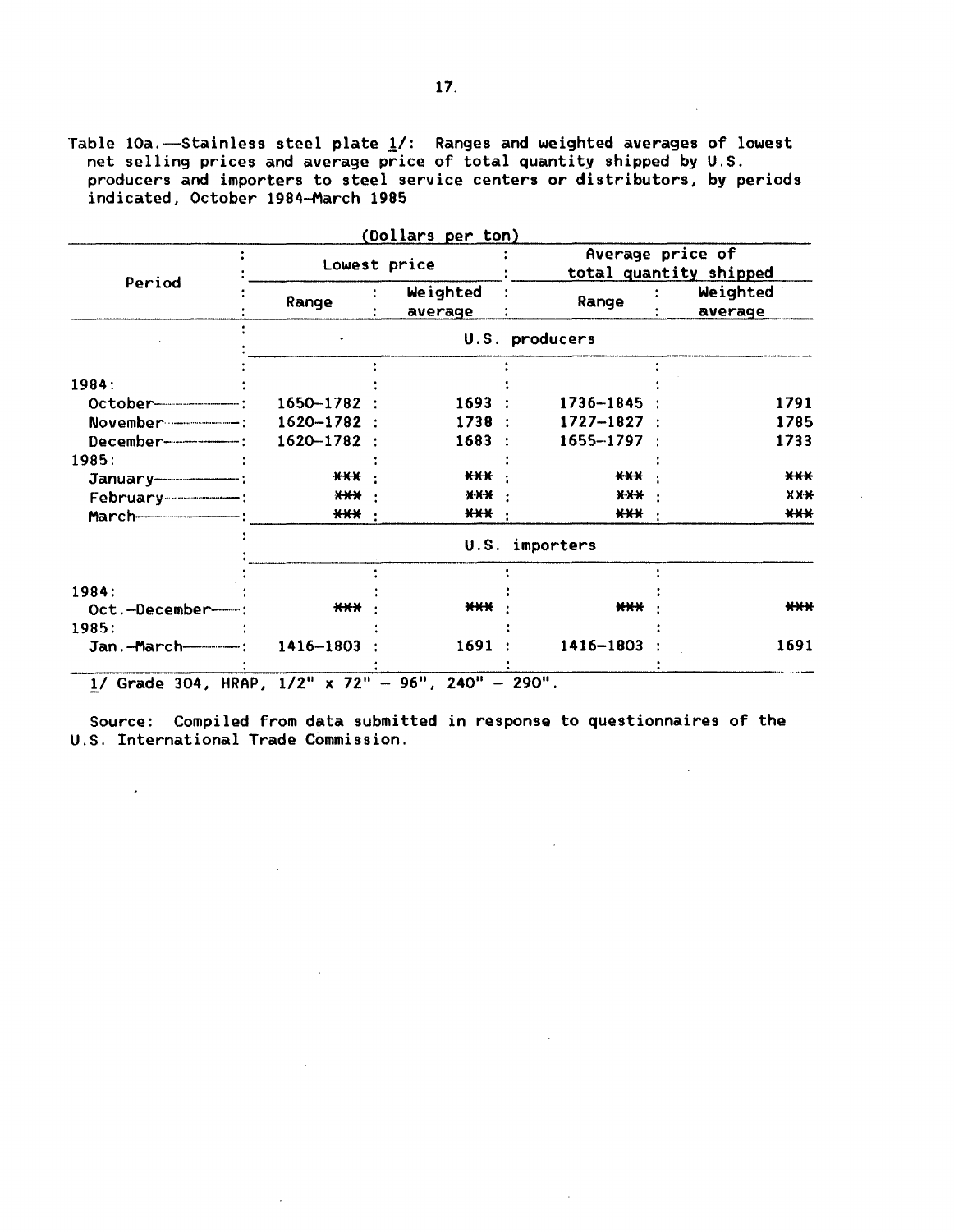Table 10b.--Stainless steel plate  $\underline{\mathbf{1}}/$ : Ranges and weighted averages of lowest net selling prices and average price of total quantity shipped by U.S. producers and importers to end-use customers, by periods indicated, October 1984-March 1985

|                           |              | Dollars per ton)                           |                   |  |                     |       |
|---------------------------|--------------|--------------------------------------------|-------------------|--|---------------------|-------|
|                           | Lowest price | Average price of<br>total quantity shipped |                   |  |                     |       |
| Period                    | Range        | Weighted<br>average                        | Range             |  | Weighted<br>average |       |
|                           |              |                                            | U.S. producers    |  |                     |       |
|                           |              |                                            |                   |  |                     |       |
| 1984:                     |              |                                            |                   |  |                     |       |
| October-----------------  | $***$        | ***                                        | $***$             |  |                     | ***   |
| November----------------  | <b>XXX</b>   | X X X                                      | $\star\star\star$ |  |                     | X X X |
| December----------------  | $***$        | $***$                                      | $***$             |  |                     | $***$ |
| 1985:                     |              |                                            |                   |  |                     |       |
|                           | $***$        | $***$                                      | $***$             |  |                     | $***$ |
|                           | $X-X$        | X X X                                      | <b>XXX</b>        |  |                     | X X X |
|                           | ***          | $***$                                      | <b>***</b>        |  |                     | ***   |
|                           |              | U.S.                                       | importers         |  |                     |       |
|                           |              |                                            |                   |  |                     |       |
| 1984:                     |              |                                            |                   |  |                     |       |
| Oct.-December-            | $***$        | $***$                                      | $***$             |  |                     | $***$ |
| 1985:                     |              |                                            |                   |  |                     |       |
| Jan. - March------------- | $***$        | $***$                                      | $***$             |  |                     | $***$ |
|                           |              |                                            |                   |  |                     |       |

 $(D_{\alpha})$ lars per ton)

 $1/$  Grade 304, HRAP,  $1/2$ " x 72" - 96" x 240" - 290".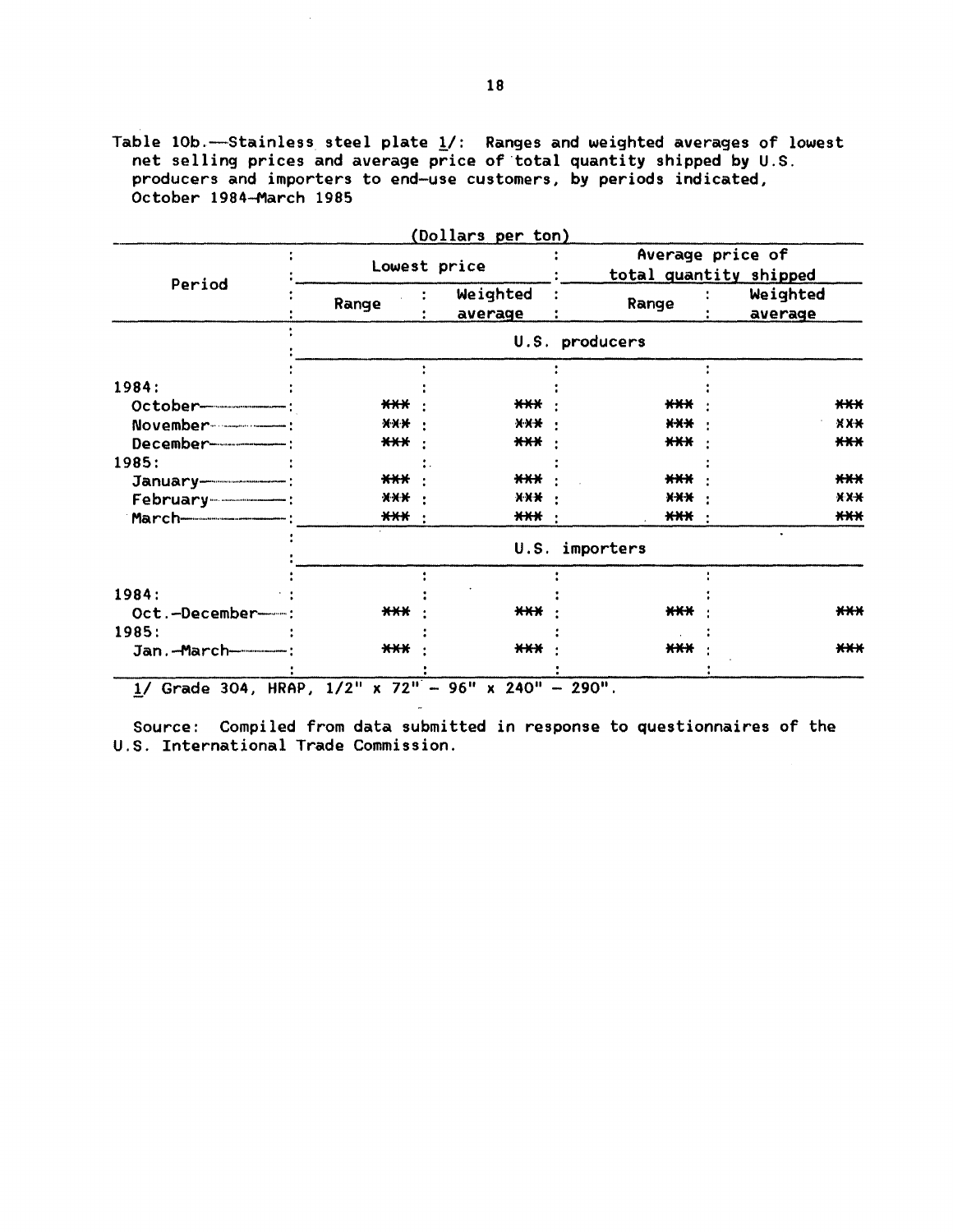Table 11a.-Stainless steel plate  $\underline{1}/$ : Ranges and weighted averages of lowest net selling prices and average price of total quantity shipped by U.S. producers and importers to steel service centers or distributors, by periods indicated, October 1984-March 1985

|                                 |               |                     |                        |  | Average price of    |  |
|---------------------------------|---------------|---------------------|------------------------|--|---------------------|--|
|                                 | Lowest price  |                     | total quantity shipped |  |                     |  |
| Period                          | Range         | Weighted<br>average | Range                  |  | Weighted<br>average |  |
|                                 |               |                     | U.S. producers         |  |                     |  |
| 1984:                           |               |                     |                        |  |                     |  |
|                                 | 2675-2806     | 2713                | 2675-2934              |  | 2842                |  |
|                                 | $2642 - 2733$ | 2680                | 2675-2886              |  | 2768                |  |
|                                 | 2710-2720     |                     | $***$                  |  | $***$               |  |
| 1985:                           |               | 2717                |                        |  |                     |  |
|                                 | $***$         | $***$               | ***                    |  | $***$               |  |
|                                 | $***$         | $***$               | $***$                  |  | X X X               |  |
|                                 | $***$         | $***$               | $***$                  |  | $***$               |  |
|                                 |               | U.S.                | importers              |  |                     |  |
|                                 |               |                     |                        |  |                     |  |
| 1984:                           |               |                     |                        |  |                     |  |
| Oct.-December-                  |               |                     |                        |  |                     |  |
| 1985:                           |               |                     |                        |  |                     |  |
| Jan.-March-------------         | $***$         | ***                 | $***$                  |  | <b>***</b>          |  |
|                                 |               |                     |                        |  |                     |  |
| 1/ Grade 316L, HRAP, 1/4" x 72" |               | $-96" \times 240"$  | $-290"$ .              |  |                     |  |

(Dollars per ton)

Source: Compiled from data submitted in response to questionnaires of the U.S. International Trade Commission.

 $\ddot{\phantom{0}}$ 

 $\sim 10^{-11}$ 

 $\sim$ 

 $\sim 10^7$ 

 $\sim 10^{11}$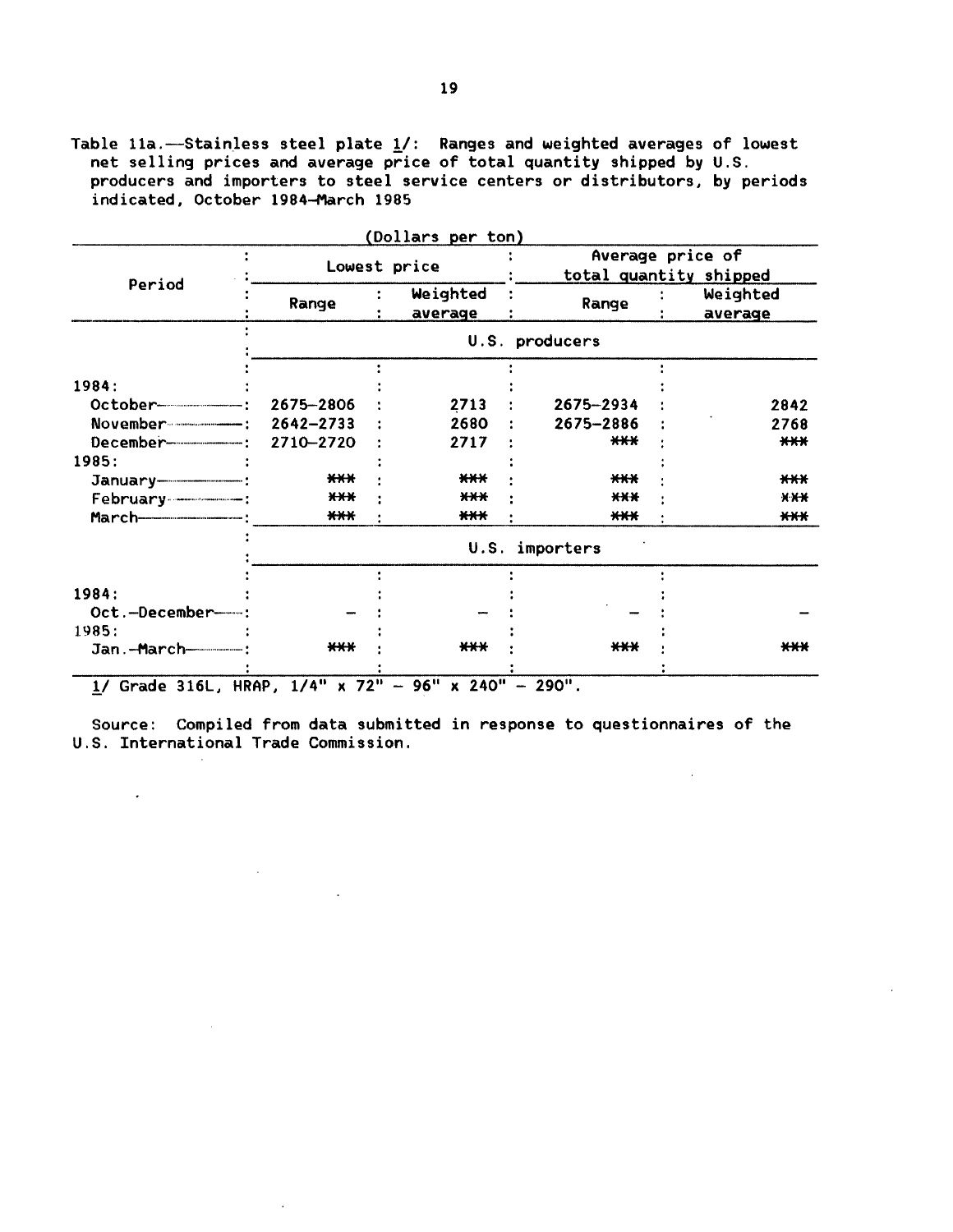Table 11b.--Stainless steel plate  $\underline{\mathbf{1}}/$ : Ranges and weighted averages of lowest net selling prices and average price of total quantity shipped by U.S. producers and importers to end-use customers, by periods indicated, October 1984-March 1985

|                                  |                | (Dollars per ton)   |                |                                            |  |  |
|----------------------------------|----------------|---------------------|----------------|--------------------------------------------|--|--|
|                                  | Lowest price   |                     |                | Average price of<br>total quantity shipped |  |  |
| Period                           | Range          | Weighted<br>average | Range          | Weighted<br><u>average</u>                 |  |  |
|                                  |                |                     | U.S. producers |                                            |  |  |
|                                  |                |                     |                |                                            |  |  |
| 1984:                            | $***$          | ***                 | $***$          | $***$                                      |  |  |
|                                  | $***$          | XXX ·               | $+++$          | $X$ $X$ $X$                                |  |  |
|                                  | ***            | ***                 | $***$          | $***$                                      |  |  |
| 1985:                            |                |                     |                |                                            |  |  |
|                                  | ***            | ***                 | $***$          | $***$                                      |  |  |
|                                  | X X X          | *** :               | $***$          | X X X                                      |  |  |
|                                  | <b>***</b> :   | *** ·               | $***$          | $***$                                      |  |  |
|                                  |                | U.S.                | importers      |                                            |  |  |
|                                  |                |                     |                |                                            |  |  |
| 1984:                            |                |                     |                |                                            |  |  |
| Oct.-December-                   | $***$          | $***$               | ***            | ***                                        |  |  |
| 1985:                            |                |                     |                |                                            |  |  |
| Jan. - March - - - - - - - - :   | $***$          | *** ·               | ***            | $***$                                      |  |  |
| <b>UDAD</b><br>$11$ Cards $2161$ | $1 / AB = 720$ | O G H<br>0.210      | 20011          |                                            |  |  |

 $\mu$  Grade 316L, HRAP,  $1/4$ " x  $72$ " - 96" x 240" - 290".

 $\ddot{\phantom{0}}$ 

 $\mathbb{Z}^2$ 

Source: Compiled from data submitted in response to questionnaires of the U.S. International Trade Commission.

 $\ddot{\phantom{a}}$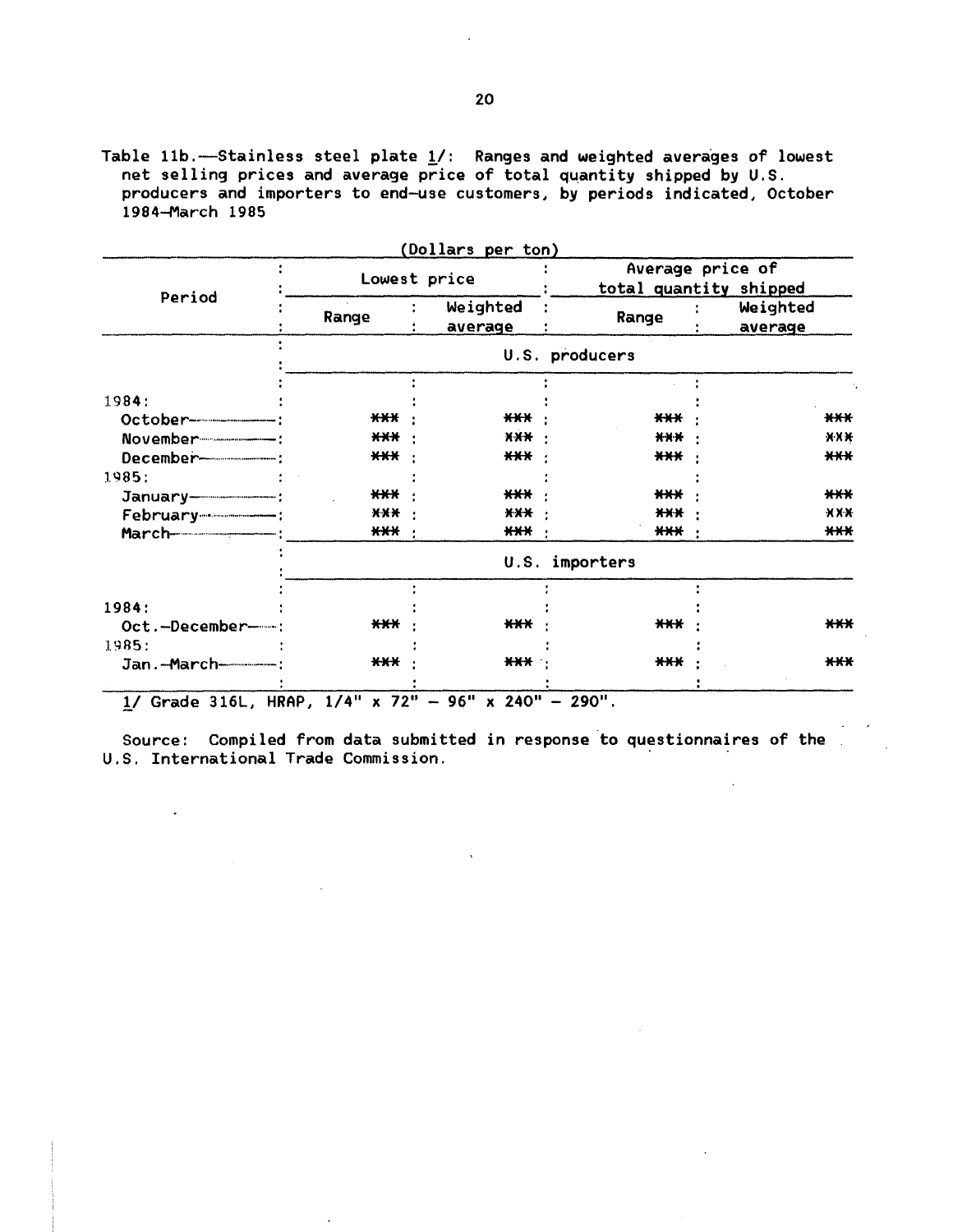Table 12a. $-$ Stainless steel plate  $\underline{1}/$ : Ranges and weighted averages of lowest net selling prices and average price of total quantity shipped by U.S. producers and importers to steel service centers or distributors, by periods indicated, October 1984-March 1985

|                                                     | Lowest price       | (Dollars per ton)                   | Average price of<br>total quantity shipped |                     |
|-----------------------------------------------------|--------------------|-------------------------------------|--------------------------------------------|---------------------|
| Period                                              | Range              | Weighted<br>average                 | Range                                      | Weighted<br>average |
|                                                     |                    |                                     | U.S. producers                             |                     |
|                                                     |                    |                                     |                                            |                     |
| 1984:                                               | $1581 - 1894$ :    | 1787:                               | $1581 - 1896$ :                            | 1863                |
| November-                                           | $1620 - 1894$ :    | 1751:<br>$\mathcal{L}^{\text{max}}$ | 1800-1980 :                                | 1870                |
| $December-----.$                                    | $\bigstar\bigstar$ | *** ·                               | $1633 - 1997$ :                            | 1950                |
| 1985:                                               |                    |                                     |                                            |                     |
| January---------------                              | ***                | $***$                               | $***$                                      | $***$               |
| February- ------                                    | *** :              | $\star\star\star$                   | ***                                        | X X X               |
|                                                     | $***$              | *** ·                               | *** ·                                      | $***$               |
|                                                     |                    |                                     | U.S. importers                             |                     |
|                                                     |                    |                                     |                                            |                     |
| 1984:                                               |                    |                                     |                                            |                     |
| $Oct.-December--:$                                  | ***                | $***$                               | ***                                        | ***                 |
| 1985:                                               |                    |                                     |                                            |                     |
| Jan.-March------                                    | $***$              | $***$                               | $\star\star\star$                          | $***$               |
| 1/ Grade 304, HRAP, 1/4" x 72" - 96" x 240" - 290". |                    |                                     |                                            |                     |

Source: Compiled from data submitted in response to questionnaires of the U.S. International Trade Commission.

 $\bar{\mathcal{A}}$ 

 $\mathcal{L}_{\text{max}}$  and  $\mathcal{L}_{\text{max}}$ 

 $\mathcal{L}$ 

 $\mathcal{L}_{\mathcal{A}}$ 

 $\mathcal{L} \subset \mathbb{R}^n$ 

 $\mathcal{L}^{\pm}$  .

 $\sim 100$ 

أأنبي والمرا

 $\sim$   $\sim$  $\epsilon_{\rm max}$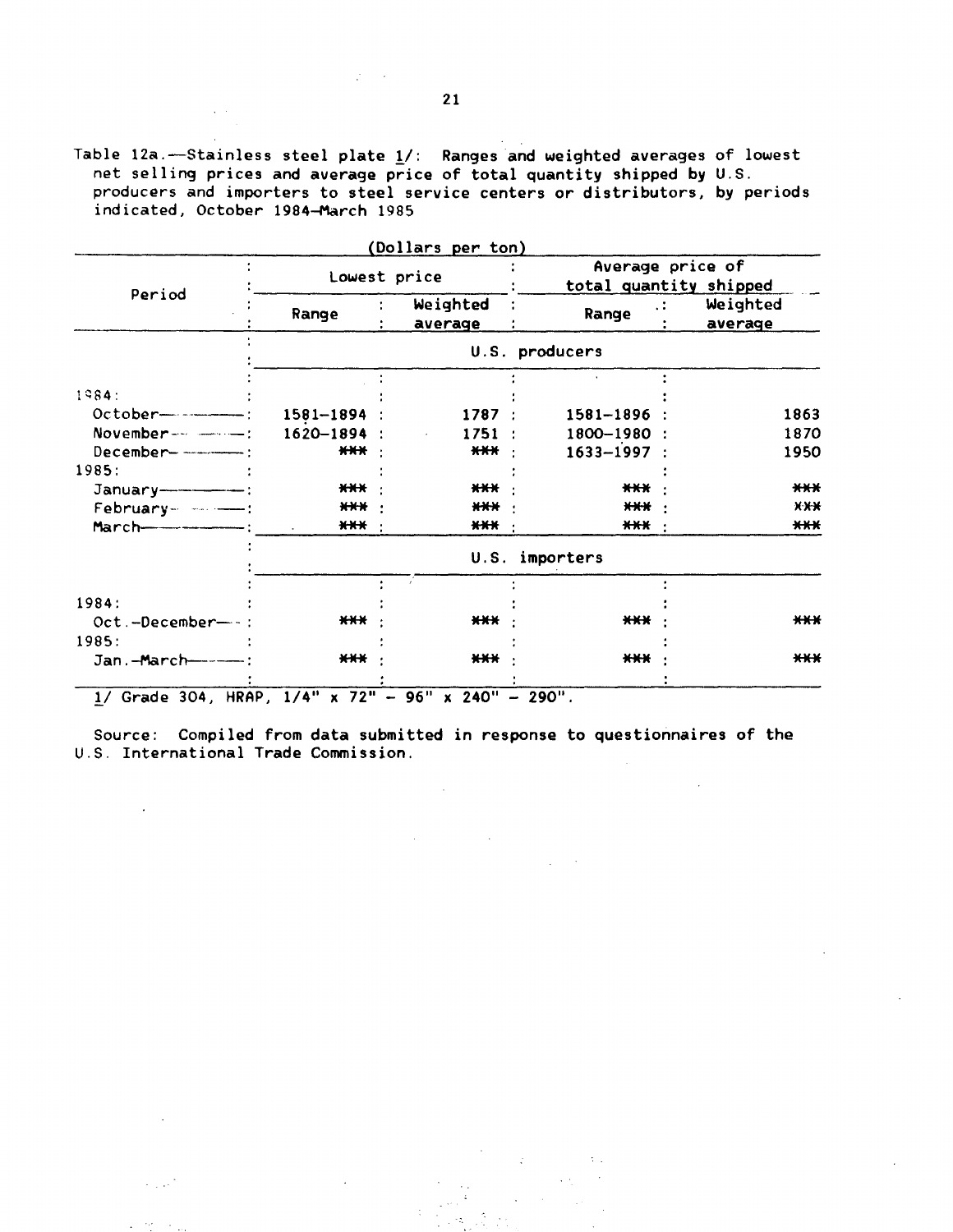Table 12b.--Stainless steel plate  $1/$ : Ranges and weighted averages of lowest *net* selling prices and average price of total quantity shipped by U.S. producers and importers to end-use customers, by periods indicated, October 1984-March 1985  $\mathcal{L}_{\text{max}}$  and  $\mathcal{L}_{\text{max}}$ 

 $\hat{\mathbf{r}}$ 

|                       |                   |  |                     |                        | Average price of    |  |  |
|-----------------------|-------------------|--|---------------------|------------------------|---------------------|--|--|
| Period                | Lowest price      |  |                     | total quantity shipped |                     |  |  |
|                       | Range             |  | Weighted<br>average | Range                  | Weighted<br>average |  |  |
|                       |                   |  |                     | U.S. producers         |                     |  |  |
|                       |                   |  |                     |                        |                     |  |  |
| 1984:                 |                   |  |                     |                        |                     |  |  |
|                       | ***               |  | ***<br>n is k       | $***$                  | $***$               |  |  |
| November - - - - - -  | X X X             |  | $***$               | $\mathbf{H}$           | <b>XXX</b>          |  |  |
|                       | ***               |  | *** ·               | $***$                  | $***$               |  |  |
| 1985:                 |                   |  |                     |                        |                     |  |  |
|                       | $\star\star\star$ |  | ***                 | $***$                  | $***$               |  |  |
|                       | <b>XXX</b>        |  | $X$ $X$ $X$         | X X X                  | X X X               |  |  |
|                       | *** ·             |  | *** :               | *** :                  | $***$               |  |  |
|                       |                   |  | $\mathbf{r}$        | U.S. importers         |                     |  |  |
|                       |                   |  |                     |                        |                     |  |  |
| 1984:                 |                   |  |                     |                        |                     |  |  |
| Oct.-December-        | $***$             |  | $***$               | $***$                  | $***$               |  |  |
| 1985:                 |                   |  |                     |                        |                     |  |  |
| Jan.-March----------- | $***$             |  | *** :               | $***$                  | $***$               |  |  |

(Dollars per ton)

 $1/$  Grade 304, HRAP,  $1/4$ " x 72" - 96" x 240" - 290".

 $\label{eq:2.1} \frac{d\mathbf{r}}{d\mathbf{r}} = \frac{1}{2} \left( \frac{\partial \mathbf{r}}{\partial \mathbf{r}} \right)^2 \mathbf{r}^2 \mathbf{r}^2 \mathbf{r}^2 \mathbf{r}^2 \mathbf{r}^2 \mathbf{r}^2 \mathbf{r}^2 \mathbf{r}^2 \mathbf{r}^2 \mathbf{r}^2 \mathbf{r}^2 \mathbf{r}^2 \mathbf{r}^2 \mathbf{r}^2 \mathbf{r}^2 \mathbf{r}^2 \mathbf{r}^2 \mathbf{r}^2 \mathbf{r}^2 \mathbf{r}^2$ 

Source: Compiled from data submitted in response to questionnaires of the U.S. International Trade Commission.  $\sim 100$   $\mu$ 

 $\sim$ 

 $\sim 1$ 

 $\sim 10^{11}$  km  $^{-1}$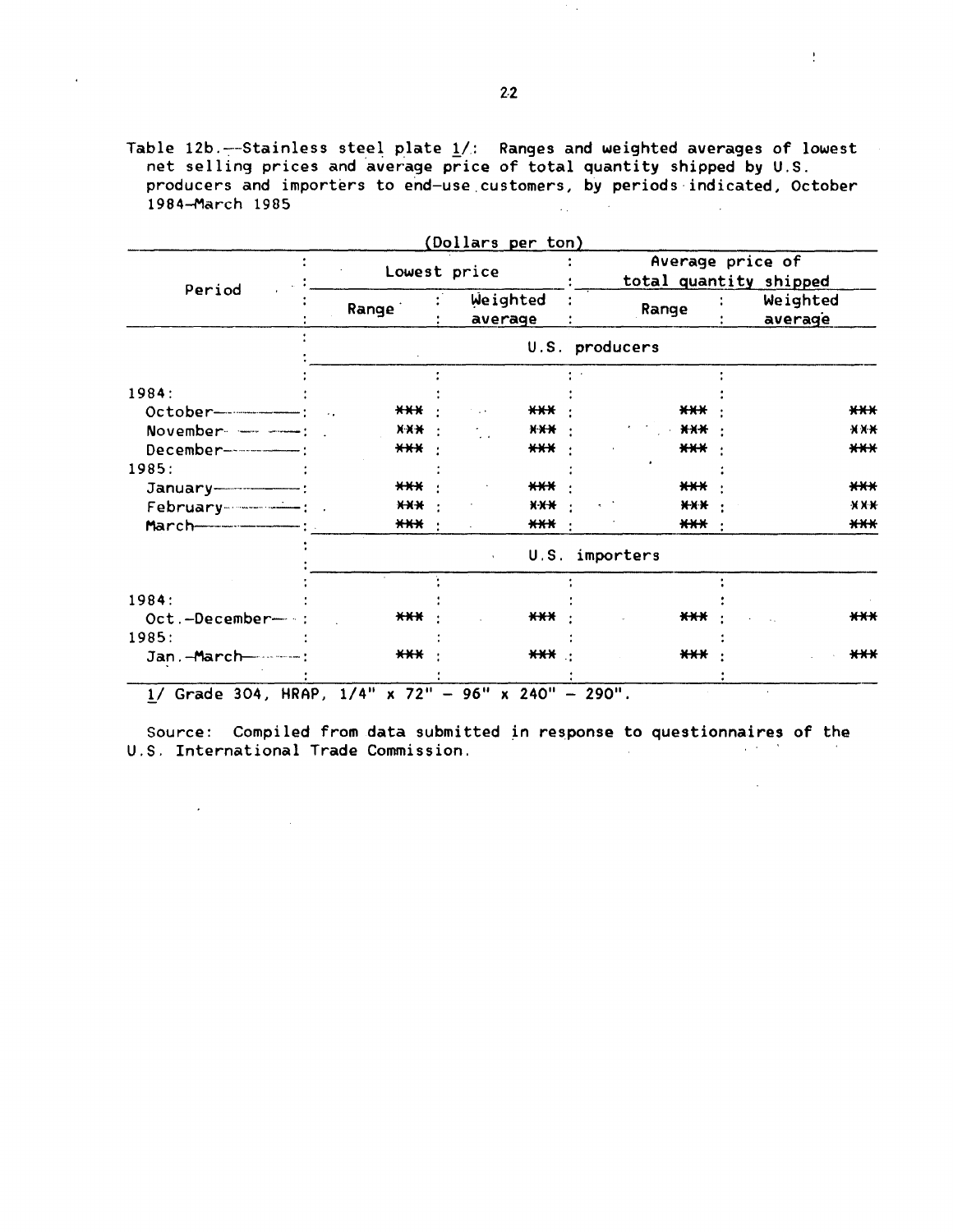Table 13a.-Stainless steel plate  $1/$ : Ranges and weighted averages of lowest net selling prices and average price of total quantity shipped by U.S. producers and importers to steel service centers or distributors, by periods indicated, October 1984-March 1985

|                                      |                 |                     | Average price of       |                     |
|--------------------------------------|-----------------|---------------------|------------------------|---------------------|
|                                      | Lowest price    |                     | total quantity shipped |                     |
| Period                               | Range           | Weighted<br>average | Range                  | Weighted<br>average |
|                                      |                 |                     | U.S. producers         |                     |
|                                      |                 |                     |                        |                     |
| 1984:                                |                 |                     |                        |                     |
| October----------------              | $2364 - 2617$ : | 2500 :              | 2465-2661              | 2551                |
| November ------------: 2286-2530 :   |                 | 2448:               | $X+X$                  | $X$ $X$ $X$         |
| December---------------: 2366-2590 : |                 | 2468:               | $2427 - 2613$ :        | 2520                |
| 1985:                                |                 |                     |                        |                     |
|                                      | ***             | ***                 | ***                    | $***$               |
|                                      | *** :           | $X$ $X$ $X$ $Y$     | $\star\star\star$ .    | $X$ $X$ $X$         |
|                                      | *** ·           | *** ·               | *** ·                  | $***$               |
|                                      |                 |                     | U.S. importers         |                     |
|                                      |                 |                     |                        |                     |
| 1984:                                |                 |                     |                        |                     |
| Oct.-December--                      |                 |                     |                        |                     |
| 1985:                                |                 |                     |                        |                     |
| Jan.-March-                          | ***             | *** ·               | $***$                  | $***$               |

 $1/$  Grade 316, HRAP,  $1/2$ " x 72" - 96" x 240" - 290".

 $\bullet$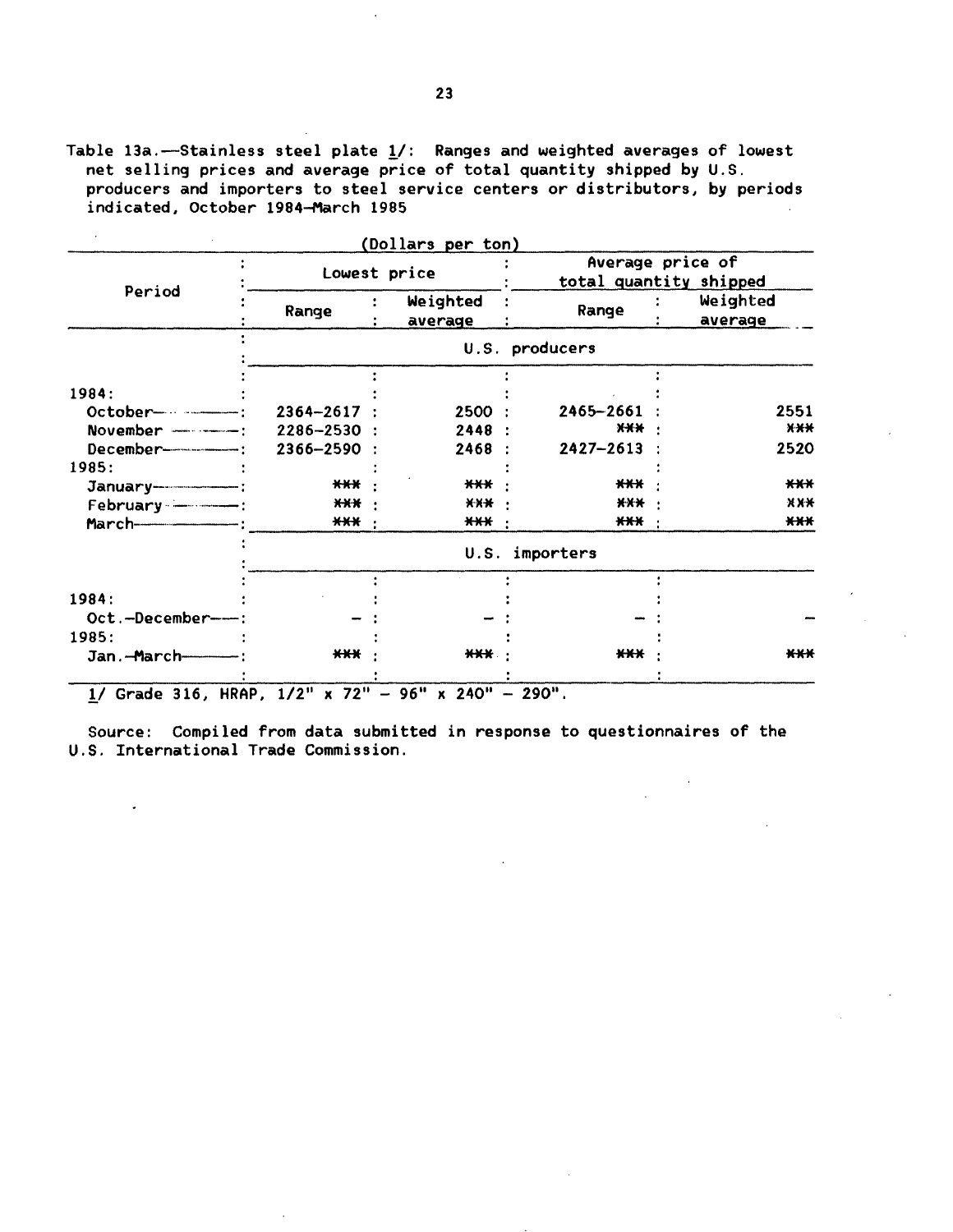Table 13b.— Stainless steel plate: Ranges and weighted averages of lowest net selling prices and average price of total quantity shipped by U.S. producers and importers 2/ to end-use customers, October 1984-March 1985

|                           |              |  | (Dollars per ton)   |                                            |  |                     |       |
|---------------------------|--------------|--|---------------------|--------------------------------------------|--|---------------------|-------|
|                           | Lowest price |  |                     | Average price of<br>total quantity shipped |  |                     |       |
| Period                    | Range        |  | Weighted<br>average | Range                                      |  | Weighted<br>average |       |
|                           |              |  |                     | U.S. producers                             |  |                     |       |
|                           |              |  |                     |                                            |  |                     |       |
| 1984:                     |              |  |                     |                                            |  |                     |       |
|                           | ***          |  | $***$               | ***                                        |  |                     | $***$ |
| November----------------- |              |  |                     |                                            |  |                     |       |
| December-                 |              |  |                     |                                            |  |                     |       |
| 1985:                     |              |  |                     |                                            |  |                     |       |
| $January$ — $$ :          |              |  |                     |                                            |  |                     |       |
| February- ----------      |              |  |                     |                                            |  |                     |       |
|                           |              |  |                     |                                            |  |                     |       |
|                           |              |  |                     |                                            |  |                     |       |

!/ Grade 316, HRAP, 1/2" x 72" - 96" x 240" - 290".

 $2/$  Importers did not report sales to end-use customers during this period.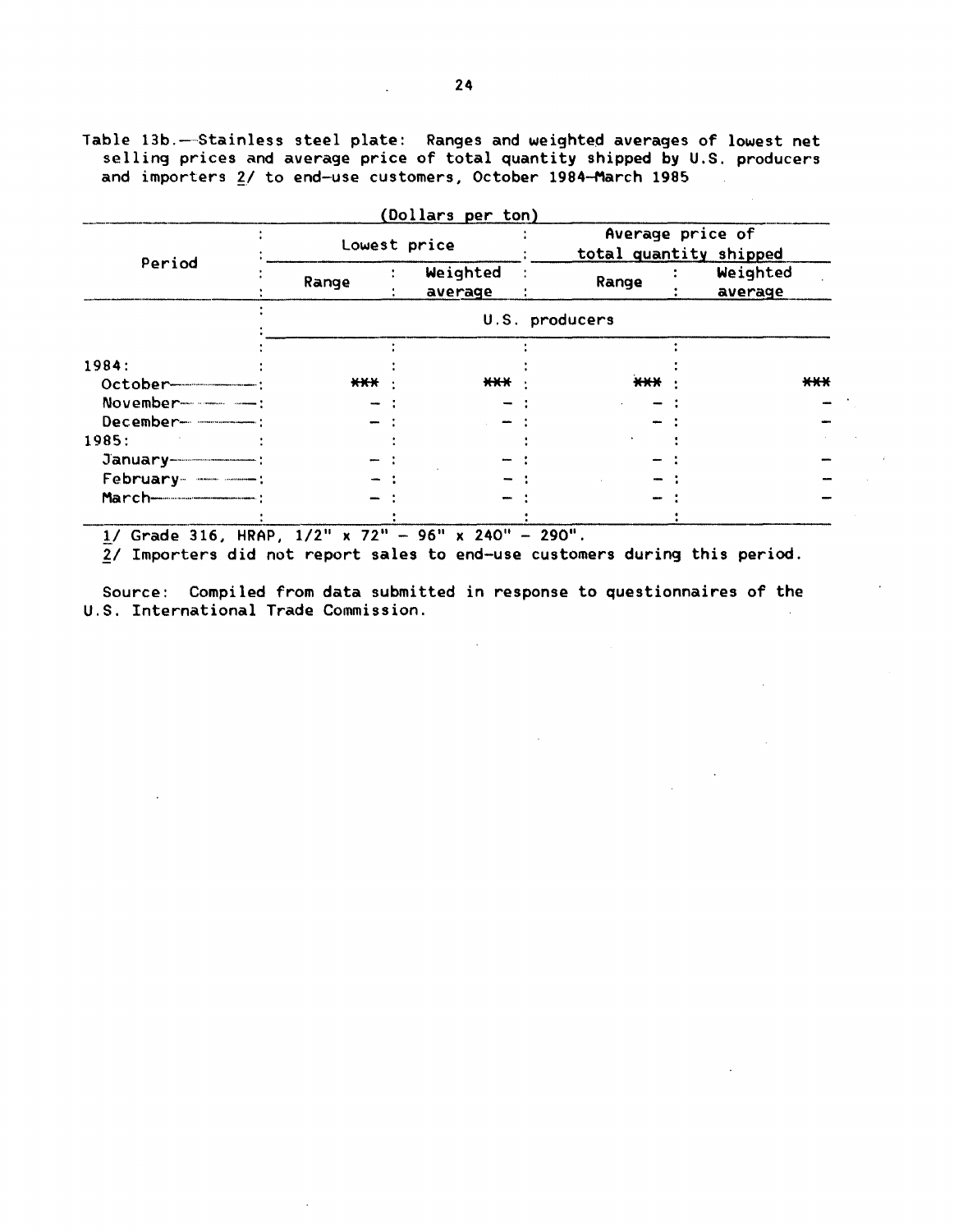Table 14a.-Stainless steel bars 1/: Ranges and weighted averages of lowest net selling prices and average price of total quantity shipped by U.S. producers and importers to steel service centers or distributors, by periods indicated, October 1984-March 1985

| Average price of<br>Lowest price<br>total quantity shipped<br>Period<br>Weighted<br>Weighted<br>Range<br>Range<br>average<br>average<br>U.S. producers<br>1984:<br>2000-2342<br>2160<br>2392-2651<br>2192-2715<br>2320<br>$2483 - 2743$<br>2298-2395<br>2330<br>2466-2664<br>1985:<br>2052-2620<br>2508<br>2325-2646<br>$***$<br>X X X<br>2469-2718<br>2120-2620<br>2528<br>2308-2620<br>U.S.<br>importers<br>1984: |                   |           | (Dollars per ton) |           |      |  |  |
|---------------------------------------------------------------------------------------------------------------------------------------------------------------------------------------------------------------------------------------------------------------------------------------------------------------------------------------------------------------------------------------------------------------------|-------------------|-----------|-------------------|-----------|------|--|--|
|                                                                                                                                                                                                                                                                                                                                                                                                                     |                   |           |                   |           |      |  |  |
|                                                                                                                                                                                                                                                                                                                                                                                                                     |                   |           |                   |           |      |  |  |
|                                                                                                                                                                                                                                                                                                                                                                                                                     |                   |           |                   |           |      |  |  |
|                                                                                                                                                                                                                                                                                                                                                                                                                     |                   |           |                   |           |      |  |  |
|                                                                                                                                                                                                                                                                                                                                                                                                                     |                   |           |                   |           | 2502 |  |  |
|                                                                                                                                                                                                                                                                                                                                                                                                                     |                   |           |                   |           | 2547 |  |  |
|                                                                                                                                                                                                                                                                                                                                                                                                                     |                   |           |                   |           | 2577 |  |  |
|                                                                                                                                                                                                                                                                                                                                                                                                                     |                   |           |                   |           |      |  |  |
|                                                                                                                                                                                                                                                                                                                                                                                                                     |                   |           |                   |           | 2499 |  |  |
|                                                                                                                                                                                                                                                                                                                                                                                                                     |                   |           |                   |           | 2546 |  |  |
|                                                                                                                                                                                                                                                                                                                                                                                                                     |                   |           |                   |           | 2507 |  |  |
|                                                                                                                                                                                                                                                                                                                                                                                                                     |                   |           |                   |           |      |  |  |
|                                                                                                                                                                                                                                                                                                                                                                                                                     |                   |           |                   |           |      |  |  |
|                                                                                                                                                                                                                                                                                                                                                                                                                     |                   |           |                   |           |      |  |  |
|                                                                                                                                                                                                                                                                                                                                                                                                                     | Oct.-December---- | 1000-2493 | 2184              | 2120-2694 | 2530 |  |  |
| 1985:                                                                                                                                                                                                                                                                                                                                                                                                               |                   |           |                   |           |      |  |  |
| $***$<br>$***$<br>$***$<br>Jan.-March------------                                                                                                                                                                                                                                                                                                                                                                   |                   |           |                   |           | ***  |  |  |

 $1/$  Grade 304, cold-formed,  $1 \ 1/2$ <sup>"</sup> - 4 3/4", round.

 $\overline{\phantom{a}}$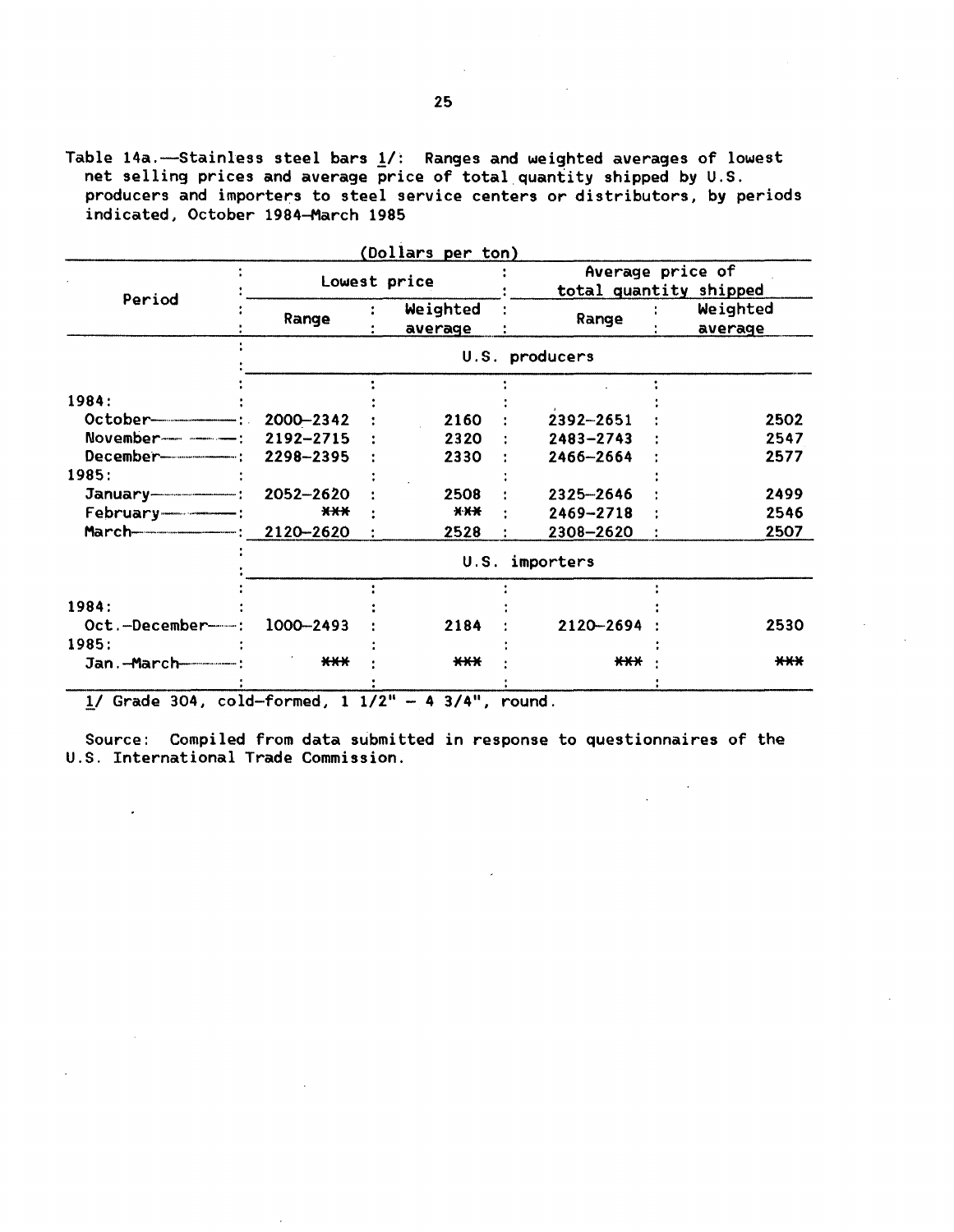Table 14b .---Stainless steel bars  $\underline{1}/$ : Ranges and weighted averages of lowest net selling prices and average price of total quantity shipped by U.S. producers and importers to end-use customers, by periods indicated, October 1984-December 1905

| Average price of<br>Lowest price |           |  |                     |  |                |  |                                               |
|----------------------------------|-----------|--|---------------------|--|----------------|--|-----------------------------------------------|
| Period                           | Range     |  | Weighted<br>average |  | Range          |  | total quantity shipped<br>Weighted<br>average |
|                                  |           |  |                     |  | U.S. producers |  |                                               |
|                                  |           |  |                     |  |                |  |                                               |
| 1984:                            |           |  |                     |  |                |  |                                               |
| $October$ :                      | 2178-4120 |  | 2418                |  | 2250-3789      |  | 3263                                          |
| November - - - -                 | 2489-3040 |  | 2820                |  | $X-X$          |  | X X X                                         |
|                                  | 2510-4300 |  | 2622                |  | 2604-4340      |  | 3357                                          |
| 1985:                            |           |  |                     |  |                |  |                                               |
| $January$ $-- :$                 | 2417-4480 |  | 3123                |  | 2562-4480      |  | 3420                                          |
|                                  | 2333-4480 |  | 3143                |  | 2538-4480      |  | 3339                                          |
|                                  | $***$     |  | $***$               |  | $-2426 - 4035$ |  | 3052                                          |
|                                  |           |  | U.S.                |  | importers      |  |                                               |
|                                  |           |  |                     |  |                |  |                                               |
| 1984:                            |           |  |                     |  |                |  |                                               |
| Oct.-December-                   | $***$     |  | $***$               |  | $***$          |  | ***                                           |
| 1985:                            |           |  |                     |  |                |  |                                               |
| Jan.-March------------           | $***$     |  | $***$               |  | $***$          |  | $***$                                         |

 $(m+1)$  and per ton  $k=n$ 

 $1/$  Grade 304, cold-formed,  $1 \frac{1}{2}$  - 4 3/4", round.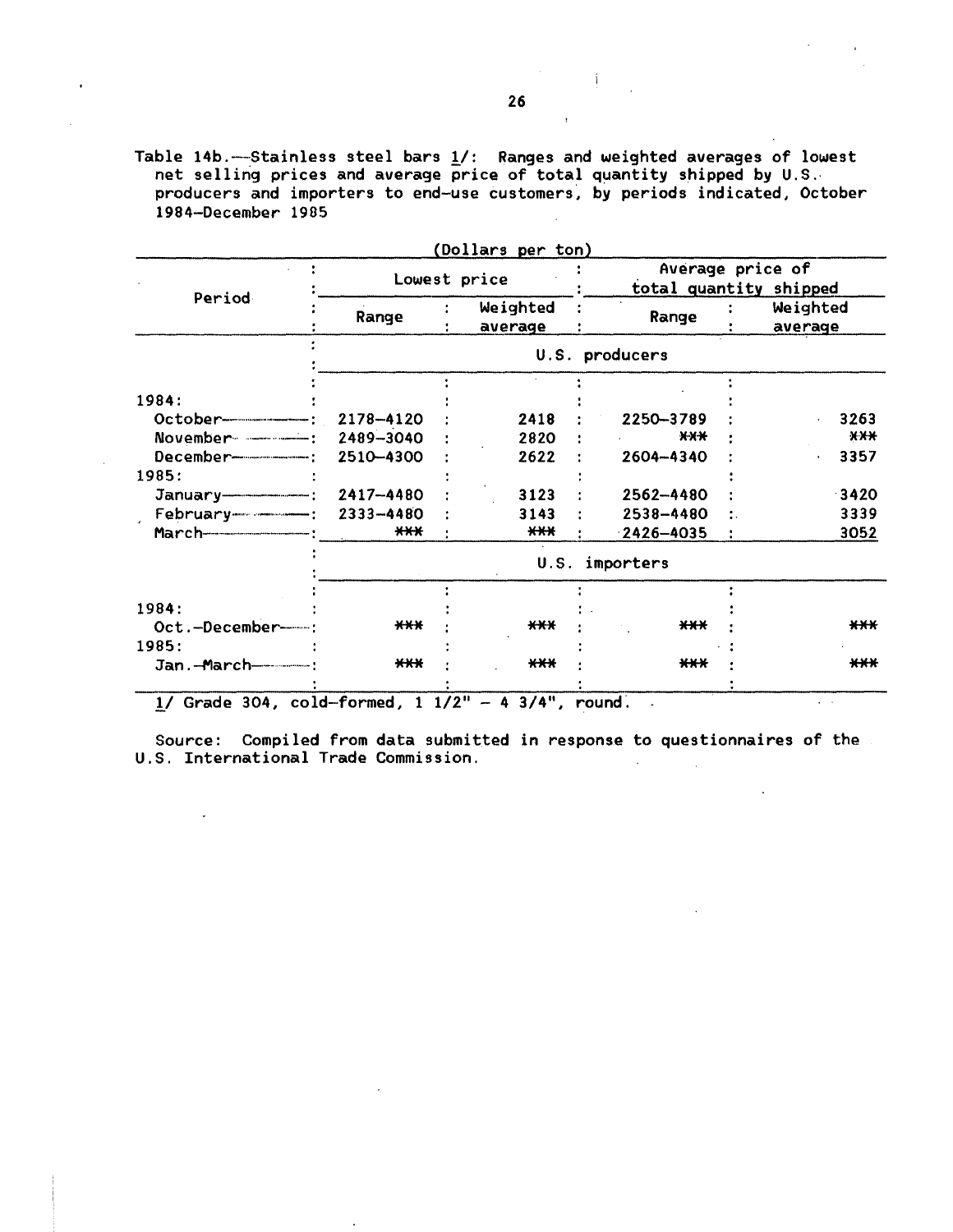Table 15a. ---Stainless steel bars  $\underline{1}/$ : Ranges and weighted averages of lowest net selling prices and average price of total quantity shipped by U.S. producers and importers to steel service centers or distributors, by periods indicated, October 1984-March 1985

|                                                |                 | (Dollars per ton)   |                 |                                            |  |  |  |
|------------------------------------------------|-----------------|---------------------|-----------------|--------------------------------------------|--|--|--|
| Period                                         | Lowest price    |                     |                 | Average price of<br>total quantity shipped |  |  |  |
|                                                | Range           | Weighted<br>average | Range           | Weighted<br>average                        |  |  |  |
|                                                |                 |                     | U.S. producers  |                                            |  |  |  |
| 1984:                                          |                 |                     |                 |                                            |  |  |  |
|                                                | $2617 - 2847$ : | 2854:               | 2617-3331       | 3118                                       |  |  |  |
| $November$ $\cdots$ $\cdots$ $\cdots$ $\cdots$ | $2847 - 3503$ : | 3145:               | $3145 - 3503$ : | 3254                                       |  |  |  |
|                                                | $2761 - 3098$ : | 2794:               | 2768-3098 :     | 2943                                       |  |  |  |
| 1985:                                          |                 |                     |                 |                                            |  |  |  |
|                                                | 2680-3066       | 3018:               | 2974-3325       | 3127                                       |  |  |  |
| February---------------                        | 2680-3066 :     | 2995:               | $2981 - 3455$ : | 3098                                       |  |  |  |
|                                                | 2580-3307 :     | 3024 :              | $2907 - 3537$ : | 3111                                       |  |  |  |
|                                                | U.S. importers  |                     |                 |                                            |  |  |  |
| 1984:                                          |                 |                     |                 |                                            |  |  |  |
| Oct.-December------                            | $***$           | <b>***</b>          | $***$           | ***                                        |  |  |  |
| 1985:                                          |                 |                     |                 |                                            |  |  |  |
| Jan.-March--------------                       |                 |                     |                 |                                            |  |  |  |
|                                                |                 |                     |                 |                                            |  |  |  |

 $1/$  Grade 303, cold-formed,  $20/32" - 31/32"$ , round.

i.

 $\bar{z}$ 

Source: Compiled from data submitted in response to questionnaires of the U.S. International Trade Commission.

 $\alpha_{\rm{max}}$ 

 $\sim 10^{-1}$ 

 $\sim$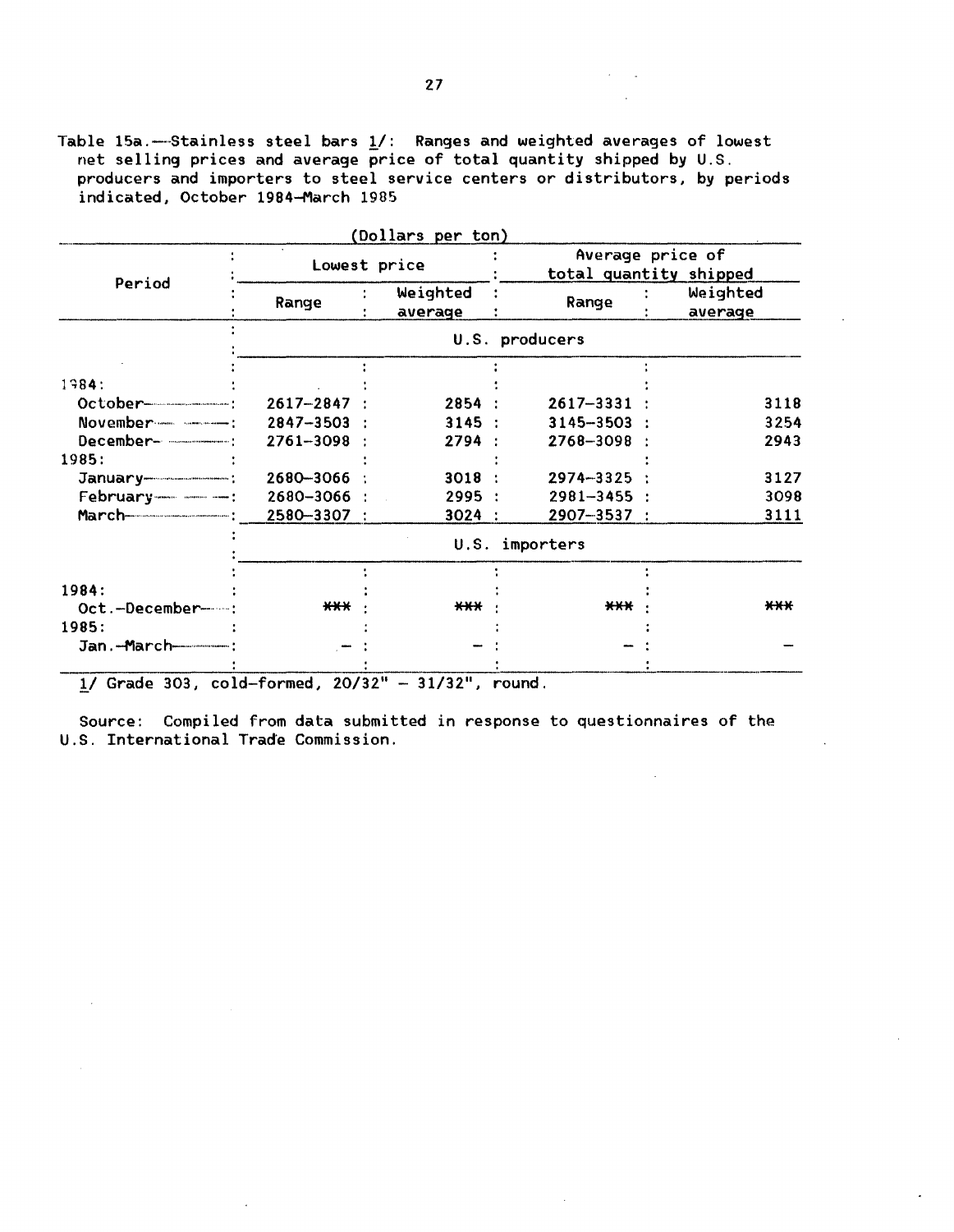Table 15b. ----Stainless steel bars  $1/$ : Ranges and weighted averages of lowest net selling prices and average price of total quantity shipped by U.S. producers and importers to end-use customers, by periods indicated, October 1984·-March 19a5

|                           | Lowest price       |                     |                            | Average price of<br>total quantity shipped |
|---------------------------|--------------------|---------------------|----------------------------|--------------------------------------------|
| Period                    | Range              | Weighted<br>average | Range                      | Weighted<br>average                        |
|                           |                    |                     | U.S. producers             |                                            |
|                           |                    |                     |                            |                                            |
| 1984:                     |                    | 3311                |                            |                                            |
|                           | 3210-3360<br>$***$ | $X+Y$               | $3226 - 4168$<br>3352-4265 | 3874<br>3949                               |
|                           | 3182-3720          | 3382                | $***$                      | ***                                        |
| 1985:                     |                    |                     |                            |                                            |
|                           | $X$ $X$ $X$        | $***$               | $***$                      | $***$                                      |
| February----------------- | $***$              | $***$               | $***$                      | X X X                                      |
|                           | 2840-4276          | 3475                | $***$                      | $***$                                      |
|                           |                    |                     | U.S. importers             |                                            |
| 1984:                     |                    |                     |                            |                                            |
| Oct.-December-            | ***                | $***$               | $***$                      | $***$                                      |
| 1985:                     |                    |                     |                            |                                            |
|                           | 2720-3450          | 2847                | $***$                      | $***$                                      |
|                           |                    |                     |                            |                                            |

J.

Source: Compiled from data submitted in response to questionnaires of the U.S. International Trade Commission.

 $\overline{a}$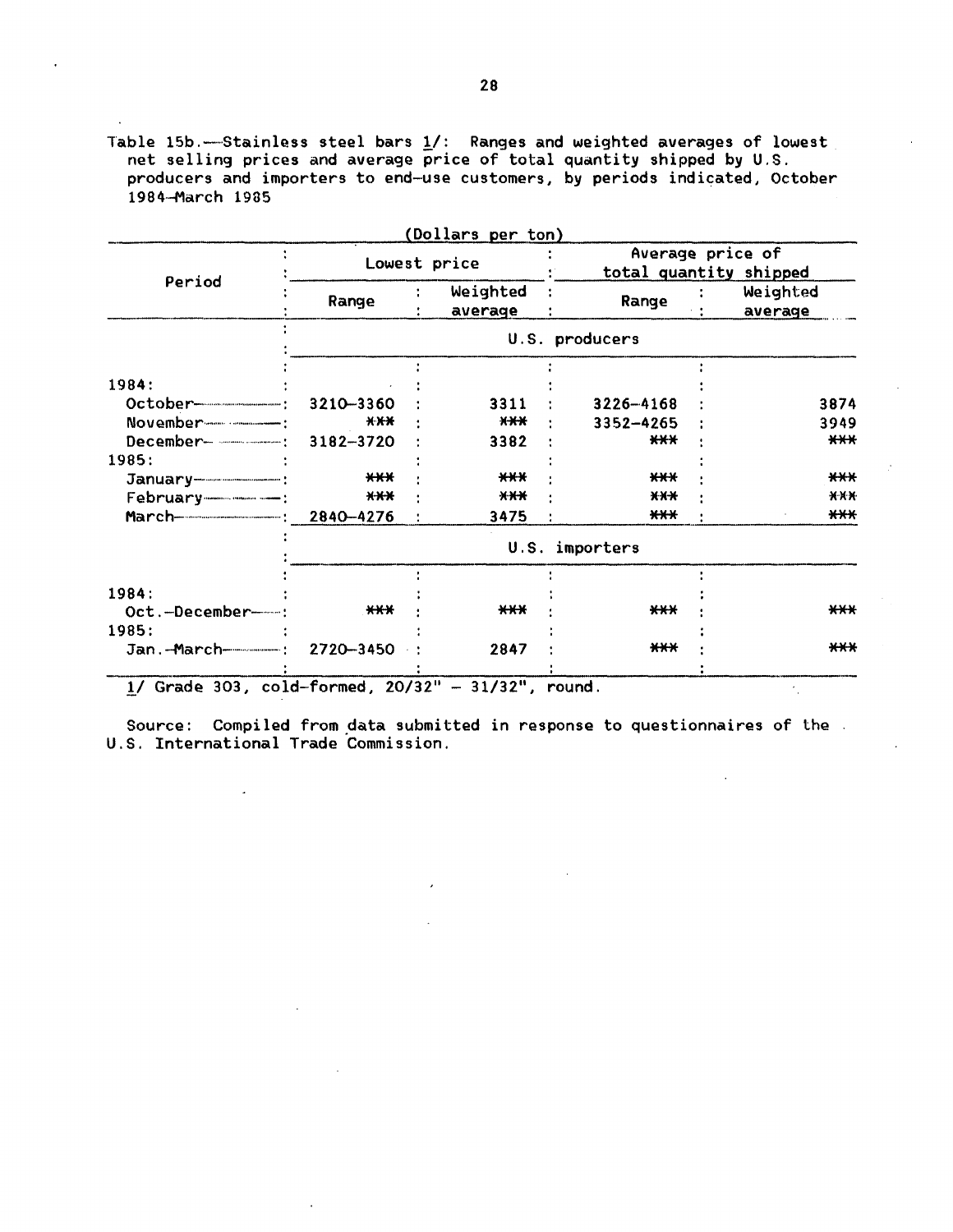Table 16a. --Stainless steel bars  $1/$ : Ranges and weighted averages of lowest net selling prices and average price of total quantity shipped by U.S. producers and importers to steel service centers or distributors, by periods indicated, October 1984-March 1985

|                           | Lowest price |                     | (Dollars per ton)<br>Average price of<br>total quantity shipped |                     |  |
|---------------------------|--------------|---------------------|-----------------------------------------------------------------|---------------------|--|
| Period                    | Range        | Weighted<br>average | - Range                                                         | Weighted<br>average |  |
|                           |              |                     | U.S. producers                                                  |                     |  |
| 1984:                     |              |                     |                                                                 |                     |  |
| $October-----$            | $***$        | $***$               | 2395-7221                                                       | 3416                |  |
| November - - - -          | 2325-7200    | 3683                | $-2380 - 7200$                                                  | 3508                |  |
|                           | 2240-7199    | 4207                | 2314-7199                                                       | 3622                |  |
| 1985:                     |              |                     |                                                                 |                     |  |
|                           | $***$        | ***                 | ***                                                             | $***$               |  |
| $February-----:$          | $***$        | $X+Y$               | $X+X$                                                           | $X-X$               |  |
| $March$ $\longrightarrow$ | $***$        | $***$               | $***$                                                           | $***$               |  |
|                           |              |                     | U.S. importers                                                  |                     |  |
|                           |              |                     |                                                                 |                     |  |
| 1984:                     |              |                     |                                                                 |                     |  |
| Oct.-December-            | 1633-2580    | 1815                | 1633-2622                                                       | 1862                |  |
| 1985:                     |              |                     |                                                                 |                     |  |
| Jan.-March------------    | 1540-2420    | 1557                | 1600-2473                                                       | 2276                |  |

Source: Compiled from data submitted in response to questionnaires of the U.S. International Trade Commission.  $\sim$ 

 $\mathcal{L}^{\pm}$ 

 $\sim 10^{-1}$ 

 $\sim 100$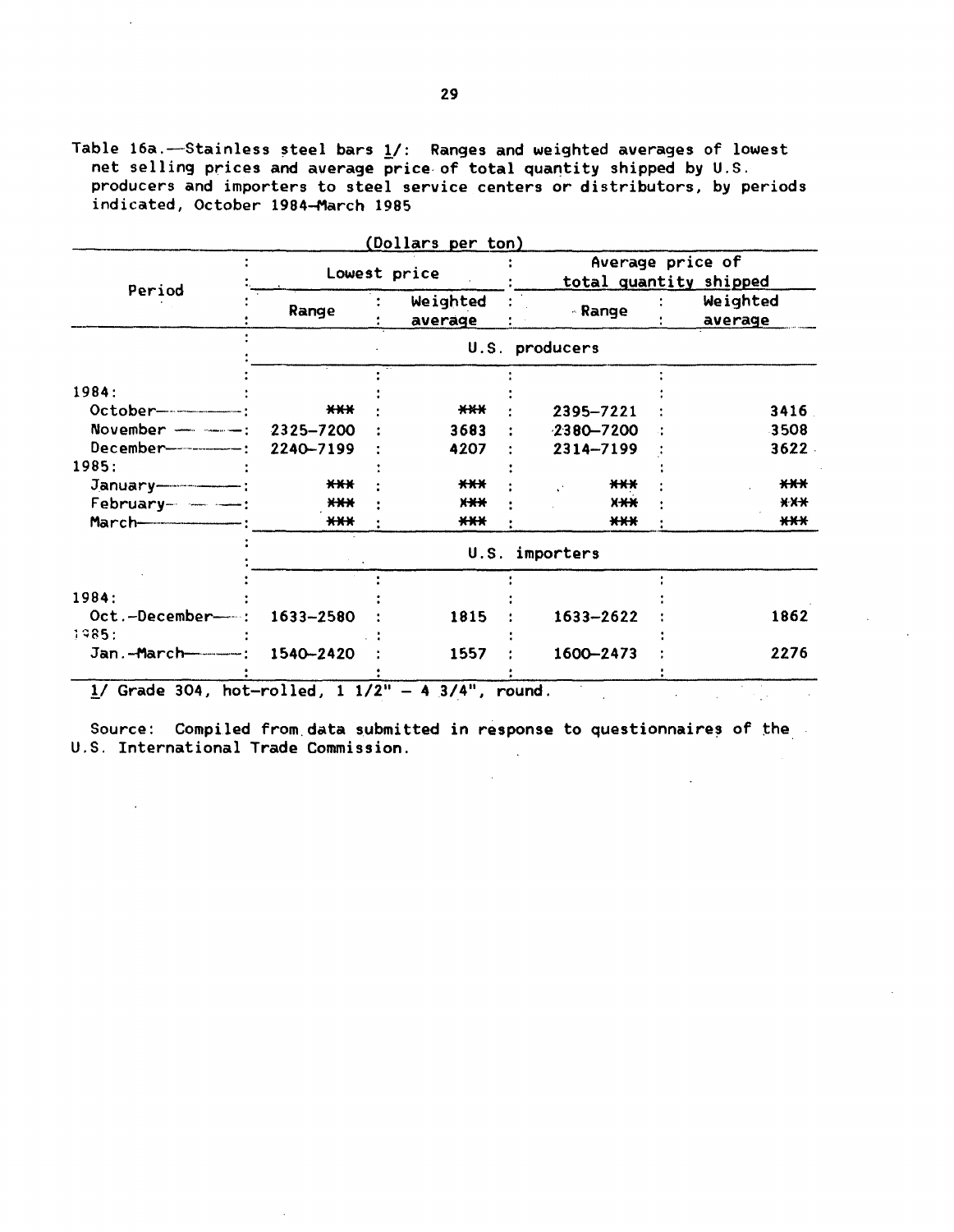Table 16b.-Stainless steel bars 1/: Ranges and weighted averages of lowest net selling prices and average price of total quantity shipped by U.S. producers and importers to end-use customers, by periods indicated, October 1984-March 1985

|                            |                          | Dollars per ton)    |                |                                            |  |  |
|----------------------------|--------------------------|---------------------|----------------|--------------------------------------------|--|--|
|                            | ik.                      | Lowest price        |                | Average price of<br>total quantity shipped |  |  |
| Period                     | Range                    | Weighted<br>average | Range          | Weighted<br>average                        |  |  |
|                            |                          |                     | U.S. producers |                                            |  |  |
|                            |                          |                     |                |                                            |  |  |
| 1984:                      |                          |                     |                |                                            |  |  |
| October- --------          | $***$                    | ***                 | $***$          | $***$                                      |  |  |
| November ----              | 1800-2700                | 2165                | X X X          | X X X                                      |  |  |
| $December$ --------------  | 1600-2778                | 2147                | 1700-2952      | 2521                                       |  |  |
| 1985:                      |                          |                     |                |                                            |  |  |
| January------------------  | 2100-2820                | 2546                | 2100-2871      | 2654                                       |  |  |
| February- - -              | $***$                    | $***$               | 2100-3124      | 2554                                       |  |  |
|                            | 2100-3636                | 2274                | $***$          | $***$                                      |  |  |
|                            |                          | U.S.                | importers      |                                            |  |  |
|                            |                          |                     |                |                                            |  |  |
| 1984:                      | $***$                    | $***$               | H              | ***                                        |  |  |
| Oct.-December-             |                          |                     |                |                                            |  |  |
| 1985:                      |                          |                     |                |                                            |  |  |
| Jan - March-               | $***$                    | $***$               | $***$          | $***$                                      |  |  |
| $1.7.7$ $1.7.7$<br>$L = L$ | $\sim 13$ and $\sim 100$ | 5.711<br>$\bullet$  |                |                                            |  |  |

 $1/$  Grade 304, hot-rolled, 1  $1/2" - 4 3/4"$ , round.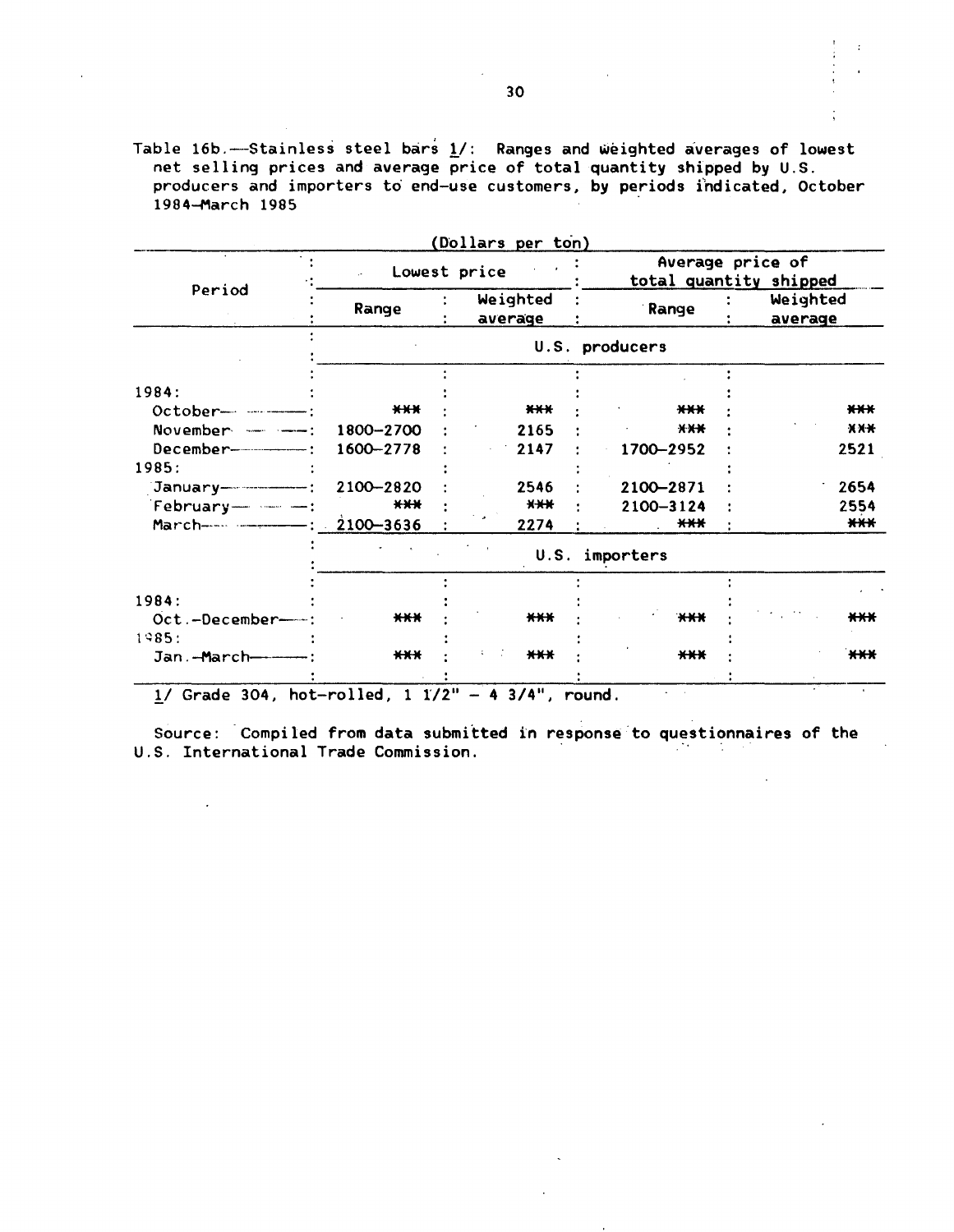Table 17a.-Stainless steel bars  $1/$ : Ranges and weighted averages of lowest net selling prices and average price of total quantity shipped by U.S. producers and importers to steel service centers or distributors, by periods indicated, October 1984-March 1985

|                                         |                | (Dollars per ton)   |            |                                            |  |                     |  |
|-----------------------------------------|----------------|---------------------|------------|--------------------------------------------|--|---------------------|--|
|                                         |                | Lowest price        |            | Average price of<br>total quantity shipped |  |                     |  |
| Period                                  | Range          | Weighted<br>average |            | Range                                      |  | Weighted<br>average |  |
|                                         | U.S. producers |                     |            |                                            |  |                     |  |
| 1984:                                   |                |                     |            |                                            |  |                     |  |
|                                         | 1940-2256      |                     | 2028       | $***$                                      |  | $***$               |  |
| November <b>From Street Street</b> :    | 1840-2360      |                     | 2126       | 2097-2360                                  |  | 2157                |  |
|                                         | $***$          |                     | $***$      | $***$                                      |  | $***$               |  |
| 1985:                                   |                |                     |            |                                            |  |                     |  |
| January--------------------: 1940--2400 |                |                     | 2308       | 2127-2596                                  |  | 2442                |  |
|                                         | X X X          |                     | <b>XXX</b> | $X-X$                                      |  | $X$ $X$ $X$         |  |
|                                         | $***$          |                     | $***$      | $***$                                      |  | $***$               |  |
|                                         |                |                     | U.S.       | importers                                  |  |                     |  |
|                                         |                |                     |            |                                            |  |                     |  |
| 1984:                                   |                |                     |            |                                            |  |                     |  |
| Oct.-December-                          | ***            |                     | ***        | $***$                                      |  | ***                 |  |
| 1985:                                   |                |                     |            |                                            |  |                     |  |
| Jan.-March-----------                   | $***$          |                     | $***$      | $***$                                      |  | $***$               |  |
|                                         | $\sim$ $\sim$  | - 11                | .          |                                            |  |                     |  |

 $1/$  Grade 410, hot-rolled,  $1 \ 1/2$ <sup>11</sup> - 4 3/4<sup>1</sup>, round.

Source: Compiled from data submitted in response to questionnaires of the U.S. International Trade Commission.

 $\frac{1}{2}$  and  $\frac{1}{2}$  are  $\frac{1}{2}$  and  $\frac{1}{2}$  and  $\frac{1}{2}$  and  $\frac{1}{2}$  and  $\frac{1}{2}$  and  $\frac{1}{2}$  and  $\frac{1}{2}$  and  $\frac{1}{2}$  and  $\frac{1}{2}$  and  $\frac{1}{2}$  and  $\frac{1}{2}$  and  $\frac{1}{2}$  and  $\frac{1}{2}$  and  $\frac{1}{2}$  a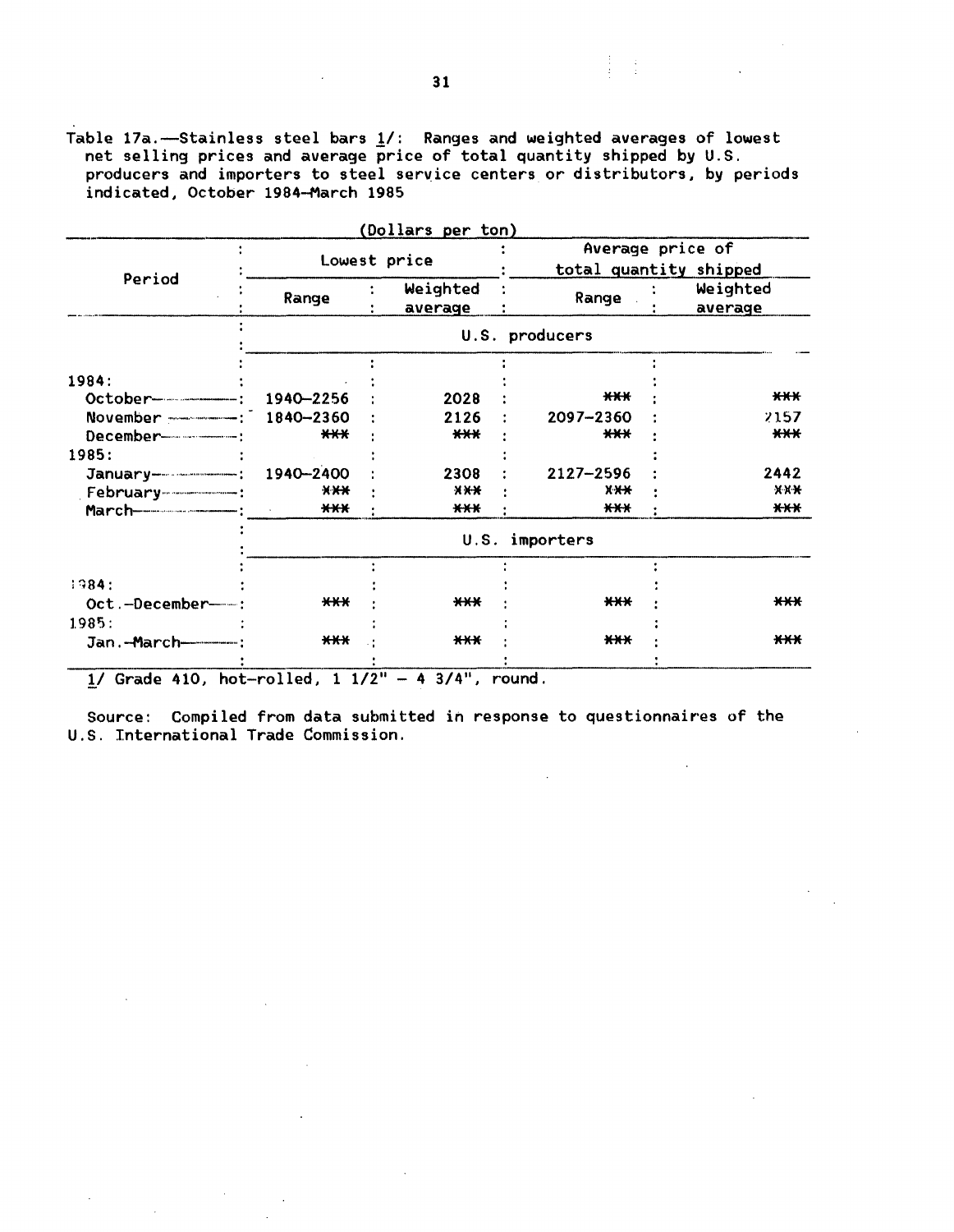Table 17b.-Stainless steel bars 1/: Ranges and weighted averages of lowest net selling prices and average price of total quantity shipped-by U.S. producers and importers to end-use customers, by periods\_indicated, October 1984-March 1985

|                                   |                   | (Dollars per ton)   |                |                                            |  |  |
|-----------------------------------|-------------------|---------------------|----------------|--------------------------------------------|--|--|
| Period                            | Lowest price      |                     |                | Average price of<br>total quantity shipped |  |  |
|                                   | Range             | Weighted<br>average | Range          | Weighted<br>average                        |  |  |
|                                   |                   |                     | U.S. producers |                                            |  |  |
| 1984:                             |                   |                     |                |                                            |  |  |
|                                   | $***$             | $***$               | ***            | $***$                                      |  |  |
| November -------------            | 2160-2898 :       | 2445                | <b>XXX</b>     | <b>XXX</b>                                 |  |  |
| December------------------------- | $***$             | $***$               | $***$          | ***                                        |  |  |
| 1985:                             |                   |                     |                |                                            |  |  |
|                                   | ***               | $***$               | 1700-3263      | 2364                                       |  |  |
| February--------------            | X X X             | $X$ $X$ $X$         | 1700-3271      | 2348                                       |  |  |
|                                   | $\star\star\star$ | $***$               | $***$          | ***                                        |  |  |
|                                   |                   |                     | U.S. importers |                                            |  |  |
|                                   |                   |                     |                |                                            |  |  |
| 1984:                             |                   |                     |                |                                            |  |  |
| Oct.-December-                    |                   |                     |                |                                            |  |  |
| 1985:                             |                   |                     |                |                                            |  |  |
|                                   | $***$             | ***                 | $***$          | $***$                                      |  |  |
|                                   |                   |                     |                |                                            |  |  |

 $1/$  Grade 410, hot-rolled,  $1 1/2" - 4 3/4",$  round.

Source: Compiled from data submitted in response to questionnaires of the U.S. International Trade Commission.

 $\ddot{\phantom{a}}$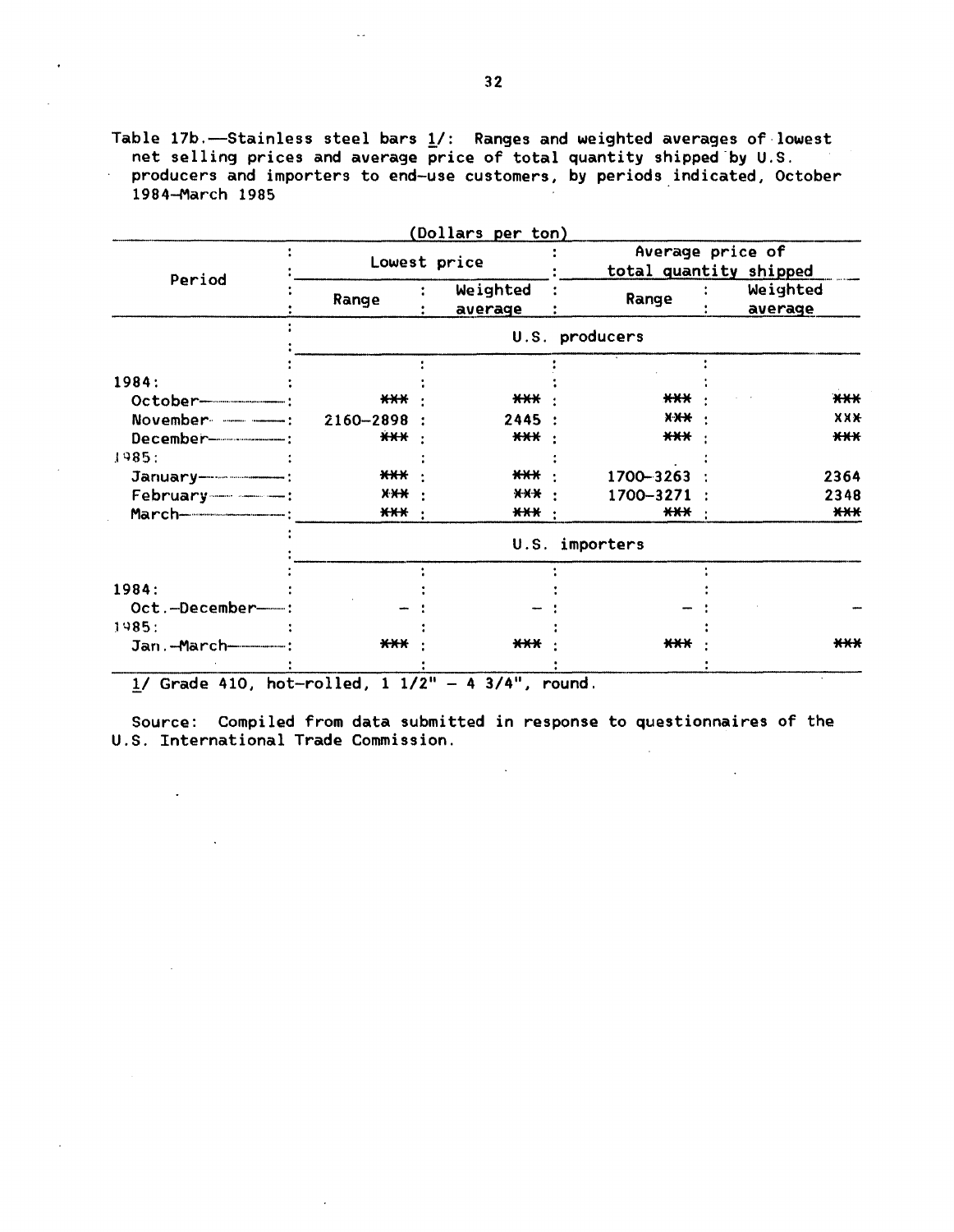Table 18.——Stainless steel wire rod  $\underline{1}/$ : Ranges and weighted averages of lowest net selling prices and average price of total quantity shipped by U.S. producers and importers to end-use customers, by periods indicated, October 1984-March 1985

|                                                                                                                                                                                                                                                                                                                               | Lowest price      |                     | Average price of<br>total quantity shipped |                     |  |  |
|-------------------------------------------------------------------------------------------------------------------------------------------------------------------------------------------------------------------------------------------------------------------------------------------------------------------------------|-------------------|---------------------|--------------------------------------------|---------------------|--|--|
| Period                                                                                                                                                                                                                                                                                                                        | Range             | Weighted<br>average | Range                                      | Weighted<br>average |  |  |
|                                                                                                                                                                                                                                                                                                                               |                   |                     | U.S. producers                             |                     |  |  |
|                                                                                                                                                                                                                                                                                                                               |                   |                     |                                            |                     |  |  |
| 1984:                                                                                                                                                                                                                                                                                                                         |                   |                     |                                            |                     |  |  |
|                                                                                                                                                                                                                                                                                                                               | 1673-1800         | 1744                | 1868-2046                                  | 1916                |  |  |
| $November$ $\frac{1}{2}$ $\frac{1}{2}$ $\frac{1}{2}$ $\frac{1}{2}$ $\frac{1}{2}$ $\frac{1}{2}$ $\frac{1}{2}$ $\frac{1}{2}$ $\frac{1}{2}$ $\frac{1}{2}$ $\frac{1}{2}$ $\frac{1}{2}$ $\frac{1}{2}$ $\frac{1}{2}$ $\frac{1}{2}$ $\frac{1}{2}$ $\frac{1}{2}$ $\frac{1}{2}$ $\frac{1}{2}$ $\frac{1}{2}$ $\frac{1}{2}$ $\frac{1}{2$ | 1748-1900         | 1809                | 1871-2051                                  | 1918                |  |  |
|                                                                                                                                                                                                                                                                                                                               | 1809-1900         | 1835                | 1880-2052                                  | 1948                |  |  |
| 1985:                                                                                                                                                                                                                                                                                                                         |                   |                     |                                            |                     |  |  |
| $January$ $\qquad \qquad$ :                                                                                                                                                                                                                                                                                                   | ***               | $***$               | $***$                                      | $***$               |  |  |
| February-------------                                                                                                                                                                                                                                                                                                         | $X+$              | $X+X$               | 1853-2091                                  | 1933                |  |  |
|                                                                                                                                                                                                                                                                                                                               | $***$             | $***$               | ***                                        | $***$               |  |  |
|                                                                                                                                                                                                                                                                                                                               | importers<br>U.S. |                     |                                            |                     |  |  |
|                                                                                                                                                                                                                                                                                                                               |                   |                     |                                            |                     |  |  |
| 1984:                                                                                                                                                                                                                                                                                                                         |                   |                     |                                            |                     |  |  |
| Oct.-December-                                                                                                                                                                                                                                                                                                                | 1560-1960         | 1847                | 1688-1987                                  | 1904                |  |  |
| 1985:                                                                                                                                                                                                                                                                                                                         |                   |                     |                                            |                     |  |  |
| Jan.-March-------------------                                                                                                                                                                                                                                                                                                 | 1794-2232         | 1848                | 1824-2242                                  | 1907                |  |  |

 $1/$  Grades 302 or 304, .217" - .250", round.

Source: Compiled from data submitted in response to questionnaires of the U.S. International Trade Commission.

 $\mathbb{R}^2$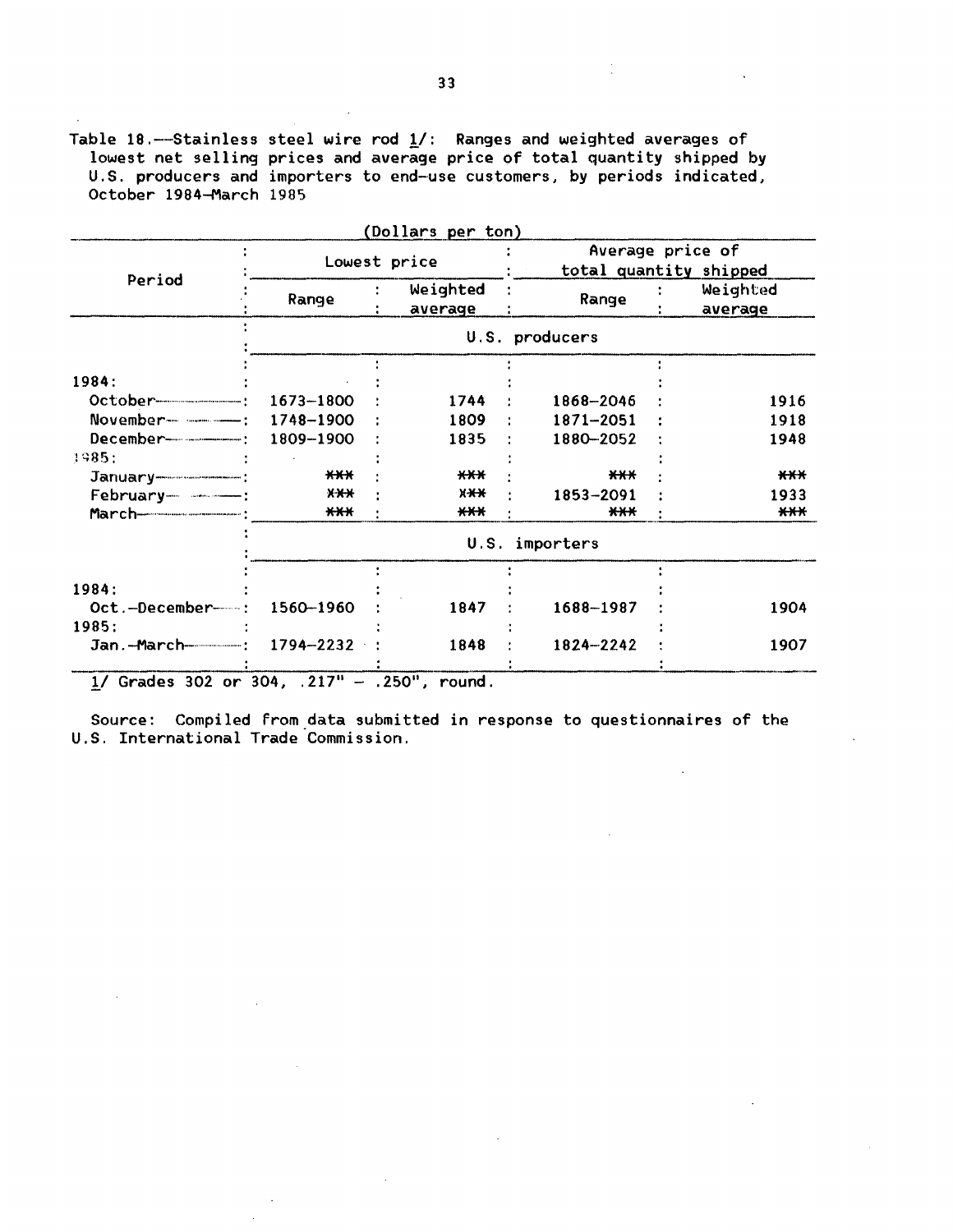Table 19.---Alloy tool steel bars  $1/$ : Ranges and weighted averages of lowest net selling prices and average price of total quantity shipped by U.S. producers and importers to end-use customers, by periods indicated, October 1984-March 1985

|                             |                   |  | (Dollars per ton)   |                                            |                     |  |
|-----------------------------|-------------------|--|---------------------|--------------------------------------------|---------------------|--|
|                             |                   |  | Lowest price        | Average price of<br>total quantity shipped |                     |  |
| Period                      | Range             |  | Weighted<br>average | Range                                      | Weighted<br>average |  |
|                             |                   |  |                     | U.S. producers                             |                     |  |
| 1984:                       |                   |  |                     |                                            |                     |  |
| $October$ $-$               | 2344-4580         |  | 2909                | $***$                                      | $***$               |  |
|                             | 2340-3140         |  | 2627                | <b>XXX</b>                                 | X X X               |  |
|                             | $***$             |  | $***$               | $***$                                      | $***$               |  |
| 1985:                       |                   |  |                     |                                            |                     |  |
|                             | 2342-3140         |  | 2595                | $***$                                      | $***$               |  |
|                             | 2400-4460         |  | 2633                | 2600-4460                                  | 2770                |  |
|                             | 2400-4980         |  | 2724                | ***                                        | $***$               |  |
|                             | U.S.<br>importers |  |                     |                                            |                     |  |
|                             |                   |  |                     |                                            |                     |  |
| 1984:                       |                   |  |                     |                                            |                     |  |
| Oct.-December------         | 2587-4769         |  | 3953                | 2874-4769                                  | 3465                |  |
| 1985:                       |                   |  |                     |                                            |                     |  |
| Jan.--March---------------: | 2100-3650         |  | 2681                | 2616-4000                                  | 3192                |  |

 $1/$  Grade H-13, annealed, rough-turned, 3  $1/8$  - 5  $1/16$ ", round.

Source: Compiled from data submitted in response to questionnaires of the U.S. International Trade Commission.  $\mathbb{Z}$ 

 $\mathcal{L}$ 

 $\lambda$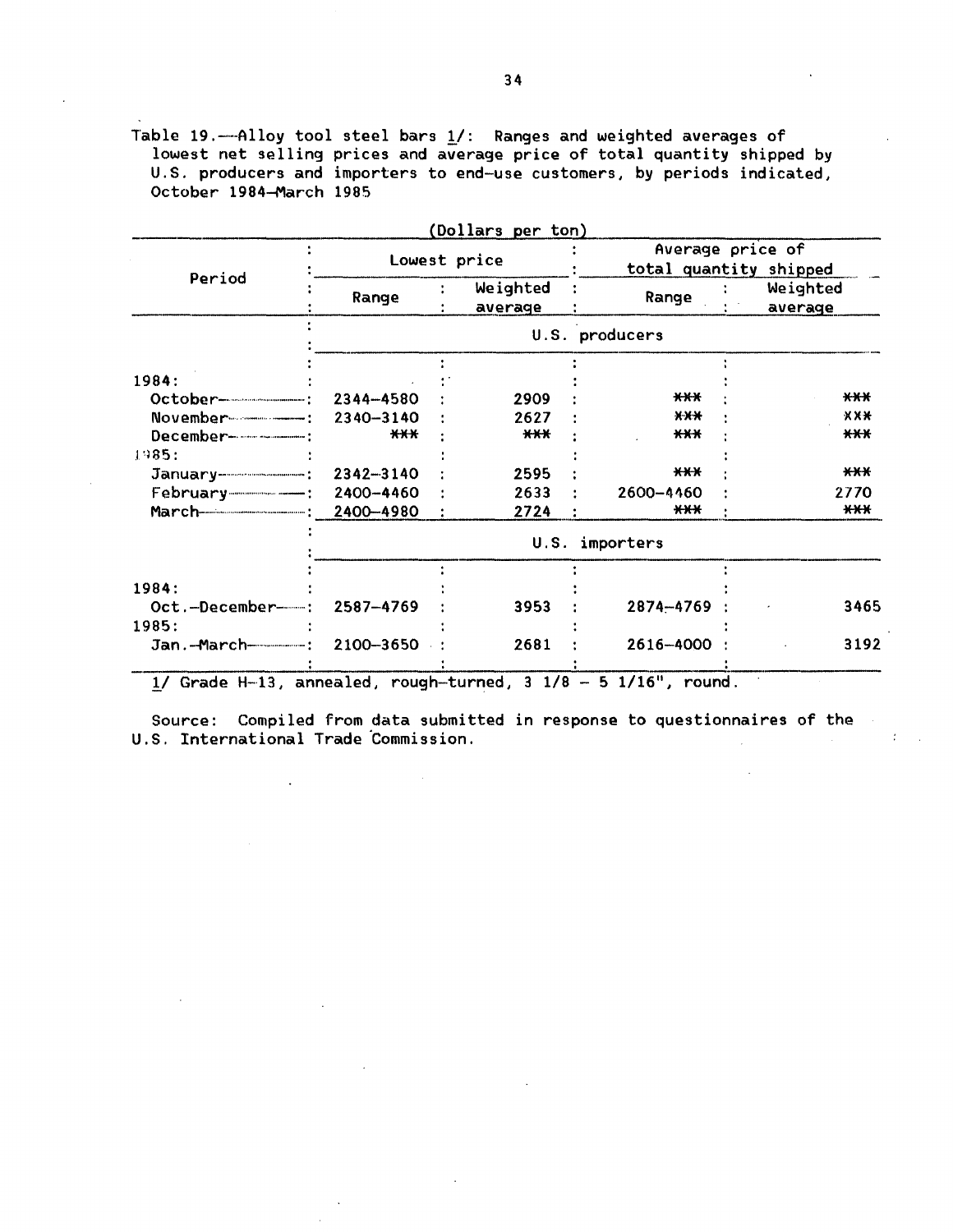Table 20.---Alloy tool steel bars  $\underline{1}/$ : Ranges and weighted averages of lowest net selling prices and average price of total quantity shipped by U.S. producers and importers to end-use customers, by periods indicated, October 1984-March 1985

|                |                        |              | Average price of<br>total quantity shipped                                                                            |  |  |  |
|----------------|------------------------|--------------|-----------------------------------------------------------------------------------------------------------------------|--|--|--|
| Range          | Weighted<br>averäge    | Range        | Weighted<br>average                                                                                                   |  |  |  |
| U.S. producers |                        |              |                                                                                                                       |  |  |  |
|                |                        |              |                                                                                                                       |  |  |  |
|                |                        |              | 7386                                                                                                                  |  |  |  |
|                |                        |              | 7492                                                                                                                  |  |  |  |
| $***$          | $***$                  |              | 7215                                                                                                                  |  |  |  |
|                |                        |              |                                                                                                                       |  |  |  |
| 5800-8560      |                        | 6912-8723    | 7323                                                                                                                  |  |  |  |
| 5800-7660 :    | 7008                   | 7239-9284    | 7750                                                                                                                  |  |  |  |
| 6898-7232 :    | 7140                   |              | 7412                                                                                                                  |  |  |  |
| U.S. importers |                        |              |                                                                                                                       |  |  |  |
|                |                        |              |                                                                                                                       |  |  |  |
| $***$          | $***$                  | $***$        | $***$                                                                                                                 |  |  |  |
|                |                        |              |                                                                                                                       |  |  |  |
| $***$          | $***$                  | $***$        | $***$                                                                                                                 |  |  |  |
|                | 7000-7220<br>6500-7220 | Lowest price | (Dollars per ton)<br>7110:<br>7158-8862<br>7056 :<br>7400-9320<br>6400-8992<br>$\blacksquare$<br>6794 :<br>7193-7933: |  |  |  |

 $1/$  Grade M-2, annealed, centerless ground or rough turned,  $1\ 13/16" - 3",$ round.

Source: Compiled from data submitted in response to questionnaires of the U.S. International Trade Commission.

 $\mathcal{L}_{\text{max}}$  and  $\mathcal{L}_{\text{max}}$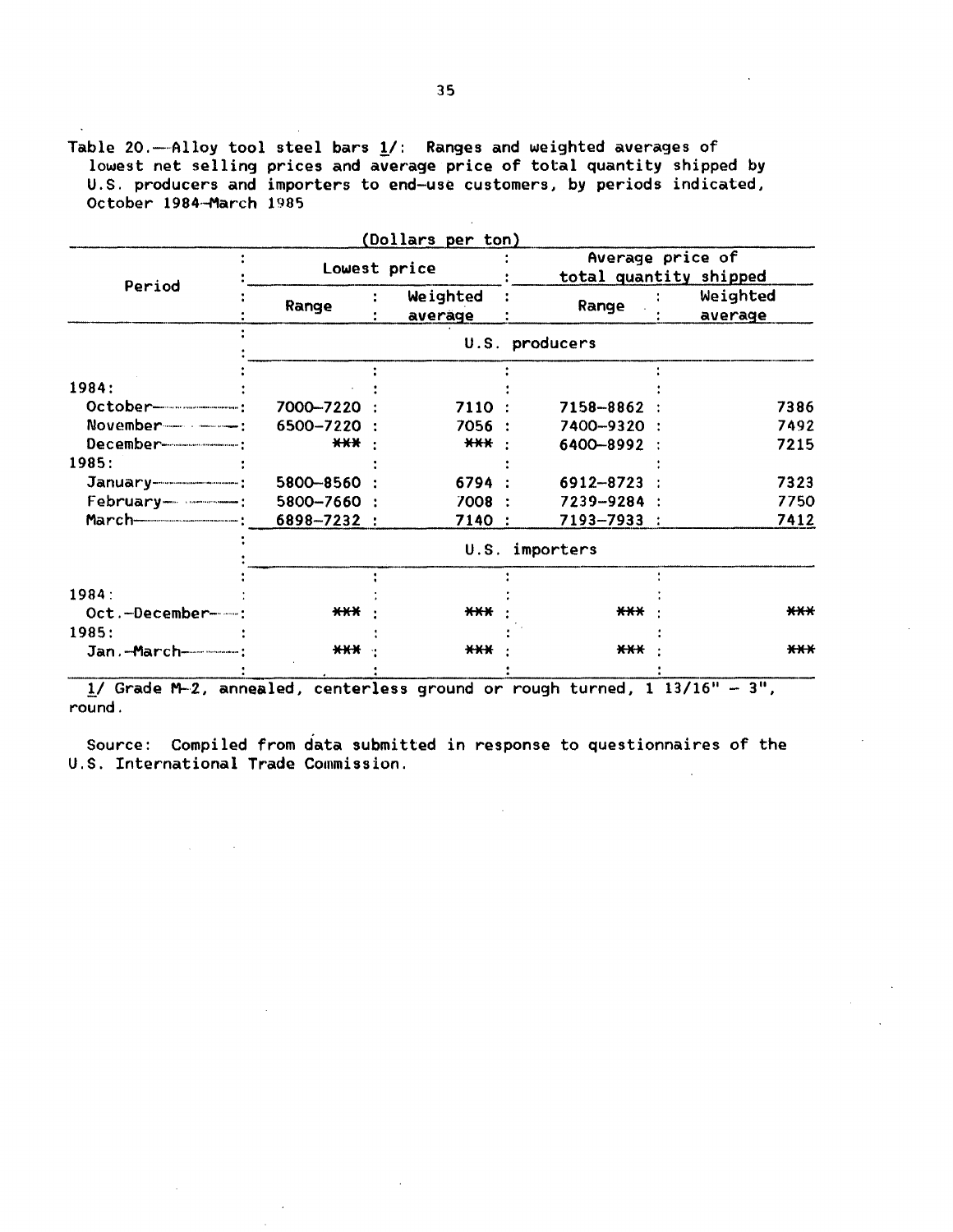Table 21.——Alloy tool steel bars 1/: Ranges and weighted averages of lowest net selling prices and average price of total quantity shipped by. U.S. producers and importers to end-use customers, by periods indicated, October 1984-March 1985

|                          |                   | Lowest price        |                | Average price of<br>total quantity shipped |      |  |
|--------------------------|-------------------|---------------------|----------------|--------------------------------------------|------|--|
| Period                   | Range             | Weighted<br>average | Range          | Weighted<br>average                        |      |  |
|                          |                   |                     | U.S. producers |                                            |      |  |
|                          |                   |                     |                |                                            |      |  |
| 1984:                    |                   |                     |                |                                            |      |  |
| $October$ $-$            | $***$             | $***$               | 2800-4374      |                                            | 3406 |  |
|                          | $AA+$             | $***$               | 2800-4636      |                                            | 3780 |  |
|                          | $***$             | $***$               | 2800-5500      |                                            | 3623 |  |
| 1985:                    |                   |                     |                |                                            |      |  |
|                          | 2200-3800         | 3100                | 2400-4646      |                                            | 3393 |  |
| February---------------- | 2200-3800         | 2864                | 2400-4244 :    |                                            | 3469 |  |
|                          | 2200-3882         | 2959                | 2400-4647      |                                            | 3593 |  |
|                          | U.S.<br>importers |                     |                |                                            |      |  |
|                          |                   |                     |                |                                            |      |  |
| 1984:                    |                   |                     |                |                                            |      |  |
| Oct.-December-           | $***$             | $***$               | 3143-5332      |                                            | 3818 |  |
| 1985:                    |                   |                     |                |                                            |      |  |
| Jan.-March-------------  | 2803-3760         | 3181                | 3076-5460      |                                            | 4031 |  |

 $1/$  Grade D-2, annealed, rough turned, 4  $1/16" - 6"$ , round.

Source: Compiled from data submitted in response to questionnaires of the U.S. International Trade Commission.

 $\mathcal{L}_{\mathcal{A}}$ 

# $\sim 100$  km s  $^{-1}$

 $\mathcal{L}$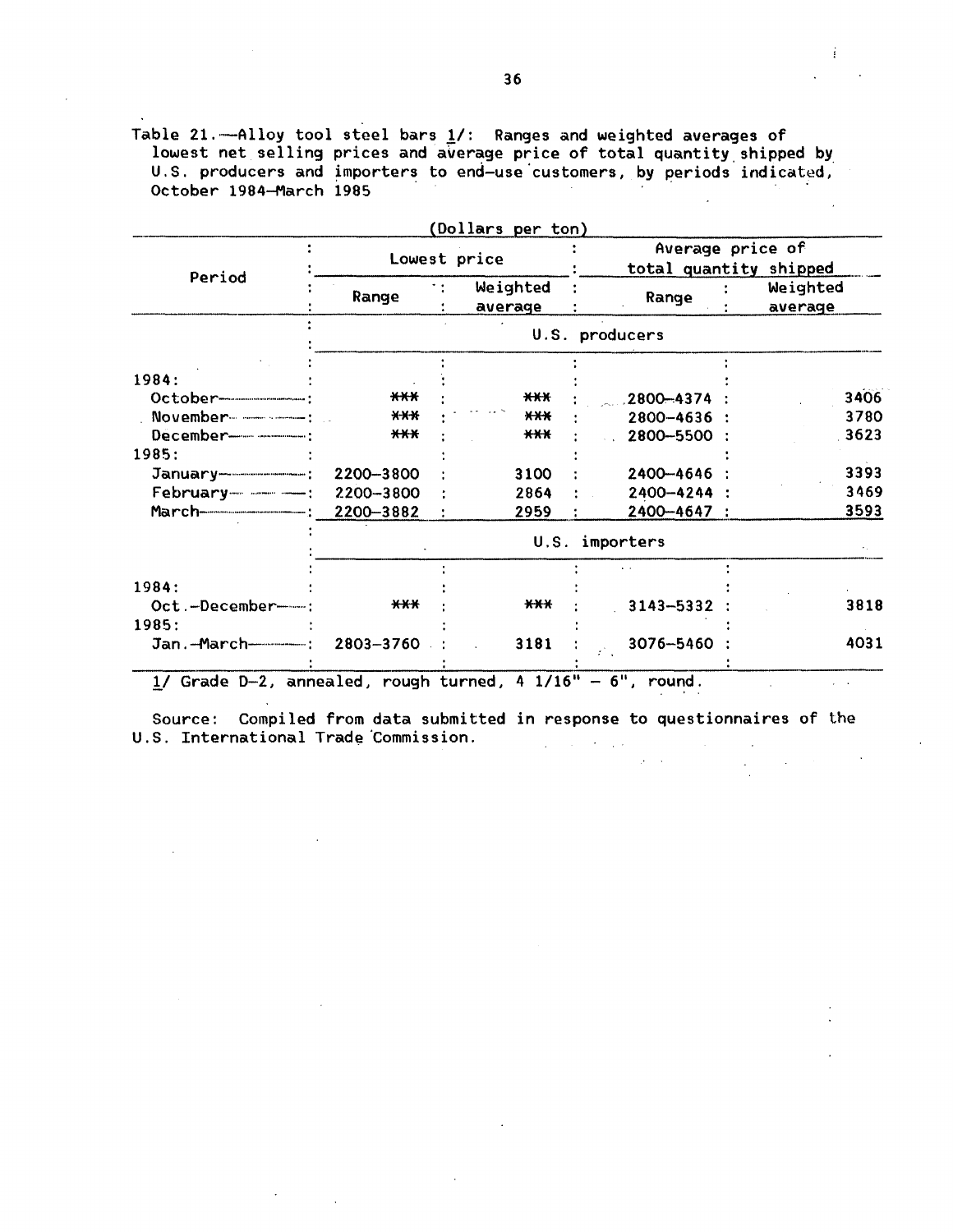Table 22.---Alloy tool steel bars  $1/$ : Ranges and weighted averages of lowest net selling prices and average price of total quantity shipped by U.S. producers and importers to end-use customers, by periods indicated, October 1984-March l 985

|                                           |                   | (Dollars per ton)   |                |                                            |  |  |
|-------------------------------------------|-------------------|---------------------|----------------|--------------------------------------------|--|--|
|                                           | Lowest price      |                     |                | Average price of<br>total quantity shipped |  |  |
| Period                                    | Range             | Weighted<br>average | Range          | Weighted<br>average                        |  |  |
|                                           |                   |                     | U.S. producers |                                            |  |  |
| 1984:                                     |                   |                     |                |                                            |  |  |
|                                           | 5516-7200         | 6212                | $***$          | $***$                                      |  |  |
|                                           | 5518-6800         | 6004                | $x + x + y$    | $X X +$                                    |  |  |
|                                           | 5520-6800         | 5885                | 5881-6891      | 6625                                       |  |  |
| 1985:                                     |                   |                     |                |                                            |  |  |
|                                           | 2400-6500         | 3364                | $***$          | ***                                        |  |  |
| February - - - - -                        | 2400-6500         | 3439                | $X-X$          | X X X                                      |  |  |
| March-------------------------: 2400-7200 |                   | 3857                | 2600-8108      | 4300                                       |  |  |
|                                           | U.S.<br>importers |                     |                |                                            |  |  |
| 1984:                                     |                   |                     |                |                                            |  |  |
| Oct.-December-                            | $***$             | ***                 | $***$          | ***                                        |  |  |
| 1985:                                     |                   |                     |                |                                            |  |  |
|                                           | 5579-8350         | 7242                | 6056-9000      | 7121                                       |  |  |
|                                           |                   |                     |                |                                            |  |  |

 $1/$  Grade D-2, annealed, cold finish, decarb free,  $2'' - 2$   $1/2''$  thick,  $3'' - 4''$ wide, flat.

Source: Compiled from data submitted in response to questionnaires of the U.S. International Trade Commission.  $\sim$  $\mathbb{R}^2$ 

 $\mathbb{R}^2$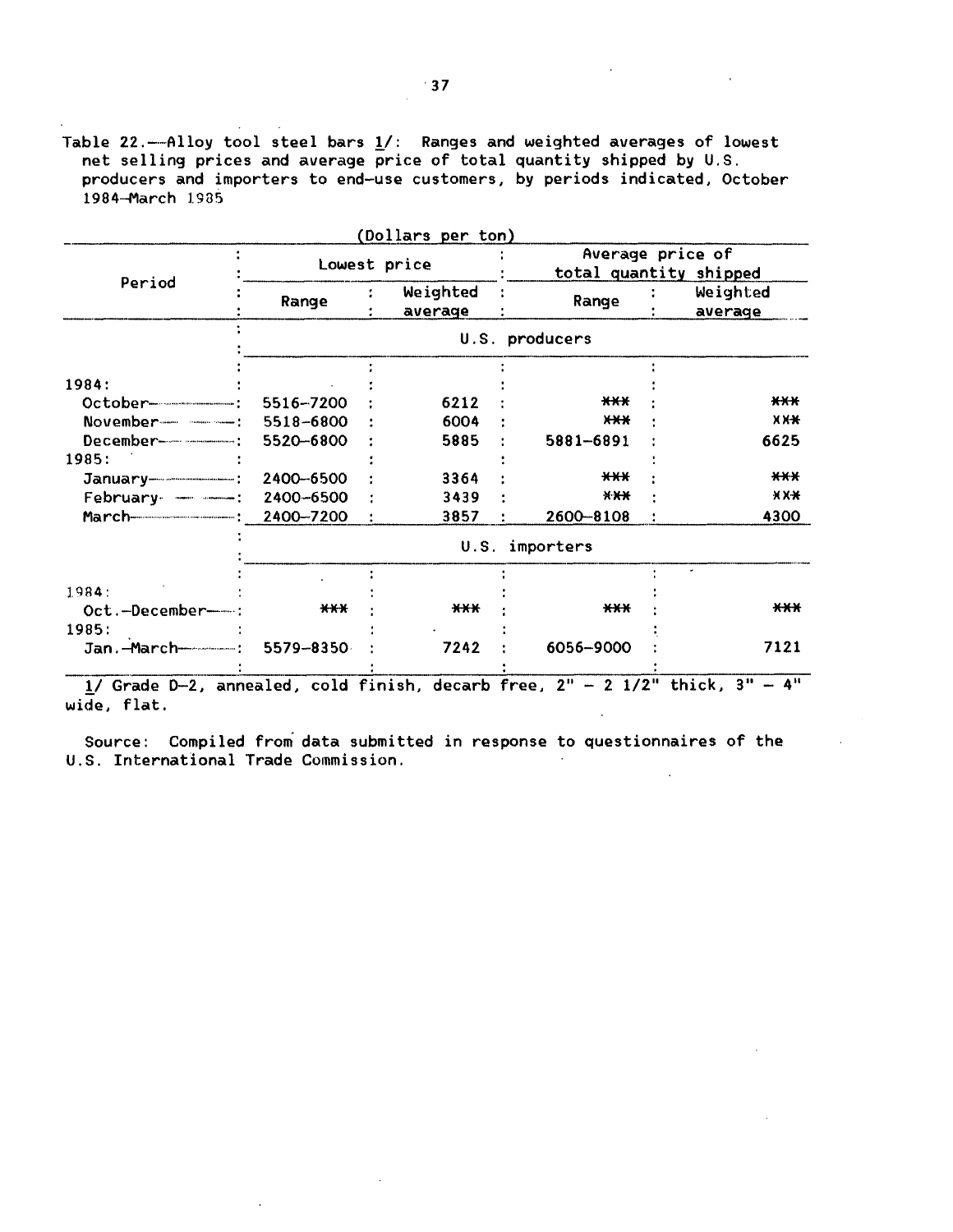Table 23. --Certain stainless steel and alloy tool steel: U.S. importers' unfilled orders from foreign sources, by types, as of December 31, 1984 and March 31, 1985

|                                 |                                                                   | (In tons) |                 |       |                     |
|---------------------------------|-------------------------------------------------------------------|-----------|-----------------|-------|---------------------|
|                                 |                                                                   |           | Stainless steel |       | Alloy tool          |
| Date                            | : Sheets and:<br>strip                                            | Plate     | Bar             | Rod   | steel, all<br>forms |
| 1984:<br>$Dec. 31$ — $:$        | *** ·                                                             | ***       | *** ·           | *** · | $***$               |
| 1985:<br>March $31$ ----------- | *** ·                                                             | *** ·     | *** ·           | *** · | $***$               |
| Source:                         | Compiled from data submitted in response to questionnaires of the |           |                 |       |                     |

U.S. International Trade Commission.

Table 24.-Certain stainless steel and alloy tool steel: U.S. importers' inventories, by types, as of December 31, 1984 and March 31, 1985

|                         |                        | (In tons) |       |       |                     |
|-------------------------|------------------------|-----------|-------|-------|---------------------|
|                         | Alloy tool             |           |       |       |                     |
| Date                    | : Sheets and:<br>strip | Plate     | Bar   | Rod   | steel, all<br>forms |
| 1984:<br>Dec. 31-4-1000 | $***$                  | $***$     | $***$ | $***$ | $***$               |
| 1985:<br>March 31-400:  | $***$                  | $***$     | $***$ | $***$ | $***$               |